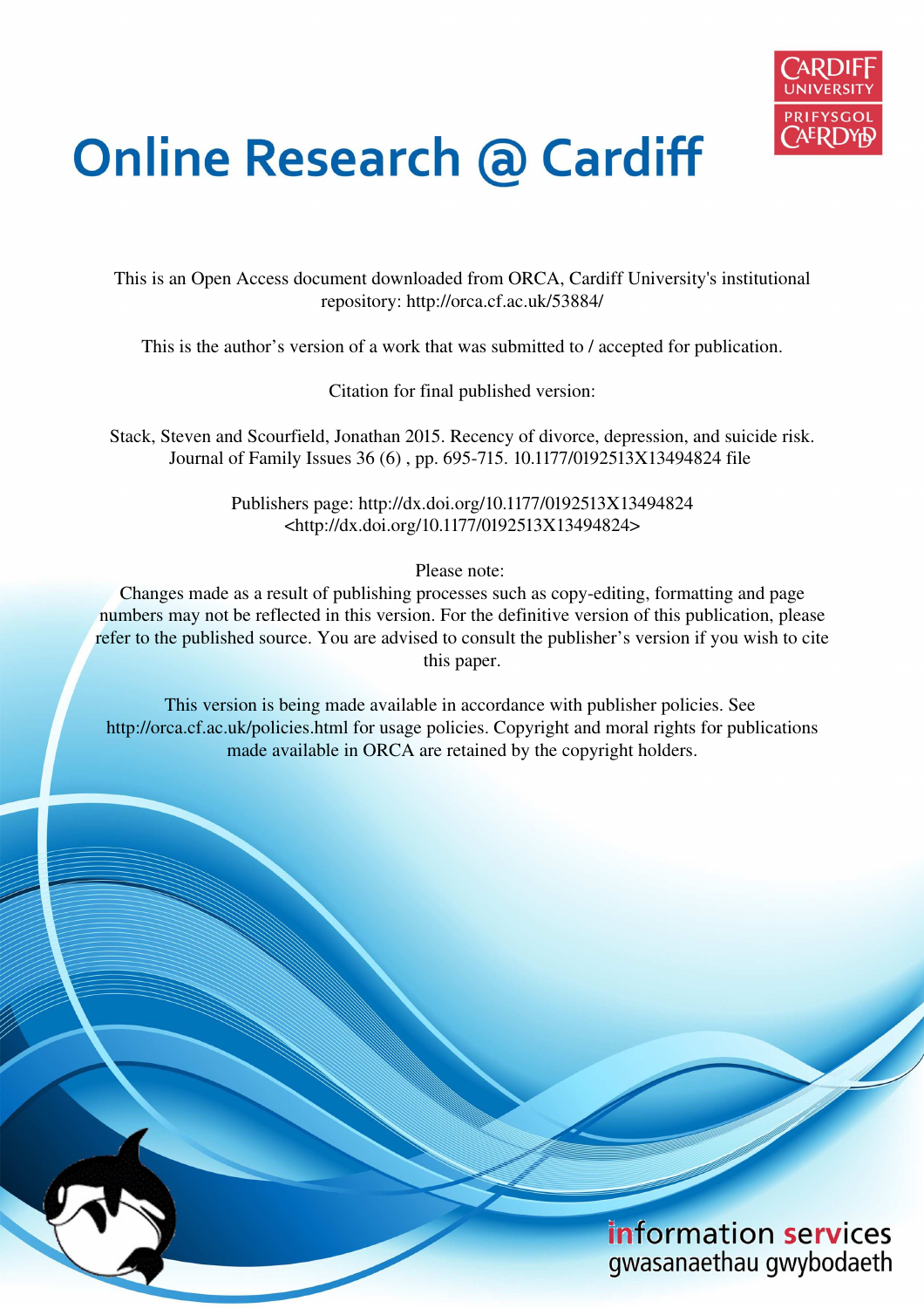# Recency of Divorce, Depression and suicide risk

| Journal:         | Journal of Family Issues                                                                                                                                                                                                                                                                                                                                                                                                                                                                                                                                                                                                                                                                                                                                                                                                                                                                                                                                                                                                                                   |
|------------------|------------------------------------------------------------------------------------------------------------------------------------------------------------------------------------------------------------------------------------------------------------------------------------------------------------------------------------------------------------------------------------------------------------------------------------------------------------------------------------------------------------------------------------------------------------------------------------------------------------------------------------------------------------------------------------------------------------------------------------------------------------------------------------------------------------------------------------------------------------------------------------------------------------------------------------------------------------------------------------------------------------------------------------------------------------|
| Manuscript ID:   | JFI-11-0024.R2                                                                                                                                                                                                                                                                                                                                                                                                                                                                                                                                                                                                                                                                                                                                                                                                                                                                                                                                                                                                                                             |
| Manuscript Type: | <b>Original Articles</b>                                                                                                                                                                                                                                                                                                                                                                                                                                                                                                                                                                                                                                                                                                                                                                                                                                                                                                                                                                                                                                   |
| Keywords:        | Divorce/Separation, Family Violence, Work & Family, Religion, Intimate<br>Relationships                                                                                                                                                                                                                                                                                                                                                                                                                                                                                                                                                                                                                                                                                                                                                                                                                                                                                                                                                                    |
| Abstract:        | Previous individual level research on the association between the status of<br>divorce and suicide risk has been marked by two recurrent limitations: (1)<br>it is not clear if the timing of divorce (recent vs. distal) affects risk of<br>completed suicides and (2) it is not clear if the association between divorce<br>and suicide completions will withstand controls for a series of risk and<br>protective factors. The present study addresses these two gaps in the<br>literature. Data are from the National Mortality Follow Back Survey and<br>refer to 13,897 deaths including 1,169 suicides. A model is estimated<br>which controls for major alternative predictors of suicide completions<br>including depression and sociological factors. The results of a multivariate<br>logistic regression analysis determined that, controlling for the psychiatric,<br>social and economic predictors of suicide completions, recent divorce<br>increases the odds of death by suicide 1.6 times, compared to 1.3 times<br>for distal divorce. |
|                  |                                                                                                                                                                                                                                                                                                                                                                                                                                                                                                                                                                                                                                                                                                                                                                                                                                                                                                                                                                                                                                                            |
|                  | <b>SCHOLARONE</b> '<br>Manuscripts                                                                                                                                                                                                                                                                                                                                                                                                                                                                                                                                                                                                                                                                                                                                                                                                                                                                                                                                                                                                                         |

http://mc.manuscriptcentral.com/jfi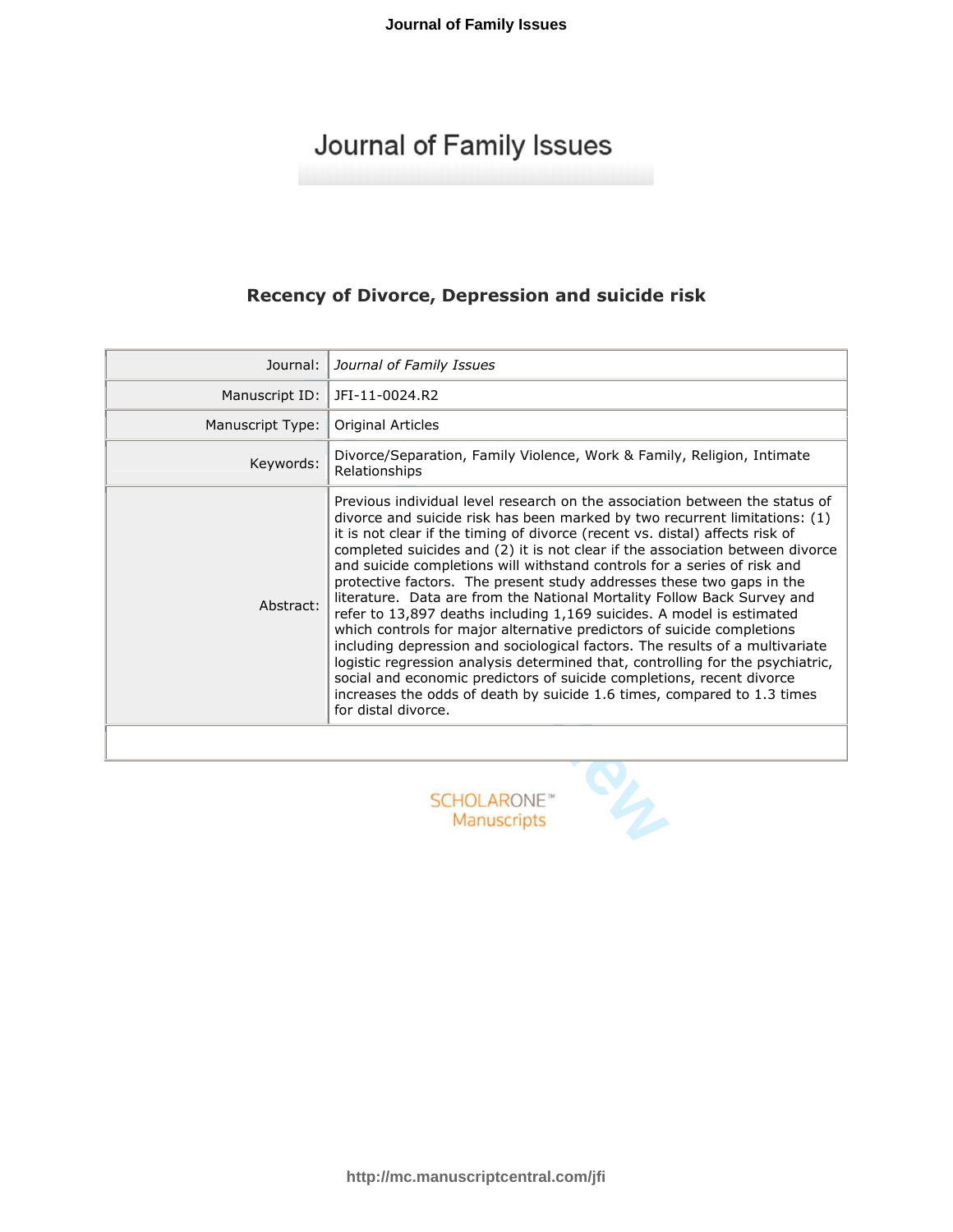#### **Journal of Family Issues**

Recency of Divorce, Depression and Suicide Risk

-

Durkheim (1897/1966) demonstrated that married persons had a lower risk of suicide completions than single persons in  $19<sup>th</sup>$  century France. Married persons were thought to be higher in social integration, higher in ties and mutual responsibilities to a spouse, than non married persons. Such bonds, in turn, lowered suicide risk.

ta on suicide rates among marital status groups (for r<br>etersen, 2011; Lester, 1992, 2000; Stack, 1982, 2000<br>ture from 1880 through 1994 on suicide completions<br>dividual level data, and all supported Durkheim's ba<br>imarriage Following up on this insight, investigations from the  $20<sup>th</sup>$  century explored individual level data on suicide rates among marital status groups (for reviews see Agerbo, Stack & Petersen, 2011; Lester, 1992, 2000; Stack, 1982, 2000b). A systematic review of the literature from 1880 through 1994 on suicide completions found 37 such studies based on individual level data, and all supported Durkheim's basic premise of the protective effect of marriage (Stack, 2000b). Work since 1994 continues to demonstrate a link between divorce and completed suicide at the individual level  $(e.g., Agerbo,$ Sterne, & Gunnell, 2007; Kposowa, 2000; Luoma & Pearson, 2002; Yeh et al., 2008; Yip & Thorburn, 2004). This association has persisted in a variety of social contexts through time and space. That divorced people are at a risk for completed suicide that is greater than that of age matched, married peers is close to a sociological law.

However, there are two recurrent limitations of this body of research: (1) little is known about the timing of the impact of divorce on risk of completed suicide. Specifically, are the recently divorced at the same, more, or less risk than the long-term divorced? Does the influence of divorce affect suicide completions among the divorced only in the short term? (2) Does the status of being divorced have an independent effect on suicide risk? According to the selection hypothesis (e.g., Wade  $\&$  Pevalin, 2004), mental disturbances precede marital disruption. Such mental disturbances select people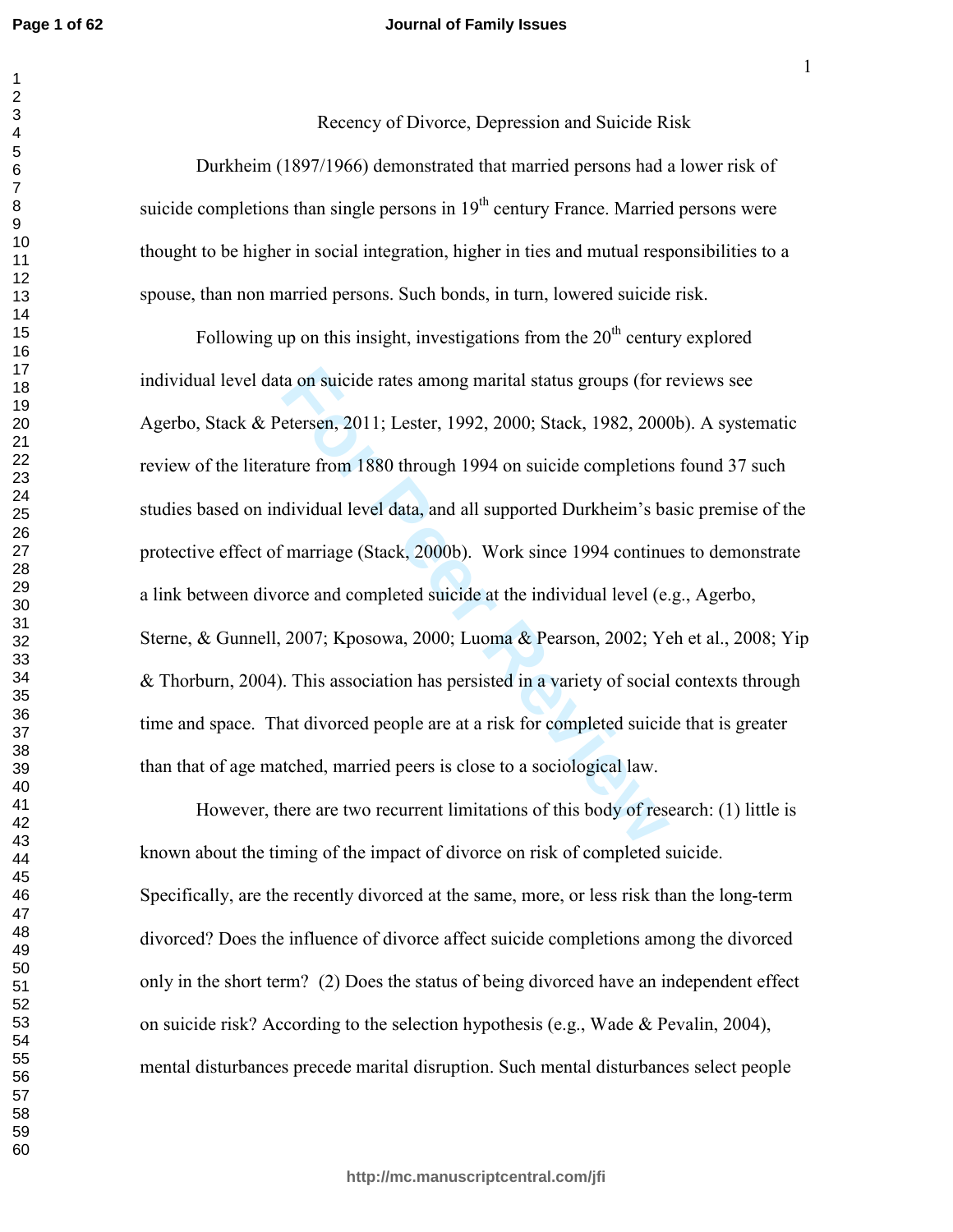'

out of marriage for divorce. Rates of major depression among the divorced are reportedly as much as nine times higher for men and three times higher for women compared to their married counterparts (Wade  $\&$  Pevalin, 2004). It is important to control for psychiatric problems such as depression to determine if the stresses of occupying the role of a divorced person affect suicide risk independent of depression. Once controls are introduced for the covariates of divorce such as psychiatric morbidity and economic strain, will the bivariate association between divorce and completed suicides hold up? Does depression, in particular, cause both divorce and suicide?

Final association between divorce and completed suitary and particular, cause both divorce and suicide?<br>
For Paper contributes to the literature by addressing the s such, it integrates a sociological with a psychiatric nav The present paper contributes to the literature by addressing these two relatively neglected issues. As such, it integrates a sociological with a psychiatric perspective. Such integrated models have been advocated by writers such as Kposowa  $\&$  Glyniadaki (2012). It employs data from the National Mortality Follow - Back Survey, a national, in depth study of  $13,897$  deaths including  $1,169$  suicides. This allows for the testing of two central hypotheses: (1) The suicide risk of the recently divorced is greater than that of the long term divorced, and  $(2)$  the impact of divorce on suicide risk is independent of psychiatric and social covariates.

#### BACKGROUND AND THEORETICAL FRAMEWORK

*Literature Review.* Much of the sociological literature on divorce and suicide is based on aggregate data on suicide rates and divorce rates (e.g., Barstad, 2008; Gundlach, 1990; Lester, 1994; Trovato 1986, 1987; for reviews see Lester, 2000; Stack 2000b). In contrast, the present investigation focuses on individual level research where there is a clearer link between divorce and suicide. Research that is based on concrete, individual level data has demonstrated that divorced people have an elevated risk of suicide. A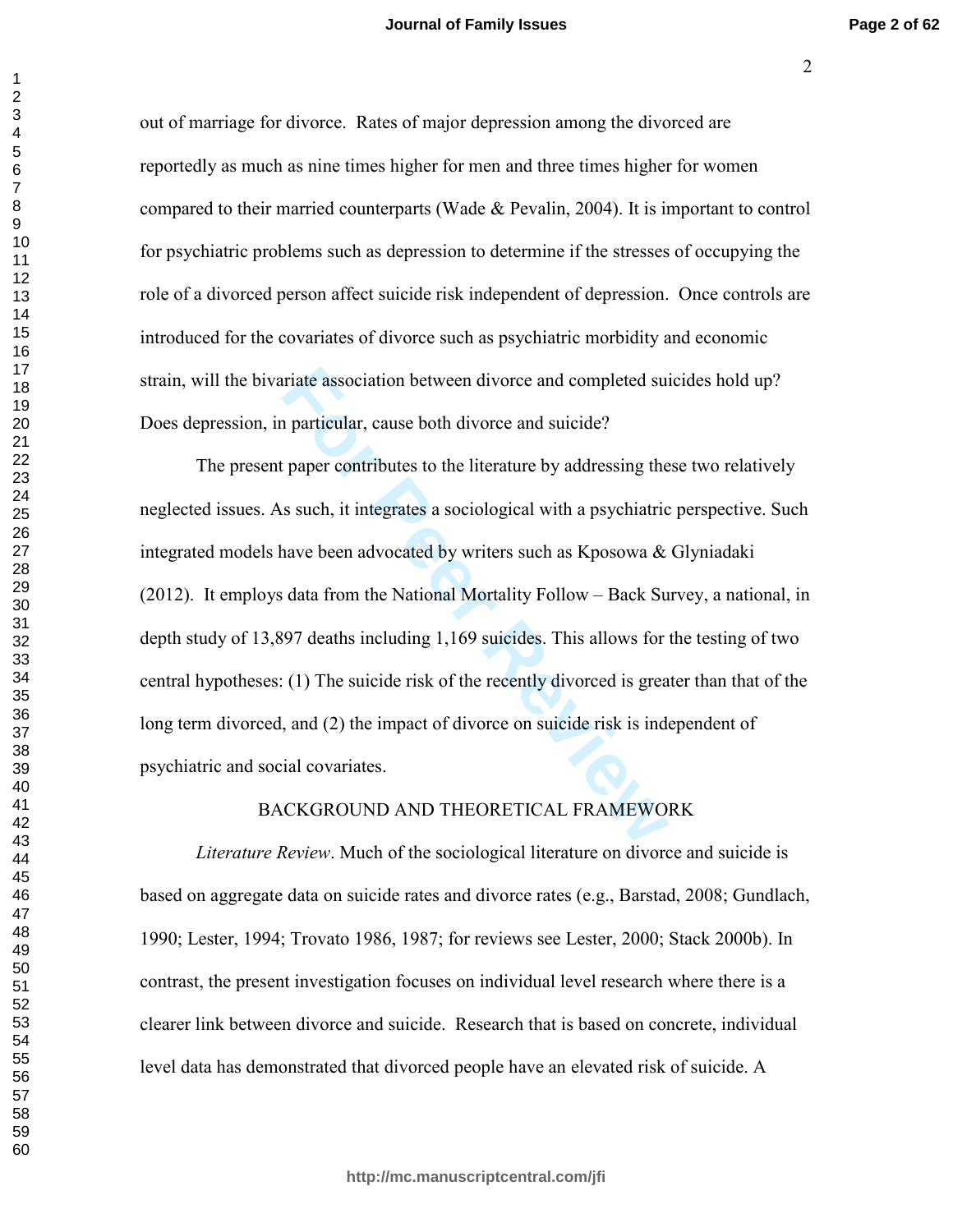review of 37 such studies, containing 493 findings and published from 1880 through 1994, found that 426/493 findings (86.4%) showed that divorced people had a higher suicide risk than their married counterparts (Stack, 2000b). The magnitude of the difference between the suicide rates of the married and the divorced is often substantial. For example, in Austria the suicide rate of divorced persons was 128.6/100,000 compared to 30.5/100,000 for married persons. The ratio of these two rates, the coefficient of aggravation (COA), was 4.22. In the United States the COA varies mostly between 3.0 and 4.0 (Stack, 2000b).

A systematic epidemiological study by the World Health Organization (1968) still provides the largest single set of relevant cross national data. In circa 1960, the COA's for males, by nation, include: Denmark 6.2, Finland 4.2, France 2.2, West Germany 5.0, Italy 3.6, Netherlands, 5.1, Norway 3.6, US 4.2, Sweden 3.8, Switzerland 4.5, England 3.8, and Australia 4.2. Corresponding female COA's were Denmark 4.6, Finland 2.9, France 1.9, West Germany 3.1, Italy 17.0, Netherlands 3.6, Norway 2.9, Sweden 3.4, Switzerland 3.4, England 2.6, and Australia 4.1 (World Health Organization, 1968). These figures are summarized in Table 1. In most nations the divorced have a suicide rate that is at least double that of the married population. There is substantial variation in the COA across nations, but the COA is always greater than one.

#### (Table 1 about here)

While Stack (2000b) provides a systematic review of the evidence from 1880 through 1994, in order to assess any new fundamental change, a search was done through databases (Sociological Abstracts and MEDLINE) using the subjects "suicide" and "divorce," and years "1995-2011." The search was further limited to studies meeting two

 $\overline{3}$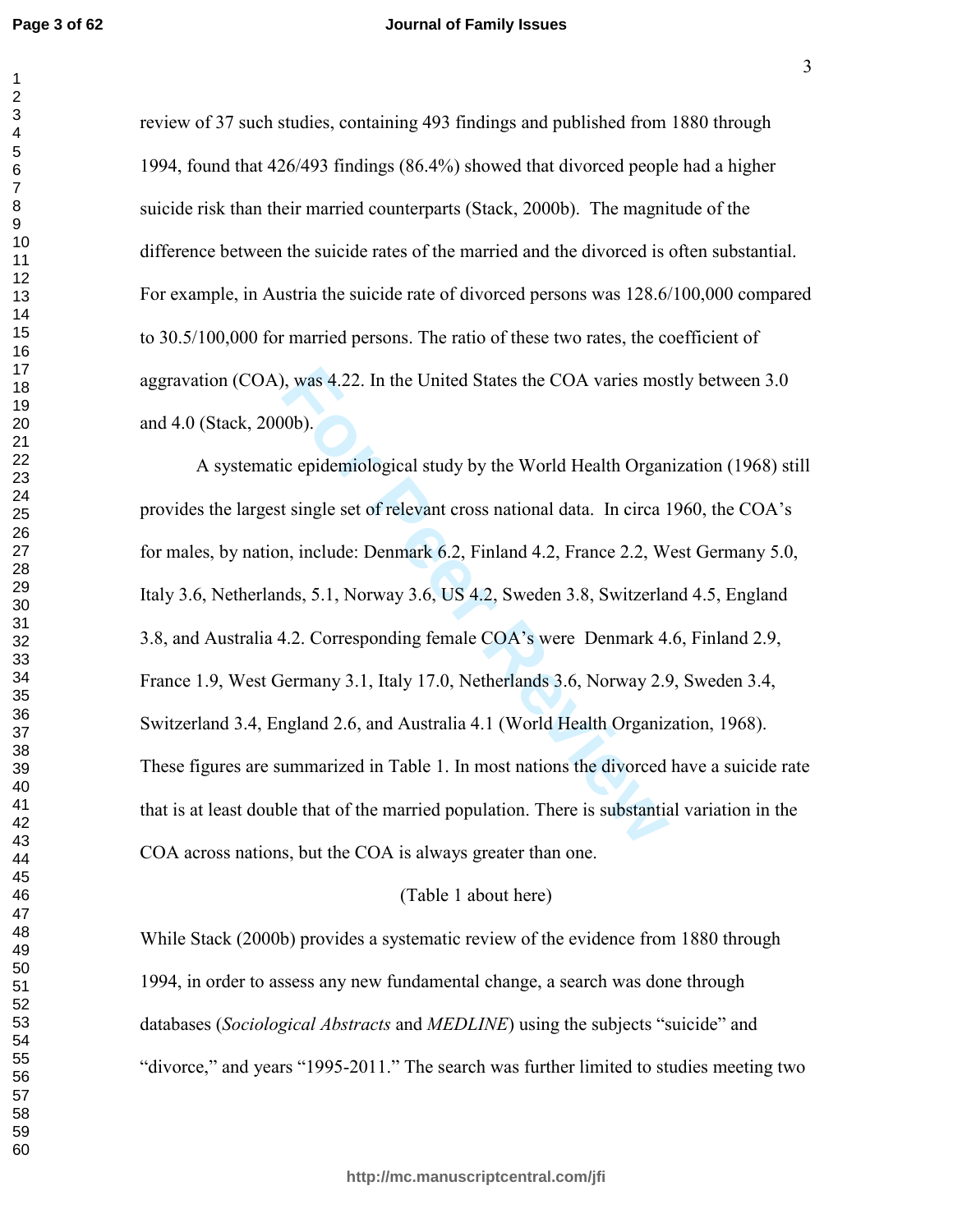/

1994 has found the same general pattern. Table 1 in<br>resentative suicide rates and risk ratios from many of<br>ists the investigations in order by nation. Suicide rate<br>ced vs. married persons. The coefficient of aggravati<br>orc additional criteria: suicidality was defined as suicide completions. Other forms of suicidality such as suicide ideation and attempts were omitted. (b) The completed suicides had to involve divorced persons themselves. Studies exploring the impact of divorce on other groups (such as the children of divorced persons) were not included. Another 24 relevant investigations, based on individual level data were found. Adding these to the 37 from Stack  $(2000b)$  brings the total to 61 studies. Individual level research done after 1994 has found the same general pattern. Table 1 includes descriptions of representative suicide rates and risk ratios from many of these additional investigations. It lists the investigations in order by nation. Suicide rates, when available, are given for divorced vs. married persons. The coefficient of aggravation (ratio of the suicide rates of divorced/married or the relative risk ratio), and a list of control variables, if any, that are employed by the researchers are listed in the Table as well.

Findings from Europe and North America continue to document that the divorced have a higher suicide risk than the married. For example, in England and Wales between 1982 and 1996 divorced males were 2.7 times and divorced females 2.5 times more apt to die through suicide than their married counterparts (Yip & Thorburn, 2004). In Denmark, divorced males between 41-60 years old are 3.9 times more apt than married males to die through suicide, while the COA for Danish women, 41-60, is 3.7 (Agerbo et al., 2007). In a longitudinal American study, Kposowa (2000) found that divorced men at baseline in 1979 were 2.4 times more apt than married men to suicide by 1989. Divorced women at baseline were not at significantly elevated risk for suicide. However, this finding is tenuous given a rather small number of divorced female suicides  $(n=10)$  (Kposowa,  $(2003)$ .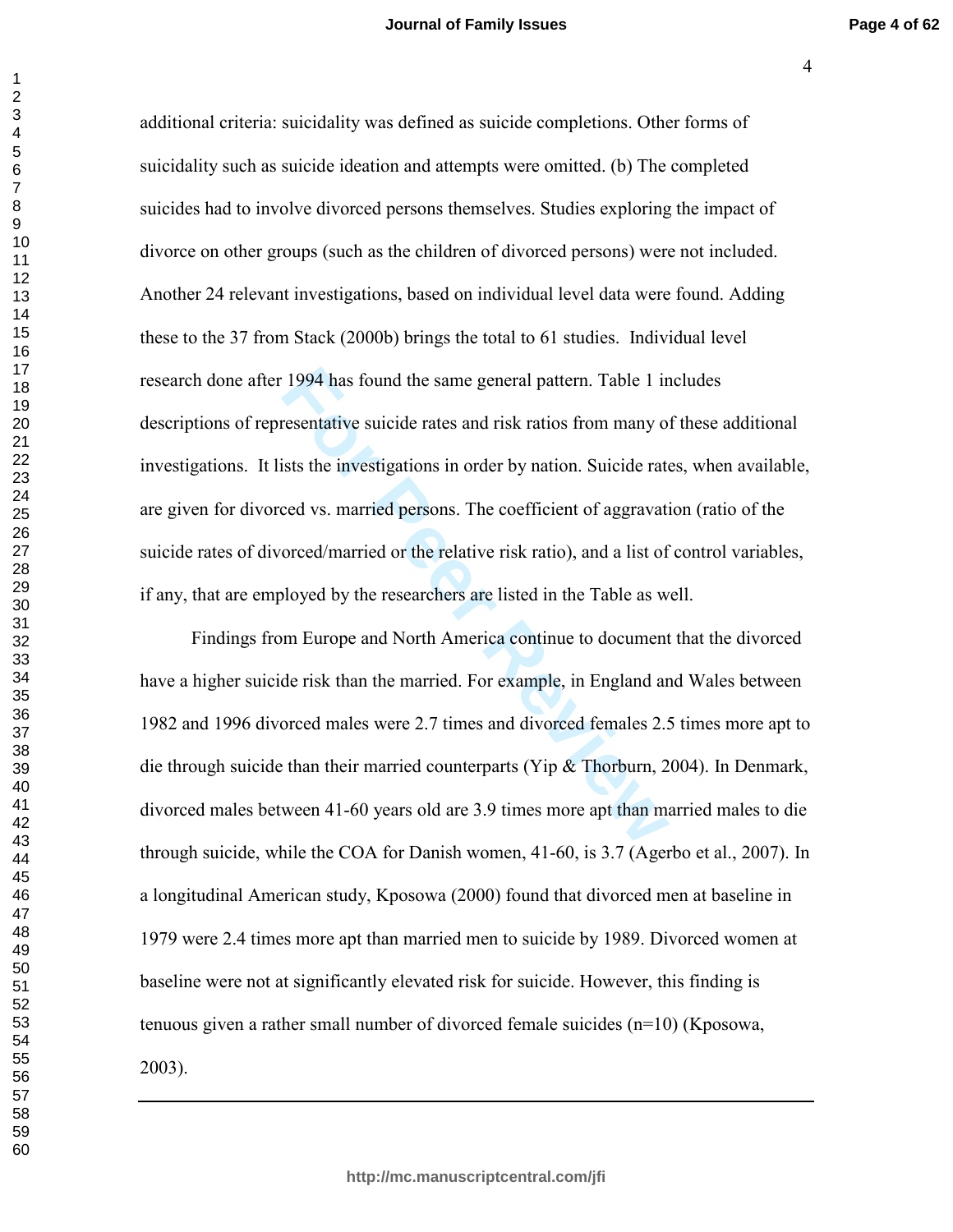#### **Journal of Family Issues**

Available data from developed nations in Oceania also confirm the divorcesuicide linkage. For example, in Queensland, Australia, a study of 6,062 suicides between 1994-2004, found high coefficients of aggravation. The median relative risk of divorced persons relative to married persons was 6.1 (Wyder, Ward & DeLeo, 2009).

e was associated with a greater risk of suicide by fol<br>persons aged 35-50 in 1997 were 2.7 times more apt<br>an their married counterparts. The relative risk ratios<br>age group were similar, being 2.7 for men and 2.9 for<br>g Kong Eastern nations tend to have a similar pattern. Divorce places both males and females at higher risk of suicide. In an overtime, longitudinal study in Taiwan, being divorced at baseline was associated with a greater risk of suicide by follow-up. For example, divorced persons aged 35-50 in 1997 were 2.7 times more apt to die through suicide by 2003 than their married counterparts. The relative risk ratios for divorced men and women of this age group were similar, being 2.7 for men and 2.9 for women (Yeh et al., 2008). In Hong Kong a study of suicide rates between 1981 and 1993 by Yip (1998) determined that divorced men had a suicide rate of 18.9, 1.4 times greater than that of married men, 13.7. Divorced women had a suicide rate 1.4 times higher than their married counterparts  $(17.9 \text{ vs. } 13.2)$ . In India the suicide rate of divorced men is quite high, 346/100,000, fully 20 times that of their married counterparts. The gap between divorced women and married women in India is also substantial, being 126 vs.  $11.9/100,000$ , the corresponding COA is 10.6 (Mayer & Ziaian, 2002).

The last column of Table 1 presents a summary of control variables in the various studies. It is noteworthy that very few investigations of individual level data on divorce and suicide incorporate control variables. Many are epidemiological or descriptive studies. A few of the 61 studies reviewed included controls for alternative predictors of suicide (e.g., Agerbo, Sterne & Gunnell, 2007; Kposowa, 2000; and Yeh et al., 2008). None of the 61 studies included a control for depression.

E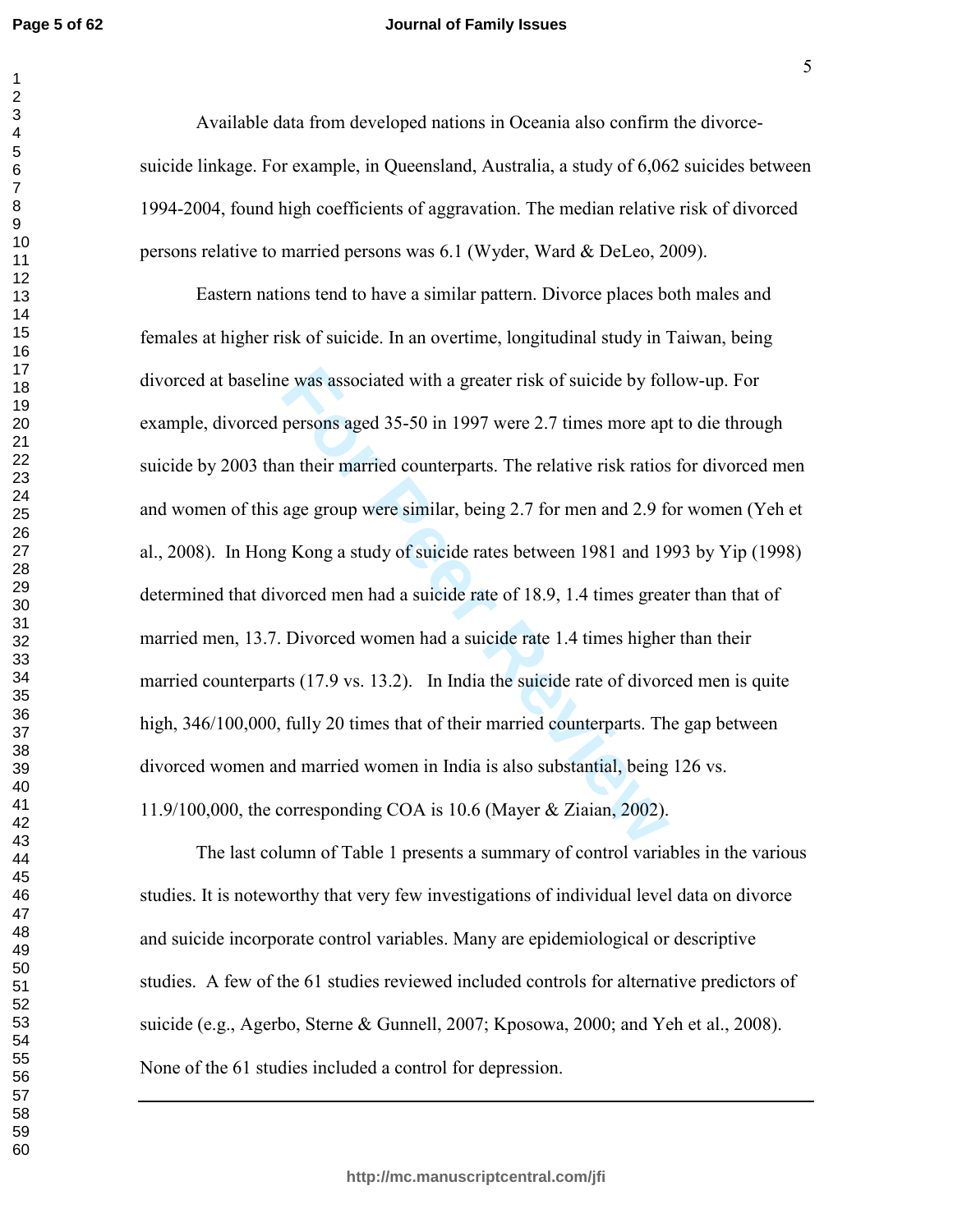It is noted that two papers not listed in Table 1 do examine the long term impact of parental divorce on the risk of suicide attempts among the children of divorced parents (Lizardi, Thompson, Keys, & Hasin, 2010a; 2010b). These papers do control for depression. However, they differ from the thrust of the present analysis in two ways. First, the present paper is concerned with the intragenerational impact of divorce on the divorced persons themselves, not their children. Our analysis is not dealing with very long term, intergenerational impacts of divorce on the children of divorced. Second, our analysis concerns suicide completions, not attempts. To the extent that the predictors of suicide completions are different from the predictors of attempts (Lester, 2000), for example men have higher rates of the former but lower rates of the latter than women, it is important to study these suicidal behaviors separately.

erational impacts of divorce on the children of divor<br>uicide completions, not attempts. To the extent that<br>s are different from the predictors of attempts (Leste<br>higher rates of the former but lower rates of the latte<br>ly t *Theoretical Interpretations.* Several sociological theories offer explanations for the connection between suicide and marital status (Cutright  $\&$  Fernquist, 2005; Cutright, Stack & Fernquist, ; Gibbs,  $2000$ ; Stack,  $2000$ b). The most often cited explanation is Durkheim's idea that marriage protects against suicide because of its promotion of social integration or bonds between husband and wife (e.g., Agerbo, Stack, & Petersen, 2011; Shiner, Scourfield, Fincham & Langer, 2009; Stack, 2000b). In this vein, bonds to a spouse reduce suicide through mechanisms including the giving and receiving of social support, companionship, and validation. The loss of these bonds through divorce contributes to suicide risk. Generally the literature on marital transitions finds that psychological distress increases after divorce (e.g., Strohschein, et al., 2005), which is consistent with the social integration view of divorce and suicide. Second, there is Gibbs and Martin's (1964) marital status integration hypothesis. Basically, statistically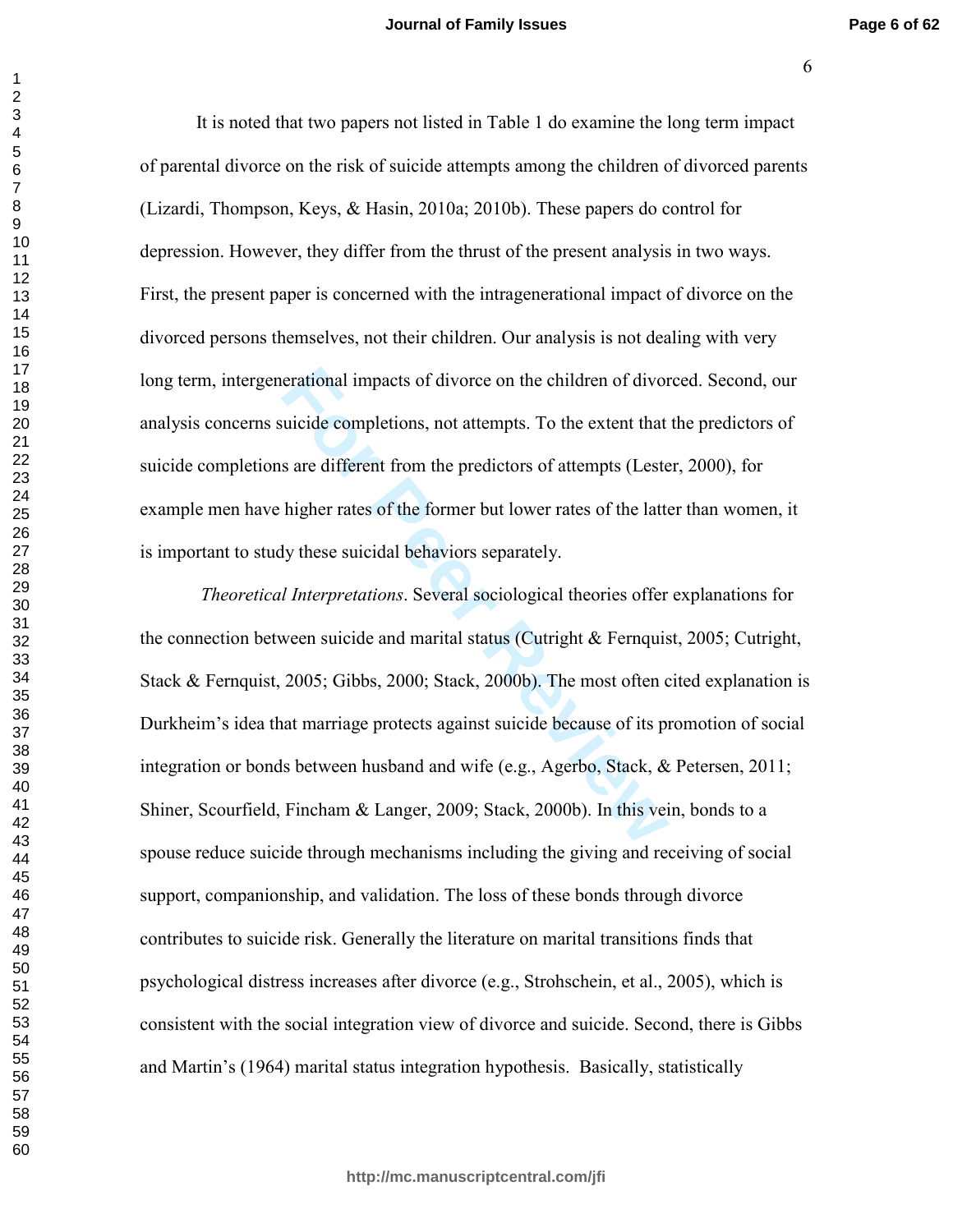**Page 7 of 62**

#### **Journal of Family Issues**

stigma associated with being divorced lessened and<br>personal ads which facilitated finding a new mate. A<br>status differences in suicide acceptability, with marr<br>d persons to regard suicide as a morally unacceptabl<br>2005). Gro infrequent status sets, such as being divorced and male relative to married and being male, are assumed to be inherently stressful and, as such, contribute to suicide risk. However, as the status sets such as divorced male become less infrequent, we would anticipate a corresponding decline in suicide rates among persons in such status sets. As divorce became more commonplace between 1960 and 1980, the gap between the suicide rates of the married and divorced narrowed (Stack, 1990). As divorce became more commonplace, the stigma associated with being divorced lessened and new institutions developed such as personal ads which facilitated finding a new mate. A third perspective focuses on marital status differences in suicide acceptability, with married people more likely than divorced persons to regard suicide as a morally unacceptable act (Cutright, Stack  $&$  Fernquist, 2005). Groups with negative attitudes towards suicide tend to have lower suicide rates (Stack, 2000a). These explanations are not mutually exclusive. Divorced persons lack ties to a spouse, are in a statistically infrequent status configuration, and can have higher levels of suicide acceptability simultaneously. In related work, marriage is also associated with better physical health and enhanced economic resources (Stack, 1994; 2011). Each of these, in turn, is known to contribute to lower suicide risk for married persons relative to divorced persons (Stack, 2000a, 2000b).

*Limitations: Timing of Divorce.* One recurrent limitation of the 61 concrete, individual level studies is that the recency or the timing of suicide after divorce is largely unexplored. This is often not the fault of the investigators, since some of the research is based on secondary analysis of existing data, and the existing archival data simply does not have any information on the timing of divorce (e.g., Kposowa 2000; Stack, 1998, 2004). Such investigations generally have no alternative but to lump together all divorced

 $\overline{7}$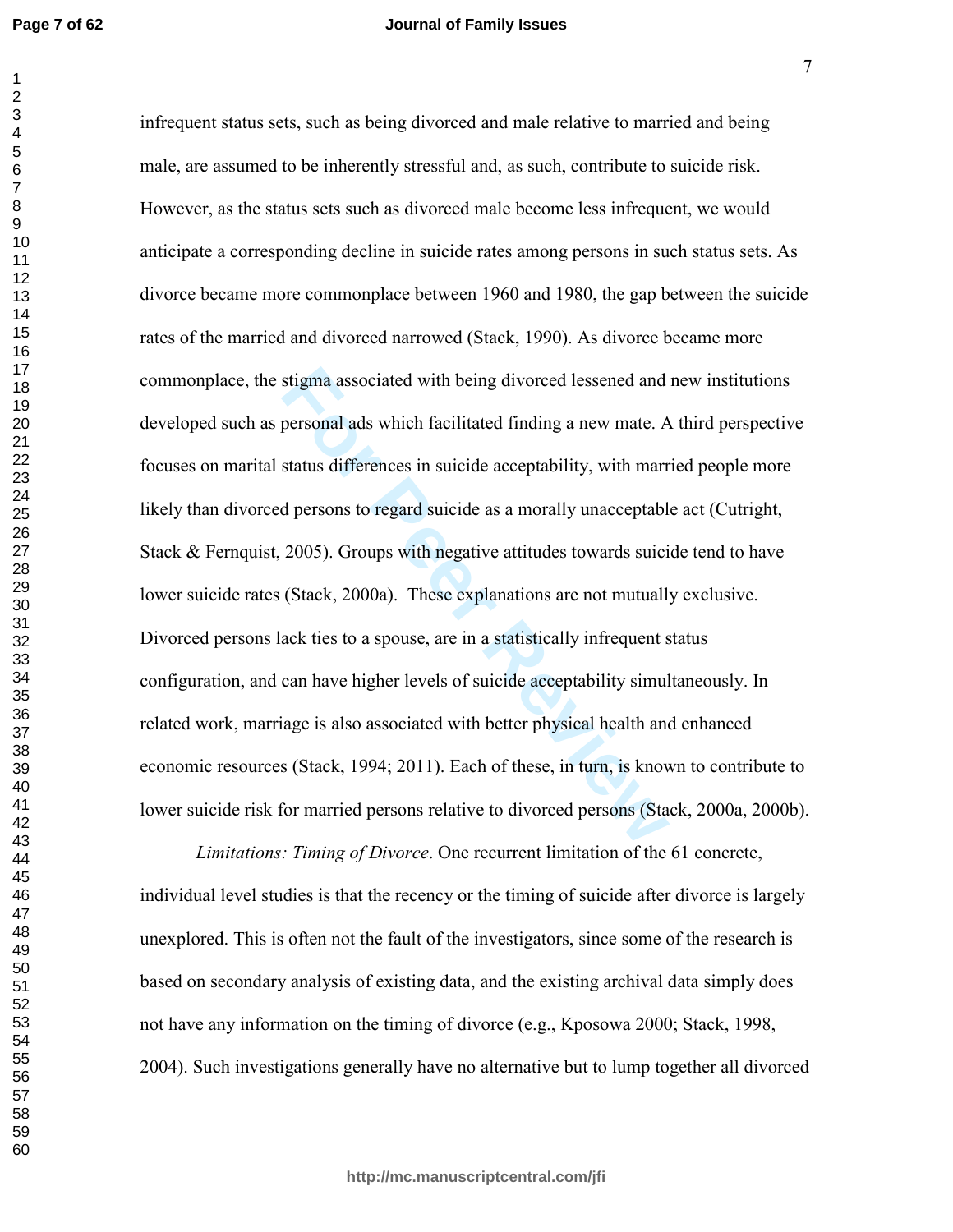persons who suicide regardless as to how long they have been divorced. Persons who experienced divorce and suicided in the weeks following the divorce generally are grouped with persons who suicide one year, two years, three years, and longer after their divorces (e.g., Dzurova et al. 2006; Mayer & Ziaian, 2002; Phillips et al., 2002; Yip & Thorburn, 2004). A key question is: is the link between divorce and subsequent suicide time dependent? Are the recently divorced any more apt to suicide than persons who divorced long ago?

A case can be made that the recently divorced may be most at risk for suicide. One might contend that the initial social, psychological and economic shocks of divorce would place the recently divorced person at high risk. The initial strains of divorce such as the creation of two households where there had been one, the financial pressures, strains with old in-laws, and custody issues may fade with time. People need time to adjust to disruptions in their social and economic relationships. To the extent that divorce happens too quickly, it can produce sociological anomie (Durkheim 1897/1966; Kposowa, 2000). Possibly the subsets of divorced persons most prone to suicide include those whose personalities make them less adaptable, with fewer ties to extended family and friends for social support, and with meager financial resources. With time new intimate others can be found, possibly cohabitation can be initiated, expenses shared with a roommate or mate, and so on. Over time divorced persons can adjust to their new station in life and suicide risk can decline. Given such considerations, divorce would have its strongest impact on suicide in the near term (Roskar, Podlesek, Kuzmanic, et al., ).

 $\mathbf{1}$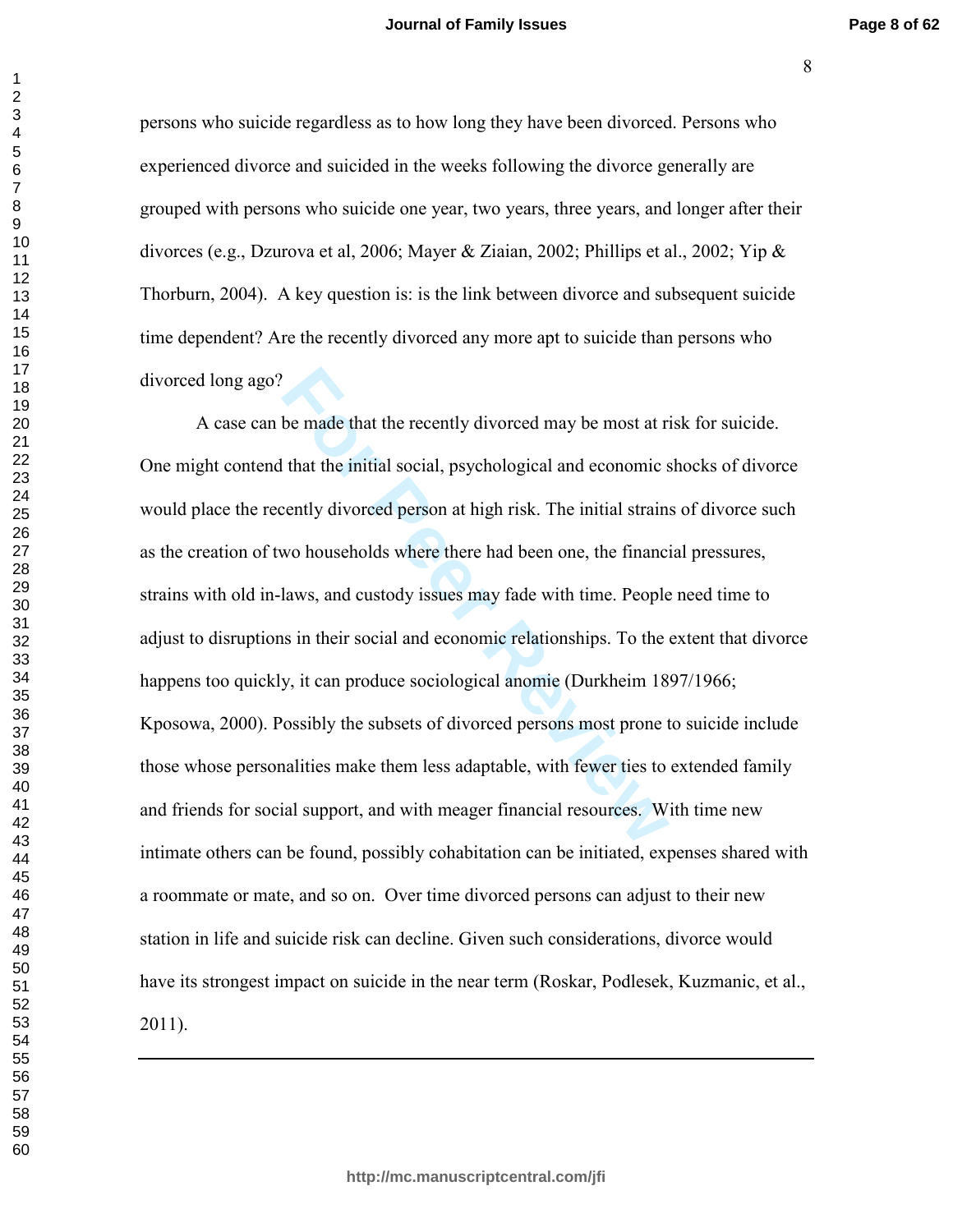#### **Journal of Family Issues**

On the other hand, a case can be made for distal effects of divorce on suicide. It may take a long time for the stresses associated with the role of the divorce to wear down the divorced person before they give up the struggle and suicide. Suicide risk can increase over time due to the cumulative effect of strains such as many false starts in dating relationships that ultimately fail, the loss of physical attractiveness  $-$  often a key asset in mate selection, diminished hopes for finding a new partner, the grind of years of loneliness, pressures from single parenting, and economic downward mobility often brought about by inability to replace an affluent spouse (Stack 1994; 2011). It may simply take many divorced people a long time to give up after enduring many years of adversity.

Example parenting, and economic downward mability to replace an affluent spouse (Stack 1994; 20<br>divorced people a long time to give up after enduring<br>udy was found which assessed the recency of divorce<br>be taken with some c Only one study was found which assessed the recency of divorce on suicide risk. Its findings need to be taken with some caution for at least two reasons. It is based on Slovenia, a less developed nation with a small population of two million people, and one of the lowest divorce rates in Europe (Roskar, Podlesek, Kuzmanic et al, 2011). It is not clear if the results based on this type of social and economic context can be generalized to the contemporary U.S. Further, a limitation of this investigation is that it restricted the sample to persons who died within five years of their divorce. Persons who were divorced and suicided, but who had been divorced for more than five years were excluded. Hence, this precluded the detection of very long term (more than five years) distal impacts of divorce on suicide. Nevertheless, the distribution for those suiciding within five years of their divorce by the timing of their suicide was as follows:  $37\%$  less than one year, 22% two years afterwards, 19% three years afterwards, 11% four years afterwards, and 11% five years after the divorce. This distribution suggests that the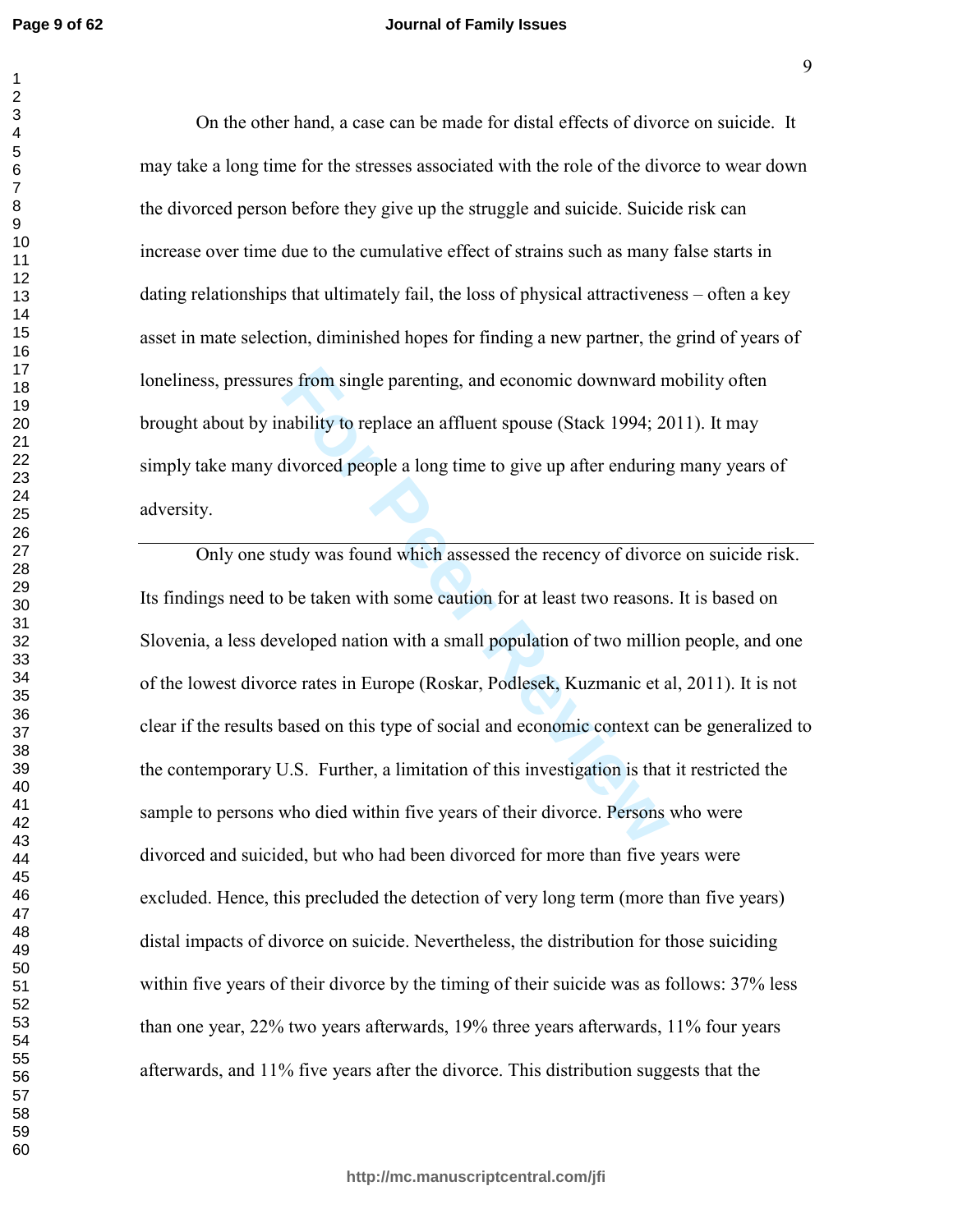-(

recently divorced (e.g., 1-3 years) are at greater risk of suicide than those who have been divorced for 4-5 years.

In a related research stream, the timing of widowhood on suicide is explored. Ajdacic-Gross *et al.* (2008) found that the annualized suicide rates in widowed people were highest in the first week after bereavement and that in the first months after bereavement, the suicide rates decreased, first rapidly and then gradually. Also Erlangsen, Jeune, Bille-Brahe  $& V \text{aupel} (2004)$  noted a significant increase in the suicide risk during the first year after a bereavement, especially for men.

Bille-Brahe & Vaupel (2004) noted a significant incr<br>
Figure 1: Model Specification. A second limitation of the inc<br>
For Peer Reviewent, especially for men.<br>
For Peer Reviewent A second limitation of the inc<br>
and complete *Limitations: Model Specification.* A second limitation of the individual based research on divorce and completed suicide is that it tends not to control for the covariates of divorce such as psychiatric morbidity and economic strain (Stack, 2011). It should be noted that it is very difficult to come upon data that is publicly available which contain both measures of divorce and psychiatric morbidity (e.g., Kposowa & Glyniadaki, 2012). It is not the fault of researchers who use secondary data analysis. Some previous such work is based on datasets which simply do not have measures of psychiatric constructs  $(e.g., Kposowa, 2000; Stack, 1998, 2004)$ . This is due, in part, to a relative lack of a generalized integration of psychiatric and sociological models of suidicidality (Kposowa & Glyniadaki, 2012). Psychiatric morbidity is of particular concern. Completed as well as attempted suicide is related to depression (e.g., Lester, 2000; Lizardi et al., 2010a). According to a Meta analysis of 23 relevant studies, persons suffering from major depression are, for example, fully 20.4 times more apt to die through completed suicide than non depressed persons (Stack, 2009). In turn, divorced persons have a relatively high incidence of depression and related psychiatric disorders.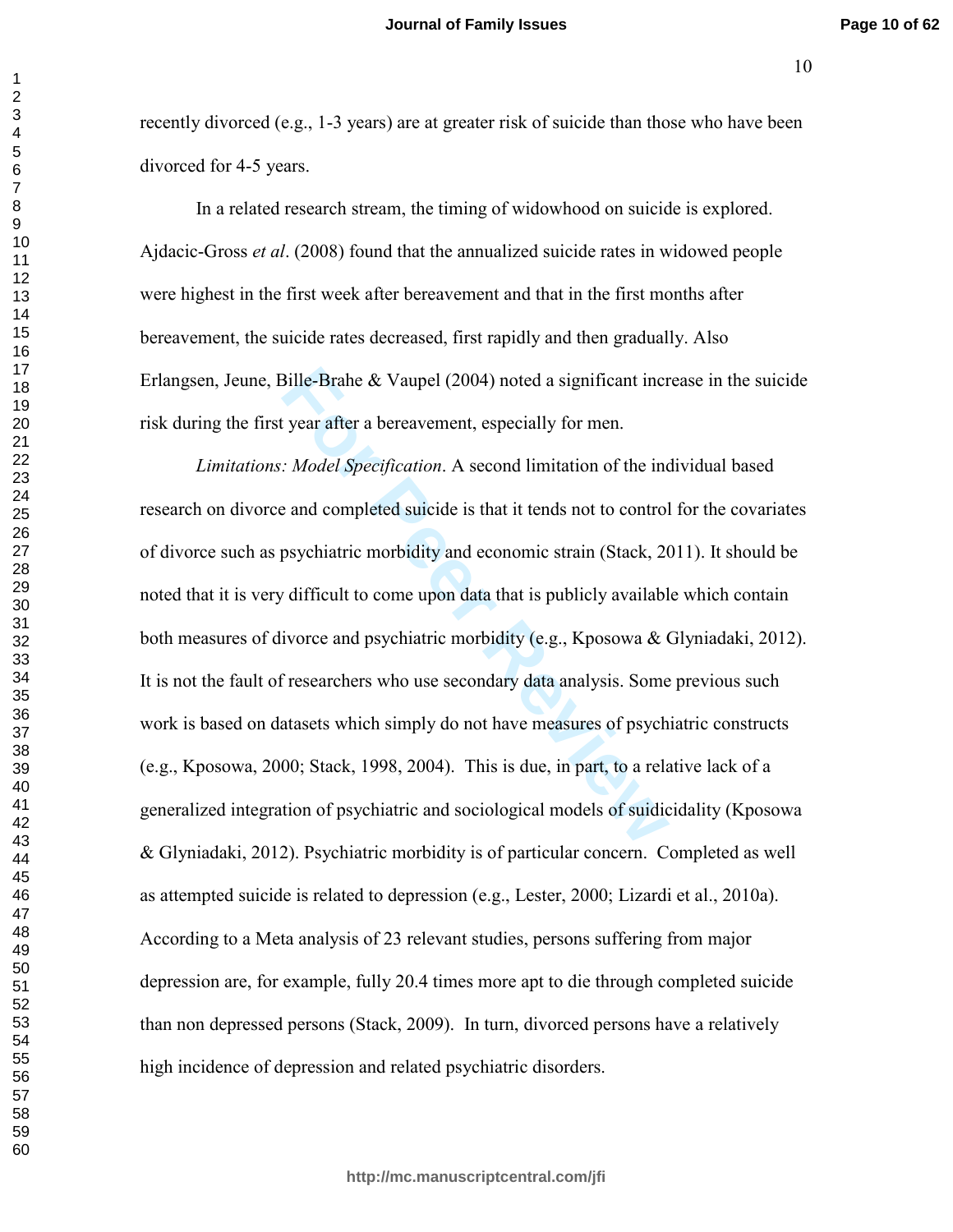#### **Journal of Family Issues**

The reader should note that there is a related literature, not fully reviewed here, on suicide attempts among the children of divorced parents which has some relevance to the issues at hand. Lizardi et al. (2010a) analyzed suicide attempts using the National Epidemiological Survey on Alcohol and Related Conditions (NESARC) and determined that depression affected the risk of suicide attempts. In addition, parental divorce affected the risk of attempted suicide of the subjects (children of divorce) in the survey. While the constructs of both suicidality and divorce in Lizardi et al's (2010a) research (attempts, parental divorce) differ from those in the present study (completed suicides, divorce of subjects, not parents of subjects), they add additional evidence for links between divorce and suicidality independent of depression.

suicidality and divorce in Lizardi et al's (2010a) reservation<br>iffer from those in the present study (completed suicasts of subjects), they add additional evidence for links<br>ependent of depression.<br>le that there are select It is plausible that there are selection effects that influence both divorce and suicide. There has been a long standing debate between the selection and social causation perspectives concerning marital transitions (e.g., Wade & Pevalin, 2004; Stack & Eshleman, 1998). The social causation thesis argues that marital disruption leads to poor mental health, while the social selection hypothesis argues that poor mental health leads to marital disruption. For example, being difficult to live with, depressed individuals would be expected to have a higher rate of divorce, as well as a higher incidence of suicide.

None of the 61 individual level studies to date on divorce and suicide completions control for either pre divorce or post divorce depression. Hence, individual level analyses of divorce's impact on completed suicide generally do not control for such selection biases; that is, they do not control for depression and related psychiatric disorders that may cause both divorce and completed suicide (e.g., Mayer & Ziaian, 2002; Trovato,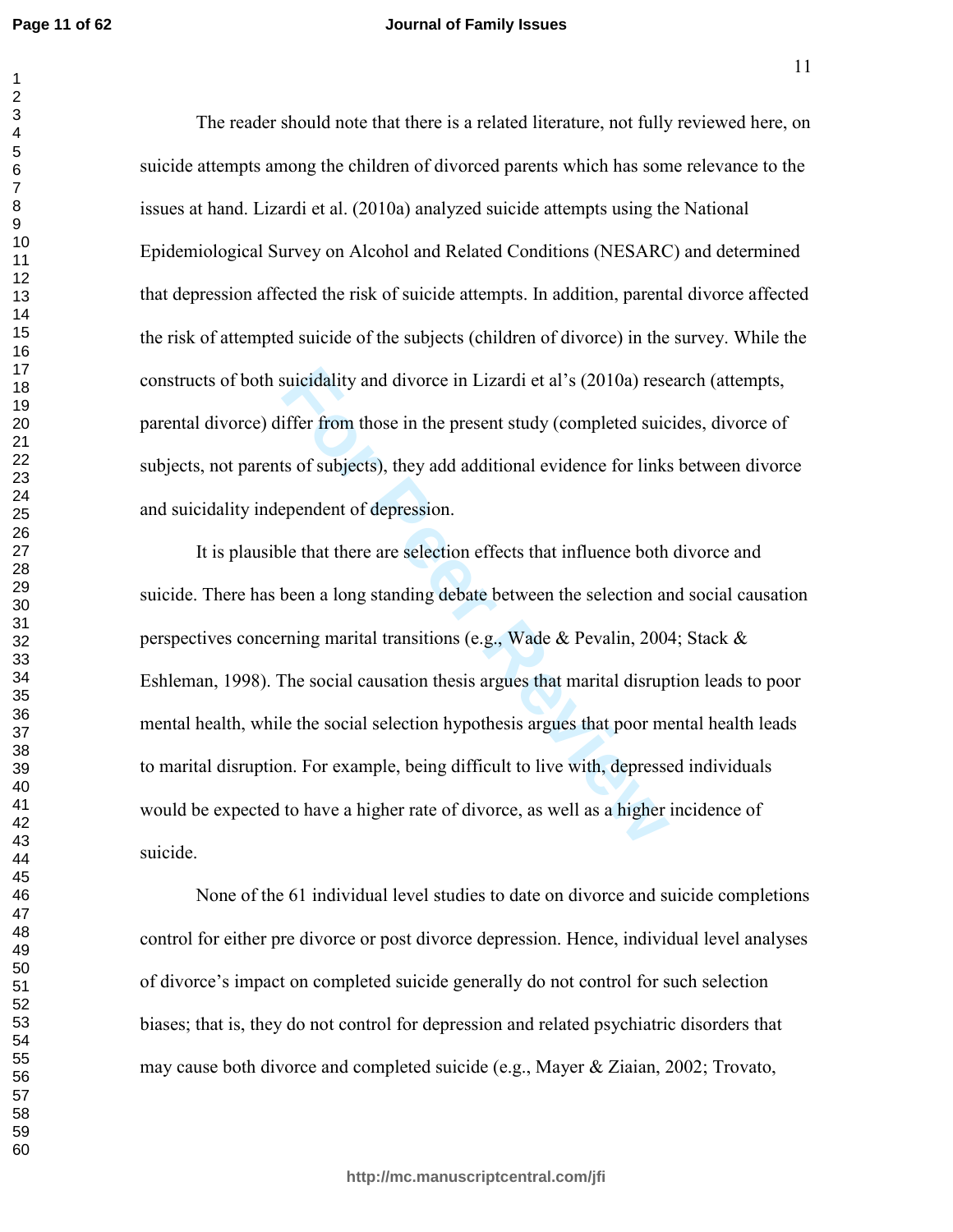<sup>12</sup>

1991; World Health Organization, 1968; Yeh et al., 2008). Many investigators who use secondary data are simply not able to control for psychiatric morbidity since measures of that construct are not available in the data source (e.g., Kposowa, 2000; Stack, 1998, 2004). The present investigation is the first to be able to add a measure of depression. However, while in a related literature on suicide attempts among the children of divorce, there has been a control for depression (Lizardi et al., 2010a), no one to date has been able to explore the impact of divorce on the risk of suicide completions among the divorced persons themselves. It should be noted, however, that we cannot fully test the selection hypothesis since we lack data on pre divorce depression levels.

impact of divorce on the risk of suicide completions<br>temselves. It should be noted, however, that we cant<br>is since we lack data on pre divorce depression level<br>omit depression as a control, a few of the 61 previou<br>of the f While they omit depression as a control, a few of the 61 previous studies have been able to control for some covariates of divorce that contribute to suicide risk (see Table 1). For example, using the data in the National Longitudinal Mortality Study, Kposowa (2000) was able to control for socio-economic status indicators (education and household income), but not psychiatric morbidity. Stack (1998) was able to control for education, but not income. Such analysis of secondary data are necessarily limited to the availability of measures of important constructs in such datasets. Using data from the National Mortality Follow back Survey, the present investigation is able to add a control for depression in order to sort out the independent effects of divorce on suicide risk.

Whilst in principle many suicide researchers accept the value of a psycho-social or bio-psycho-social model, in practice most studies are discipline-specific  $(e.g.,\)$ Kposowa & Glyniadaki, 2012). The consideration of both sociological and psychological variables is not common, and Kposowa & Glyniadaki  $(2012)$  call for such integrated models. While there is some relevant work on suicide attempts among the children of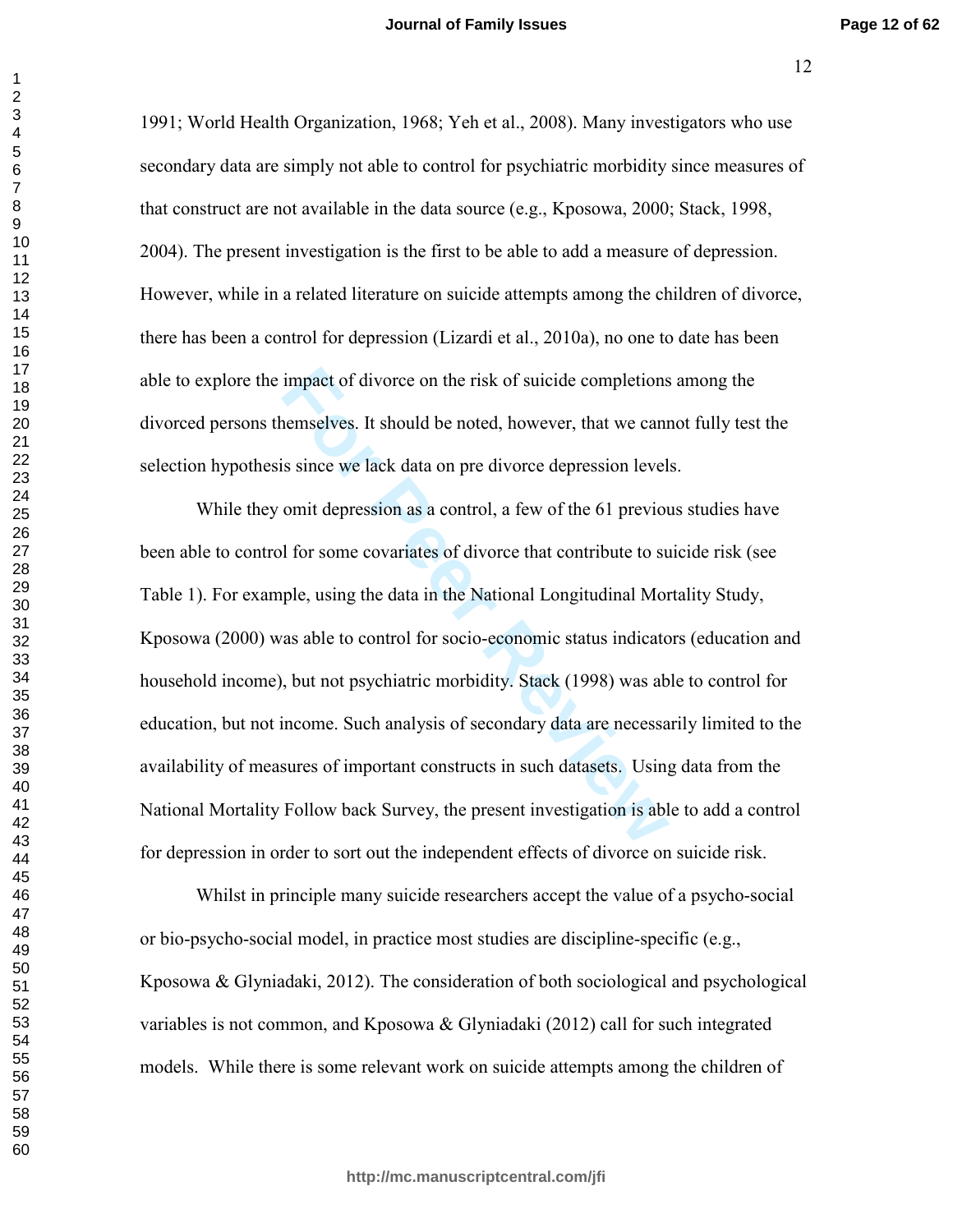#### **Journal of Family Issues**

divorce (e.g., Lizardi et al., 2010a), there is no such work on suicide completions among the divorced themselves. The present paper fills this gap in the literature. We include both a measure of depression as well as a structural social factor, the timing of divorce.

#### METHODOLOGY

ple of deaths in the United States. Significant others<br>interviewed by trained professionals. Standard ques<br>dical, treatment-centered and other issues regarding<br>cant others. Some questions regarding the social cor<br>included. All data are from the National Mortality Follow back Survey (NMFBS) (US Public Health Service, 2000). The NMFBS is based on psychological autopsies of a representative sample of deaths in the United States. Significant others of the deceased were contacted and interviewed by trained professionals. Standard questions regarding the psychiatric, medical, treatment-centered and other issues regarding the deceased were asked of the significant others. Some questions regarding the social context of the deceased were also included. The NMFBS is the largest, publicly available psychological autopsy dataset on suicide. Complete data were available on 13,897 deaths including  $1,169$  suicides.

Some caution needs to be exercised in interpreting the results of the present study since it uses psychological autopsy data. Such data rely on retrospective opinions of informants about the deceased. In this line of work, the opinions cannot be directly measured from the deceased person themselves, as in typical social science survey research. While psychological autopsy studies of suicide have their limitations, they are considered by many suicide researchers as the gold standard in the investigation of completed suicides where the subject is not available for interviews (Connor, Beautrais, Brent, et al, 2011, 2012).

**http://mc.manuscriptcentral.com/jfi**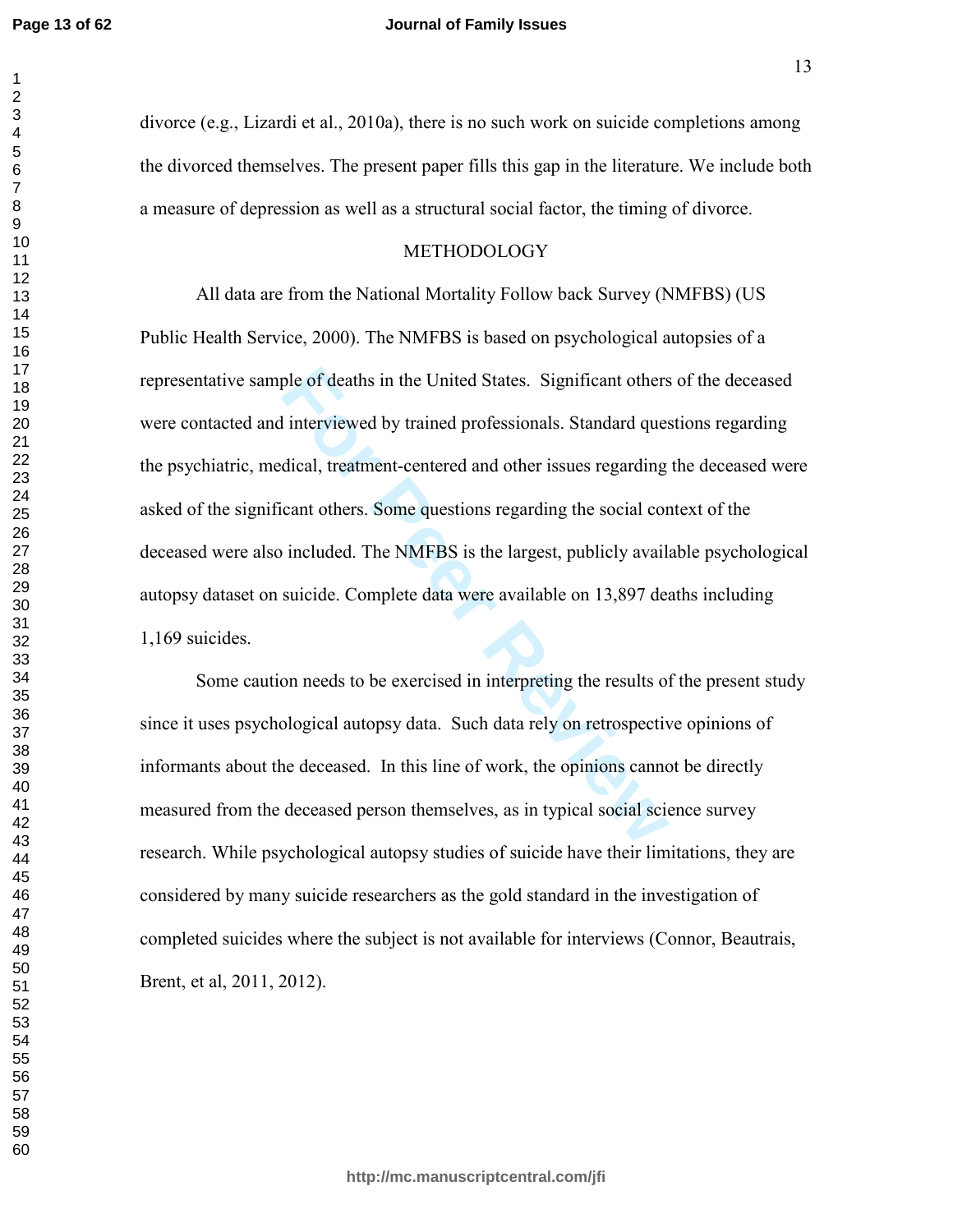The dependent variable is a dichotomy where 1=death by suicide and 0=deaths from all other causes. Since the dependent variable is a dichotomy, logistic regression techniques are appropriate (Menard, 2002).

Marital status and the timing of marital transitions are measured by four binary  $(0,1)$  dichotomous variables. Two measures of the timing of divorce are included. The first is the experience of a recent divorce before death. A recent divorce is defined as one that occurred during the year of the survey (1993) and/or during 1991-1992. It is coded either 0 (before 1991) or 1 (1991-1993). Long term divorce is defined as a one which occurred prior to 1991. Widowhood status is also coded as two variables in relation to the recency of that status. Recent widowhood refers to deaths of spouses that occurred between 1991-1993, and long term status as a widow refers to cases where the death happened before 1991. All four measures are binary variables  $(0,1)$ . The benchmark or comparison marital status category consists of person in all other marital statuses including married, and single (never married). The benchmark group, then, consists of persons who have not lost a spouse through divorce or death.

Several additional sociological concepts are incorporated into the model. They relate to the religious and economic spheres of social life. Religiosity level, a protective factor (see Stack, 2000b; Stack & Kposowa, 2011), is measured in terms of the extent of religious activities, as indexed by the NMFBS item: "How often did the deceased participate in religious activities." The responses to this survey question ranged from never  $(0)$  through every day  $(5)$ .

Economic strain is measured by two constructs. These measures refer to job loss  $(0,1)$ , and job demotion during the last year of life  $(0,1)$ . While job loss (unemployment)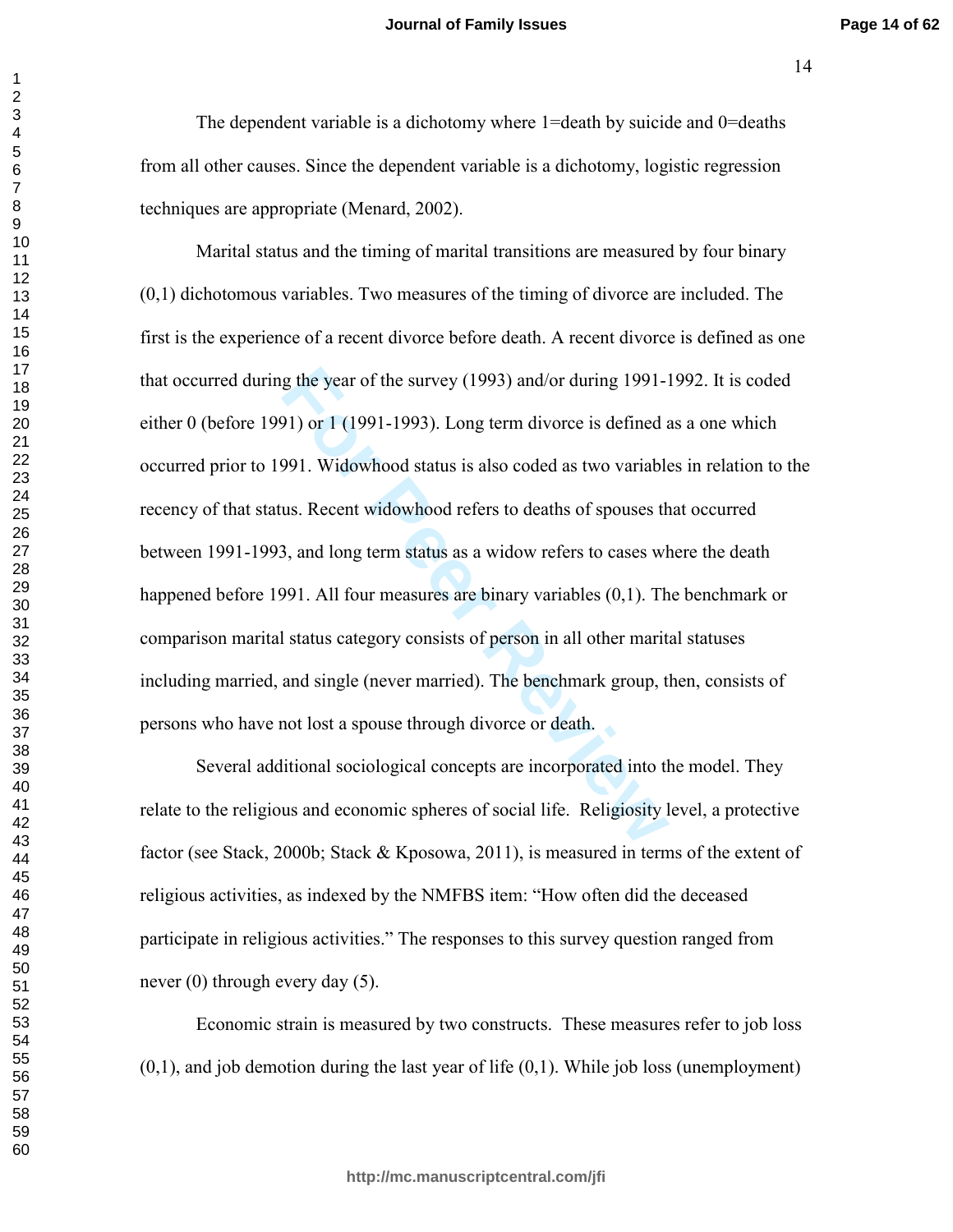#### **Journal of Family Issues**

has received attention in previous investigations (for reviews see Platt  $\&$  Hawton, 2000, or Stack, 2000a), job demotion is an unstudied area in suicide studies. Platt and Hawton (2000) have called for new measures of economic strain, in addition to unemployment, a much studied measure. We answer this call.

ortating, a wish to die, changes in sleep patterns, changes and subsequent in the distinction is made likewhere the deceased reportedly had a condition often were summed and ranged from 0 to 8. The alpha relation often wer A key psychiatric factor, depression, is measured using a scale of 8 items that are available in the NMFBS. These items tap feelings of worthlessness, withdrawal, problems in concentrating, a wish to die, changes in sleep patterns, changes in weight, crying spells, and sluggishness of the deceased. A distinction is made between the response category where the deceased reportedly had a condition often  $(=1)$ , and all others  $(=0)$ . Scores were summed and ranged from 0 to 8. The alpha reliability coefficient for the index was  $0.7414$ . Finally, a control is entered for a key demographic factor, gender, where male=1 and female=0.

# **RESULTS**

Table 2 provides the results of the multivariate logistic regression analysis. Controlling for depression and the other variables in the equation, from the odds ratio,

# (Table 2 about here)

persons who were recently divorced were 1.64 times more apt to die through suicide than the reference group. However, persons who had been divorced longer were not at enhanced risk of suicide. While the odds ratio was positive indicating an 18% greater risk of suicide, it just missed the level of statistical significance ( $p = .06$ ). Turning to relationship loss through widowhood, persons who had experienced the recent loss of a spouse through death were 1.37 times more apt to suicide than persons without a loss of a spouse. Long term widowhood was not associated with enhanced risk of suicide.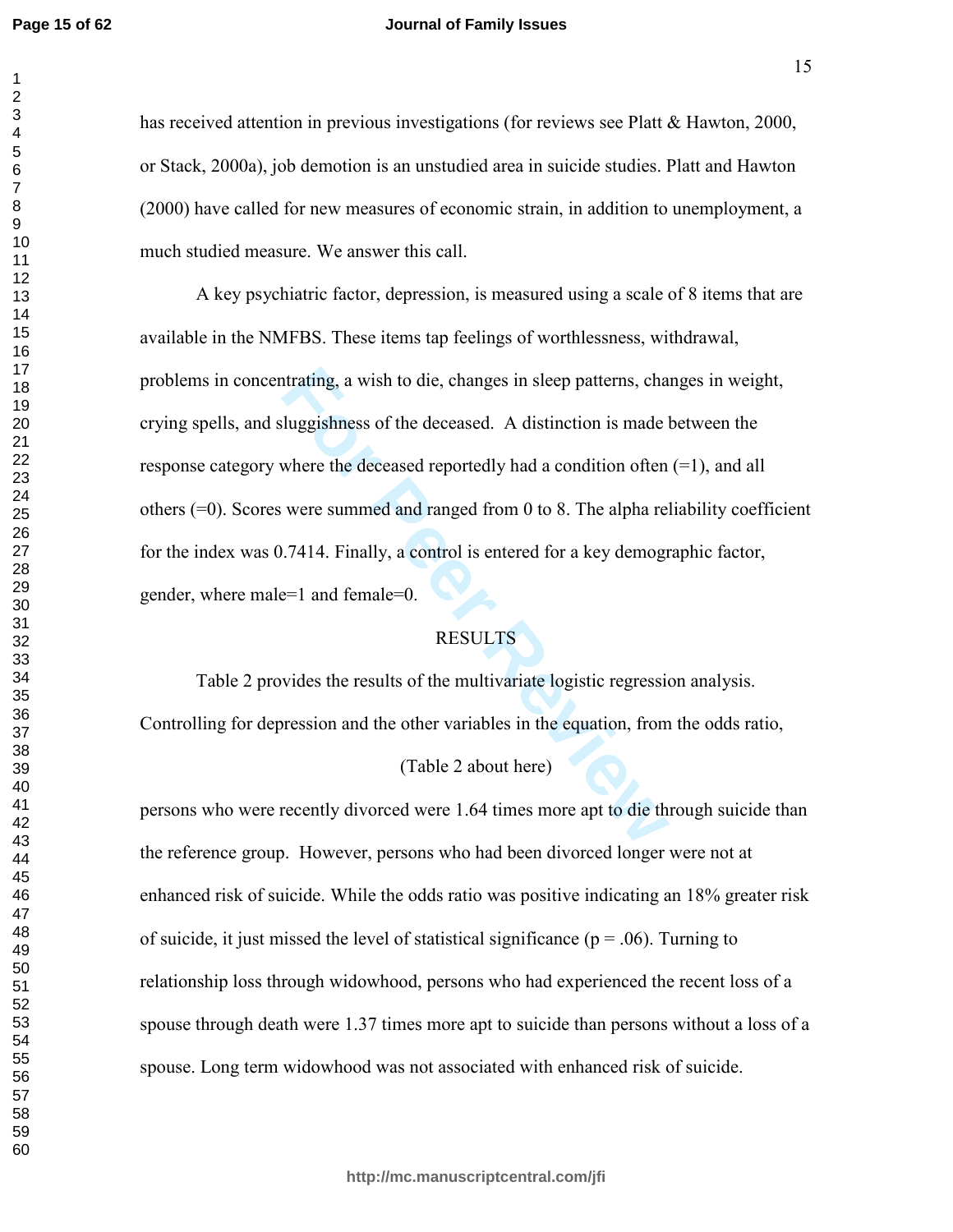The findings on the economic strain indicators suggested that economic problems are associated with enhanced risk of self destruction. Persons experiencing loss of a job during the last year of life were 1.3 times more to die through suicide. Further, persons experiencing a demotion at work during the last 12 months of life were fully 7.63 times more apt to die of suicide than persons not experiencing such an employment setback.

Religiosity served as a protective factor. Controlling for the other independent variables, the higher the religiosity the lower the suicide risk. From the odds ratio, a one unit change in the five level religiosity index was associated with 19% drop in the odds of death by suicide.

For the religiosity the lower the suicide risk. From the<br>five level religiosity index was associated with 19%<br>ence for a psychiatric perspective was found. Contro<br>factors, depression increased the risk of suicide. A c<br>ex w Strong evidence for a psychiatric perspective was found. Controlling for all other risk and protective factors, depression increased the risk of suicide. A one unit change in the depression index was associated with an 18% rise in the risk for death through suicide. Further analysis determined that a majority of persons who had perfect scores (index score of 8) on depression died through suicide.

The model provided a reasonable fit for the data. The Nagelkereke r-squared indicated the presence of an adequate model. Importantly, using the model to predict death, the model correctly classified 91% of the deaths as either suicide or nonsuicide deaths.

#### CONCLUSION.

While there have been 61 previous individual based, studies on the relationship between divorce and suicide published between 1880-2010, they have been marked by two recurrent limitations:  $(1)$  neglect of the timing of divorce and  $(2)$  neglect of incorporating psychiatric control variables into the analysis, including depression.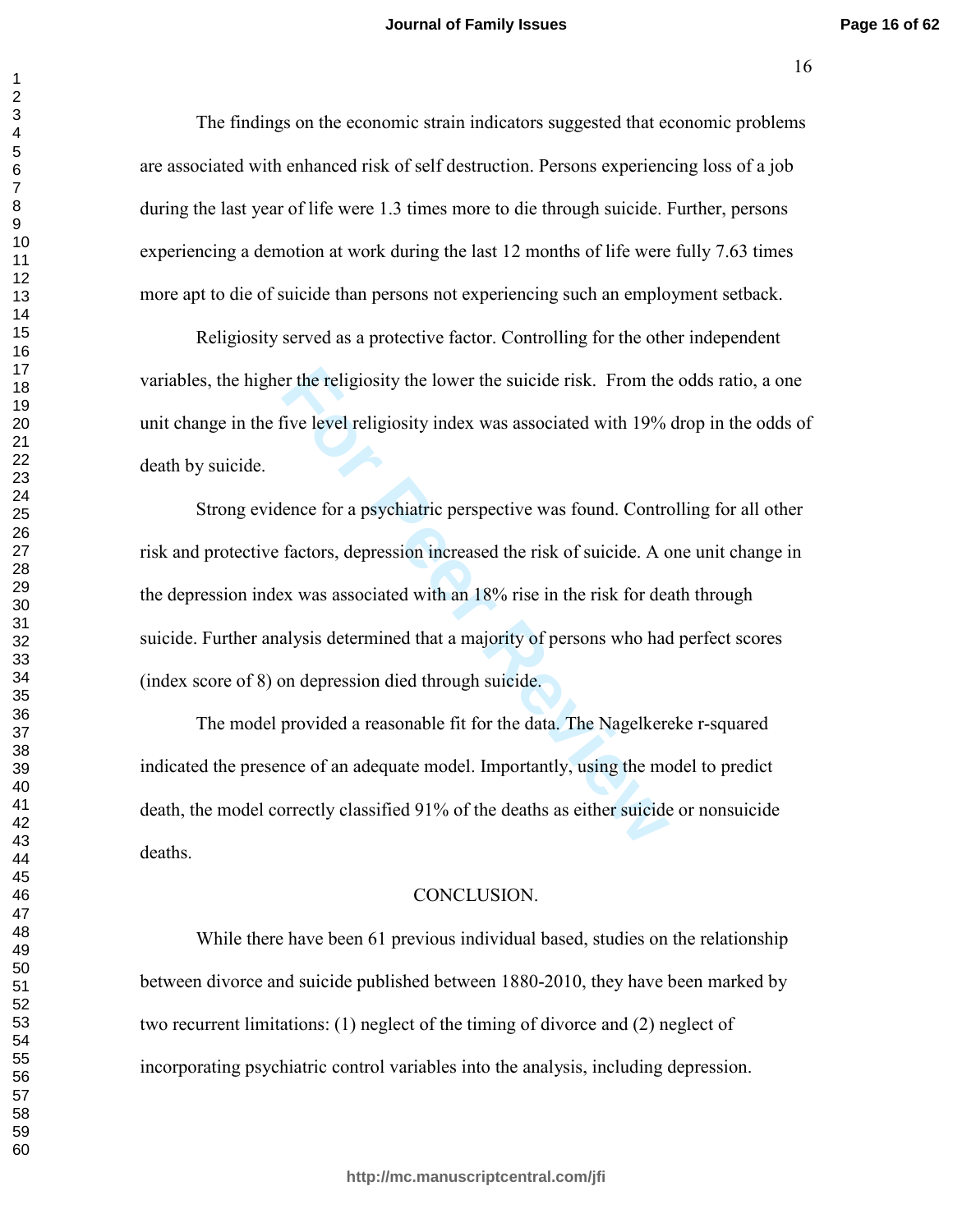$\mathbf{1}$  $\overline{2}$ 

 $\overline{7}$ 

#### **Journal of Family Issues**

Only one study based in the small, Eastern European nation of Slovenia, has explored the timing of divorce (Roskar, Podlesek, Kuzmanic, et al., 2011). The previous investigation limited the analysis to persons divorced less than 5 years, thus leaving the effects of very long term distal effects an open question. It also lacked a control for a major determinant of both divorce and suicide: depression. The present paper explores the timing of divorce in a substantially different social context, the US, a developed, large nation with a much higher incidence of divorce. We also include all divorced persons, not just ones divorced in a five year window, in order to fully test for distal impacts of divorce on suicide. Finally, we introduce a series of control variables including depression.

In both social settings, Slovenia and the U.S., it is the recently divorced who are at the greatest risk for suicide. While one might anticipate distal effects, where the will to live may be ground down only after many years of post divorce stress, the greatest risk, in fact, involves those who are recently divorced. Professionals involved in suicide prevention might wish to direct a disproportionate amount of their resources towards this particular, at-risk group.

An important issue running though virtually all of the 61 existing studies on divorce and suicide completions among the divorced themselves is that typically, often due to the unavailability of data in secondary data sets, they are unable to control for the respondent's depression (as well as other dimensions of psychiatric morbidity). This leaves selection effects unaddressed. Depression may cause both divorce and suicide. A Meta analysis of 13 overtime studies, where psychiatric and personality variables were measured before divorces took place, determined that neuroticism (e.g., depression,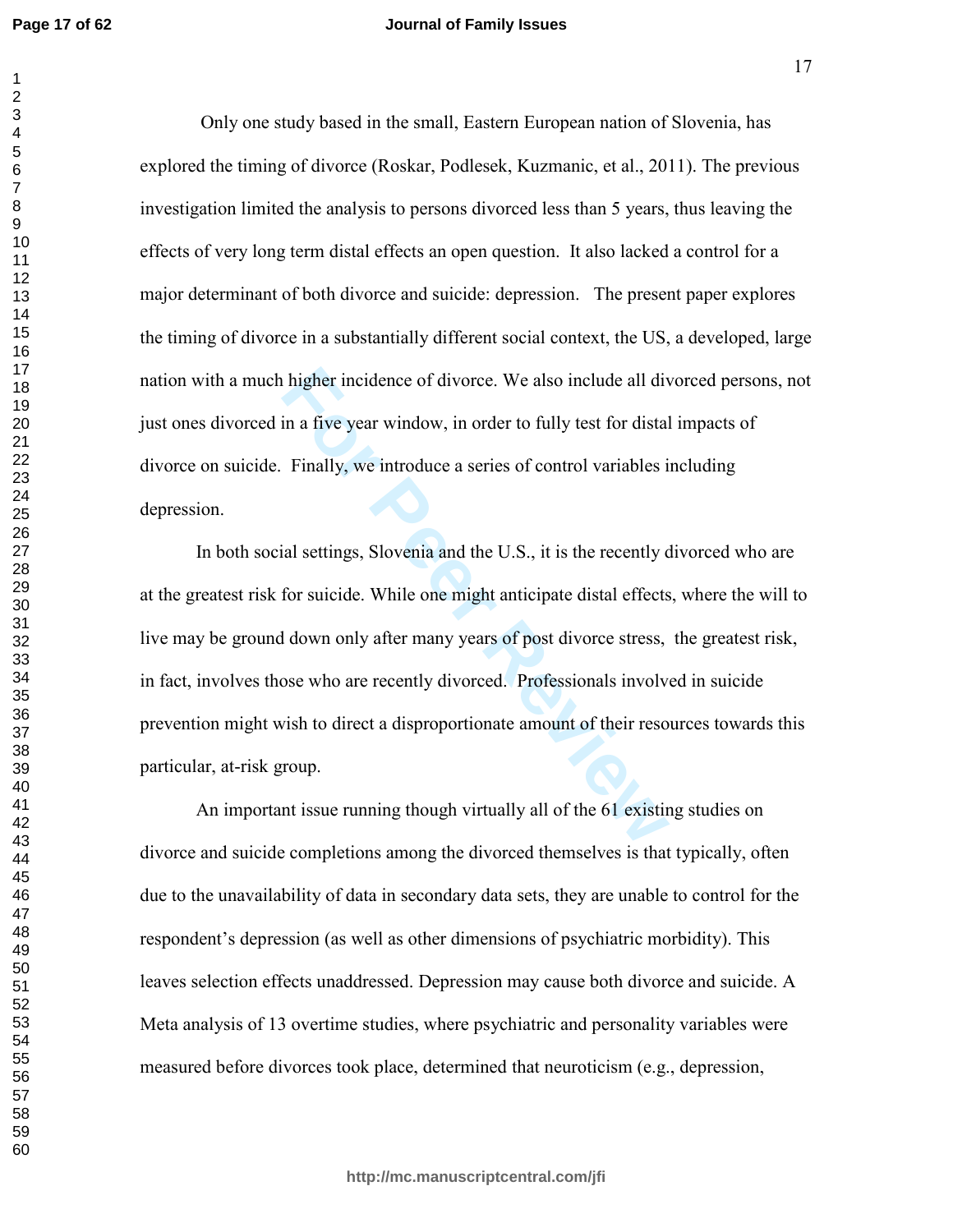anxiety) was a significant predictor of who eventually became divorced (Roberts et al., 2007). In a similar vein, analyses using the National Comorbidity Surveys have determined that 11 out of the 14 psychiatric disorders investigated were predictive of ultimate divorce (Kessler, Walters,  $\&$  Forthofer, 1998; Stack, 2011). For example, the manic disorder increased the odds of divorce by 3.2 times, while major depression enhanced the risk of divorce by 1.7 times that of the general population. Both of these disorders, in turn, are known, from other research, to increase suicide risk (Lester, 2000; Wasserman & Wasserman, 2009).

The present inquiry controlled for depression levels and still found that recent divorce increased the risk of suicide. Depression had, as expected, an independent impact on the odds of suicide. However, in order to fully assess the merits of the social selection and social causation hypotheses, measures of pre divorce depression are needed.

For External, 10 increase suicide rises and still for depression levels and still for the risk of suicide. Depression had, as expected, an in ide. However, in order to fully assess the merits of the risk of suicide. Depres The findings on several control variables are noteworthy. Judging from the relative sizes of the Chi Square statistics in table 2, religious activities were the strongest predictor of suicide, more important than recent divorce, depression and other independent variables. While divorce is the more commonly index of social integration, religion is the next more commonly used index of bonds to a social group (Stack, 2000b). Unfortunately, religious activities are the only measure of religiosity in the National Mortality Follow back Survey. Religious activities can include time spent with coreligionists as well as time spent attending religious services. Specific measures of each type of activity are needed in order to test the religious integration and religious networks perspectives on religion and suicide. Future work is also needed to weight this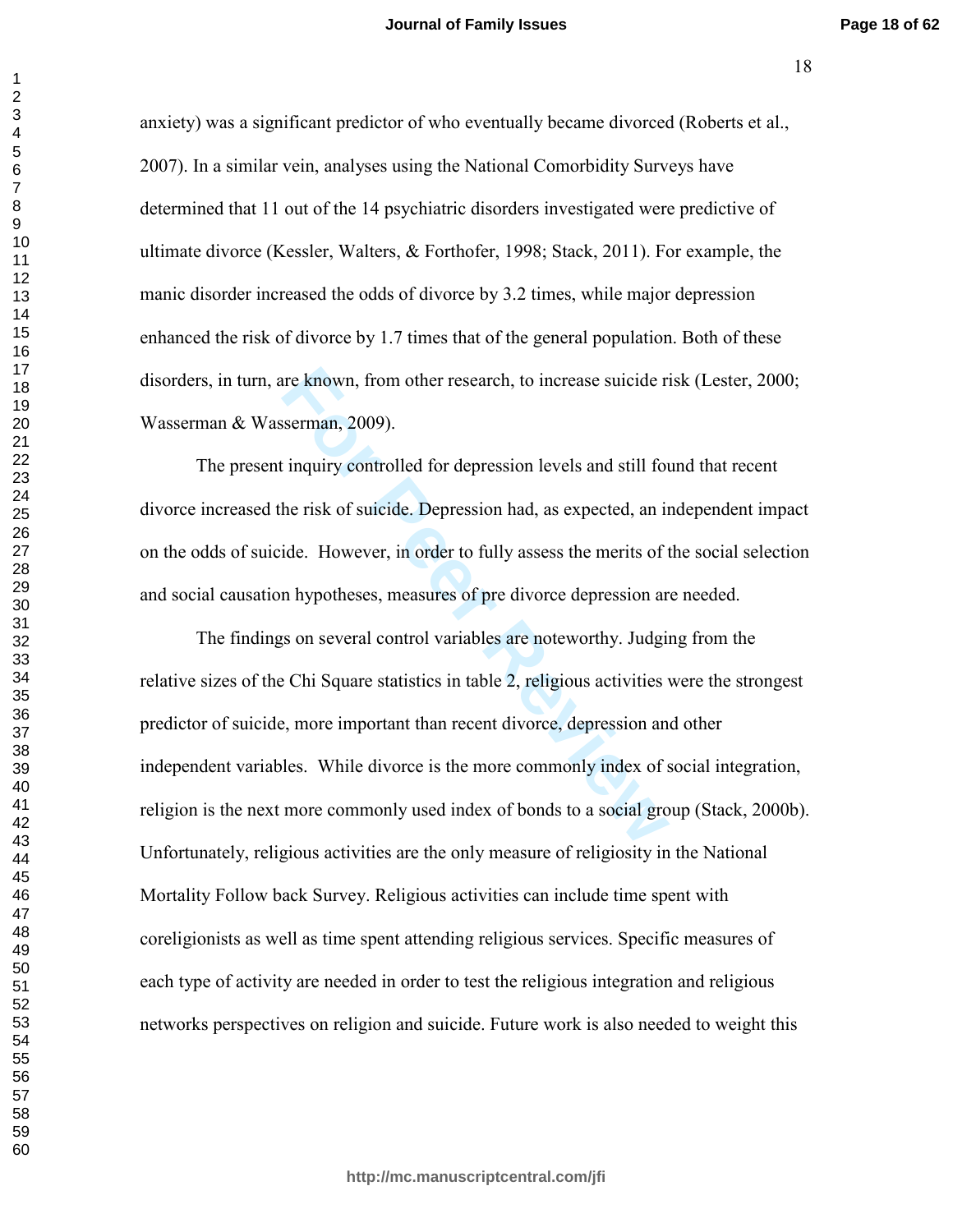#### **Journal of Family Issues**

factor against measures of still other constructs including commitment to core religious beliefs (Stack & Kposowa, 2011).

The traditional indicator of economic strain, unemployment, exerted an independent impact on the odds of suicide, as expected. In addition, a new construct, job demotion, was also highly predictive of suicide. The paper also answers the call of Platt and Hawton (2000) for the exploration of new measures of economic strain in research on suicide.

st 130 years there have been 61 studies on subject's at the individual level, but they represent a tiny fract at the individual level, but they represent a tiny fract at the individual level, but they represent a tiny frac Over the last 130 years there have been 61 studies on subject's divorce and completed suicide at the individual level, but they represent a tiny fraction of research on suicide. Since 1980 alone, there has been over 30,000 works on suicide published (Web of Science, accessed, March 1, 2011). Emanuele (2009) noted this neglect and called for research on the role of romantic disruption as a widespread, neglected contributing factor to suicide. An analysis of recently released data on 30,593 completed suicides in the recently released data set termed the National Violent Death Reporting System found that at least 27% of the suicides involved intimate partner problems including divorce, separation, and custody battles (Stack  $\&$  Bowman, 2011, 160). The present investigation answers the call of Emanuele  $(2009)$  for work on relationship loss, a key social factor.

The present paper, by including indicators from both the psychiatric and social models, bridges the gap between those two paradigms on suicide. It finds, as expected, that they compliment each other. There is strong evidence for including both a link between depression and suicide, and divorce and suicide as well. While psychiatric factors are clearly important predictors of suicide risk, they need to be combined with social factors in order to fully understand suicide (Kposowa & Glyniadaki, 2012).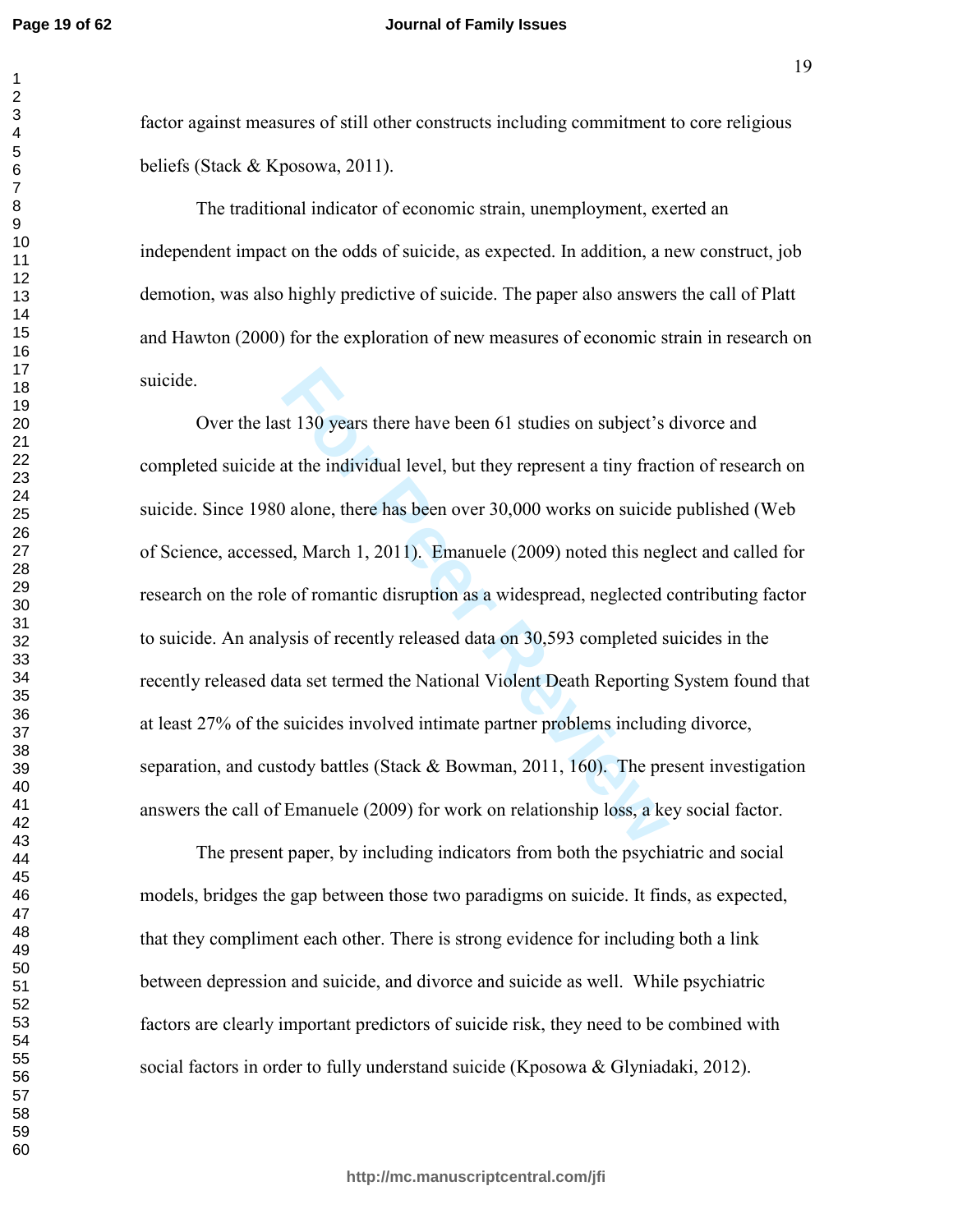$(20)$ 

The question of the timing of relationship breakdown could be explored with respect to interaction effects with a character trait, impulsivity. Impulsivity is a known risk factor for suicide (Corruble, 1999; Kotler et al., 2001; Lester, 2000). Perhaps the odds of suicide among divorced persons in the immediate period following divorce would be relatively high among persons with impulse control problems. If so, persons involved in suicide prevention efforts might be able to fine tune a definition of the population most at risk of suicide following divorce, those with impulse control disorders.

The present paper is focused on the strains associated in the post legal divorce period. Future work is needed on "psychological divorce" or the stressful period of separation which precedes legal divorce. Divorce is not a single event but can be viewed as a culmination of strains which end in a legal divorce. Possibly the most painful period of persons enduring the suffering of divorce is the psychological divorce that develops before any legal adjudication for ending the marriage (Ide, Wyder, Kolves & DeLeo, 2010).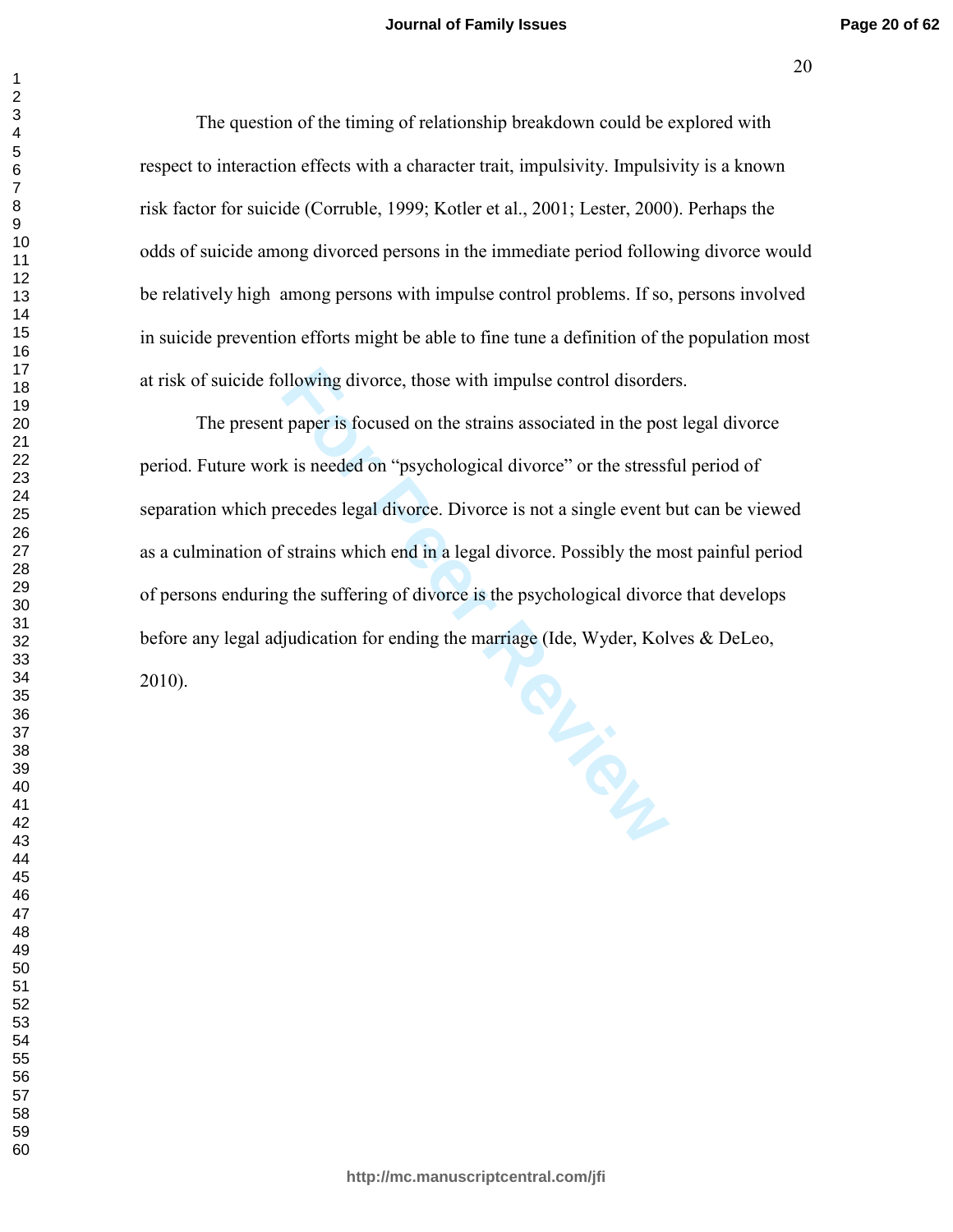#### **REFERENCES**

AGERBO, E. (2005) Midlife suicide risk, partner's psychiatric illness, spouse and child bereavement by suicide or other modes of death: a gender specific study. Journal of Epidemiology and Community Health, 59: 407-412.

AGERBO, E. STERNE, J.A.C., & GUNNELL, D.J. (2007). Combining individual and ecological data to determine compositional and contextual socio-economic risk factors for suicide. Social Science & Medicine, 64, 451-461.

AGERBO, E., STACK, S. & PETERSEN, L. (2011). Social integration and suicide in Denmark, 1906-2006. The Social Science Journal, 48, 630-640.

AJDACIC-GROSS, V. RING, M. GADOLA, E., LAUBER, C. BOPP, M., GUTZWILLER, F. & RÖSSLER, W. (2008). Suicide after bereavement: an overlooked problem. Psychological Medicine, 38: 673-676.

BARSTAD, A. (2008). Explaining changing suicide rates in Norway 1948-2004: The role of social integration. Social Indicators Research, 87 (1): 47-64.

CANTOR, C.H. & Slater, P. (1995). Marital breakdown, parenthood, and suicide. Journal of Family Studies, 1, 91-102.

CONNOR, K.R., BEAUTRAIS, A.L., BRENT, D.A., CONWELL, Y.,

PHILLIPS, M.R., & SCHNEIDER, B. (2011). The next generation of psychological autopsy studies: Part I, Interview Content. Suicide & Life Threatening Behavior, 41, 594-613.

CONNOR, K.R., BEAUTRAIS, A.L., BRENT, D.A., CONWELL, Y., PHILLIPS, M.R., & SCHNEIDER, B. (2012). The next generation of psychological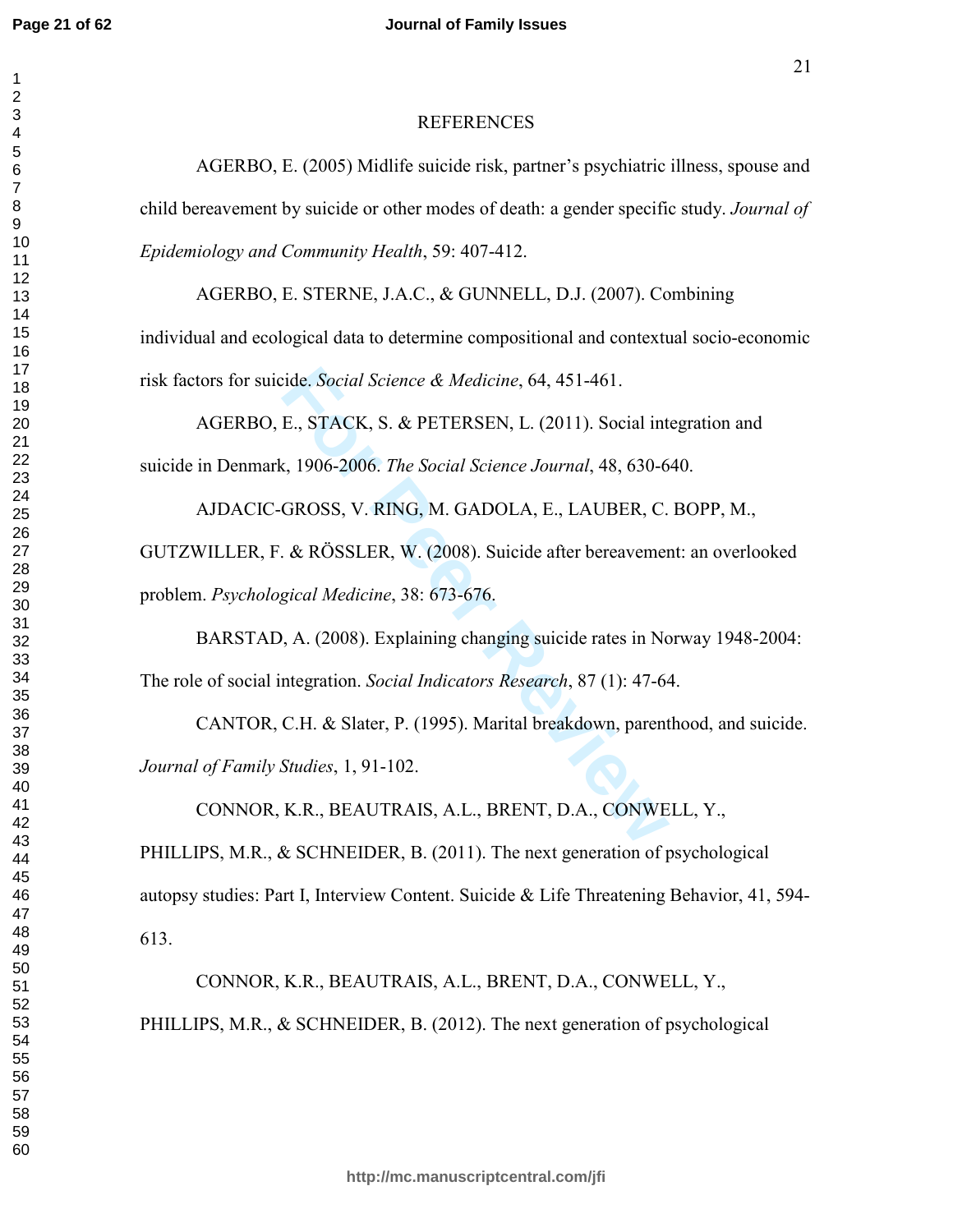autopsy studies: Part II, Interview Procedures. Suicide & Life Threatening Behavior, 42, 86-103.

 $CORCORAN$ , P. & NAGAR, A. (2010). Suicide and marital status in Northern Ireland. Social Psychiatry & Psychiatric Epidemiology, 45, 795-800.

CORRUBLE, E. (1999). Impulsivity: a relevant dimension in depression regarding suicide attempts? *Journal of Affective Disorders*, 53 (3): 211-215.

**F, P. & FERNQUIST, R.M. (2005). Marital status ir-being, and suicide acceptability as predictors of maride rates.** *Social Science Research***, 34, 570-590.<br>
<b>T, P., STACK, S., & FERNQUIST, R. (2006). The rences of married a** CUTRIGHT, P. & FERNQUIST, R.M.  $(2005)$ . Marital status integration, psychological well-being, and suicide acceptability as predictors of marital status differentials in suicide rates. Social Science Research, 34, 570-590.

CUTRIGHT, P., STACK, S., & FERNQUIST, R.  $(2006)$ . The age structures and Marital status differences of married and not married male suicide rates: 12 developed countries. Archives of Suicide Research, 10: 365–382.

DURKHEIM, E. (1897/1966). Suicide: A Study in Sociology. New York: Free Press.

DZUROVA, D., RUZICKA, L., & DRANGOMIRECKA, E. (2006). Demographic &social correlates of suicide in Czechoslovakia. Sociologicky Ustav, 42, 557-571.

EMANUELE, E. (2009). Of love and death: the emerging role of romantic disruption in suicidal behavior. Suicide and Life Threatening Behavior, 39: 240.

ERLANGSEN, A., JEUNE, B., BILLE-BRAHE, U. & VAUPEL, J. W. (2004). Loss of partner and suicide risks among oldest old: a population-based register study. Age and Ageing, 33: 378-383.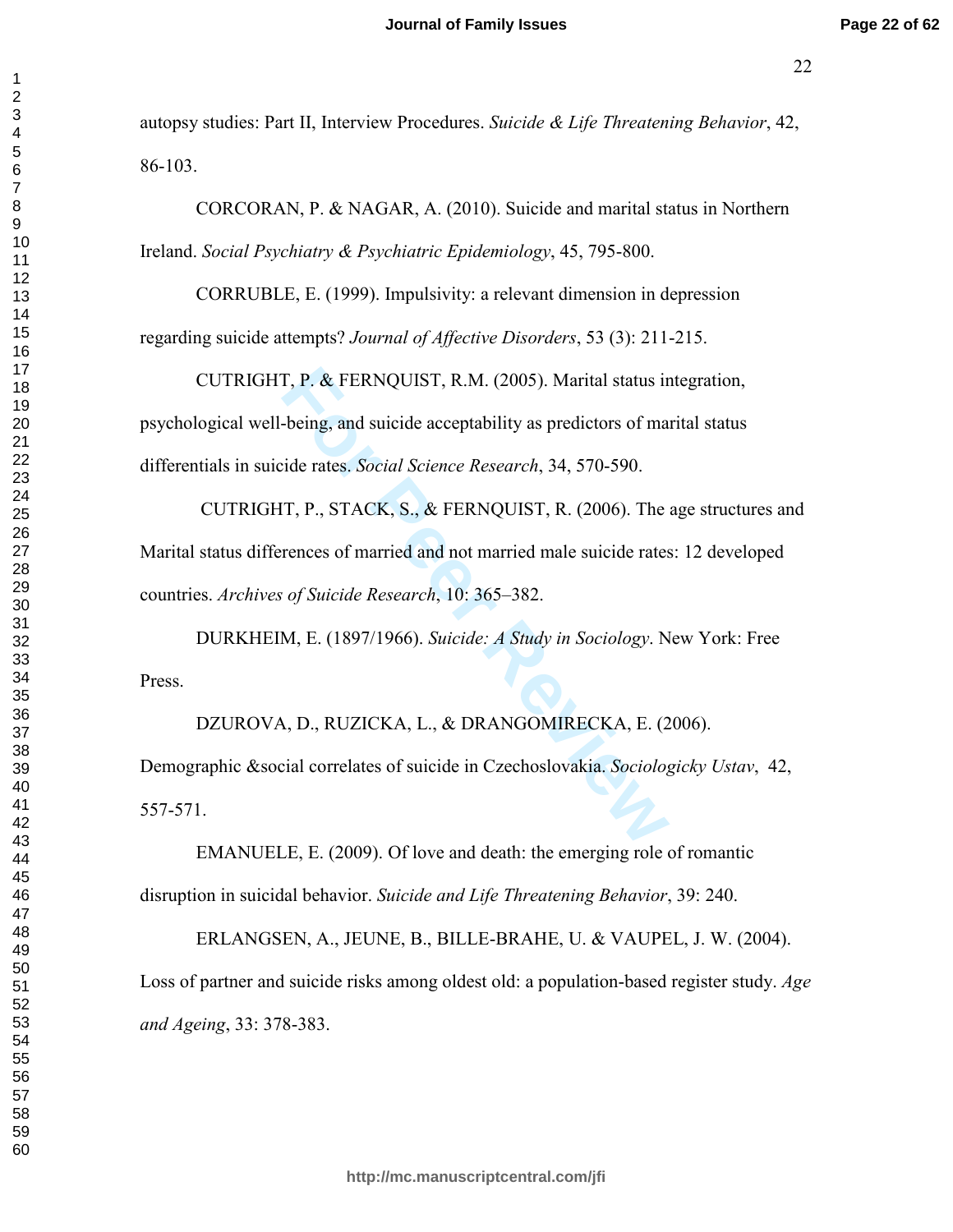$\mathbf{1}$  $\overline{2}$ 

#### **Journal of Family Issues**

GIBBS, J. P. & MARTIN, W. T. (1964). Status integration and suicide: A

sociological study. Eugene, OR: University of Oregon Books.

GIBBS, J. (2000). Status integration and suicide: occupational, marital, or both? Social Forces, 78, 949-968.

GUNDLACH, J. (1990). Absence of family support, opportunity, and suicide. Family Perspective, 24, 7-14.

IDES, N., WYDER, M., KOLVES, K., & DELEO, D. (2010). Separation as an important risk factor for suicide: A systematic review. Journal of Family Issues, 31, 1689-1716.

KESSLER, R., WALTERS, E.E., & FORTHOFER, M.S. (1998). The social consequences of psychiatric disorders, III: probability of marital stability. American Journal of Psychiatry, 155, 1092-1096.

KOTLER, M., IANCU, I., EFRONI, R. & AMIR, M. (2001). Anger, impulsivity, social support, and suicide risk in patients with posttraumatic stress disorder. Journal of Nervous and Mental Disease, 189 (3): 162-167.

KPOSOWA, A. J. (2000). Marital status and suicide in the National Longitudinal Mortality Study. Journal of Epidemiology and Community Health, 54: 254-261.

KPOSOWA, A. (2003). Divorce and suicide risk. Journal of Epidemiology  $\&$ Community Health, 57, 993.

KPOSOWA, A. & Glyniadaki, A. (2012). Mental health and suicide: An ecological hierarchical analysis of U.S. counties and states. In Hogue, N. & Swanson, D.A. (eds). Opportunities and Challenges for Applied Demography in the  $21^{st}$  Century, New York: Springer.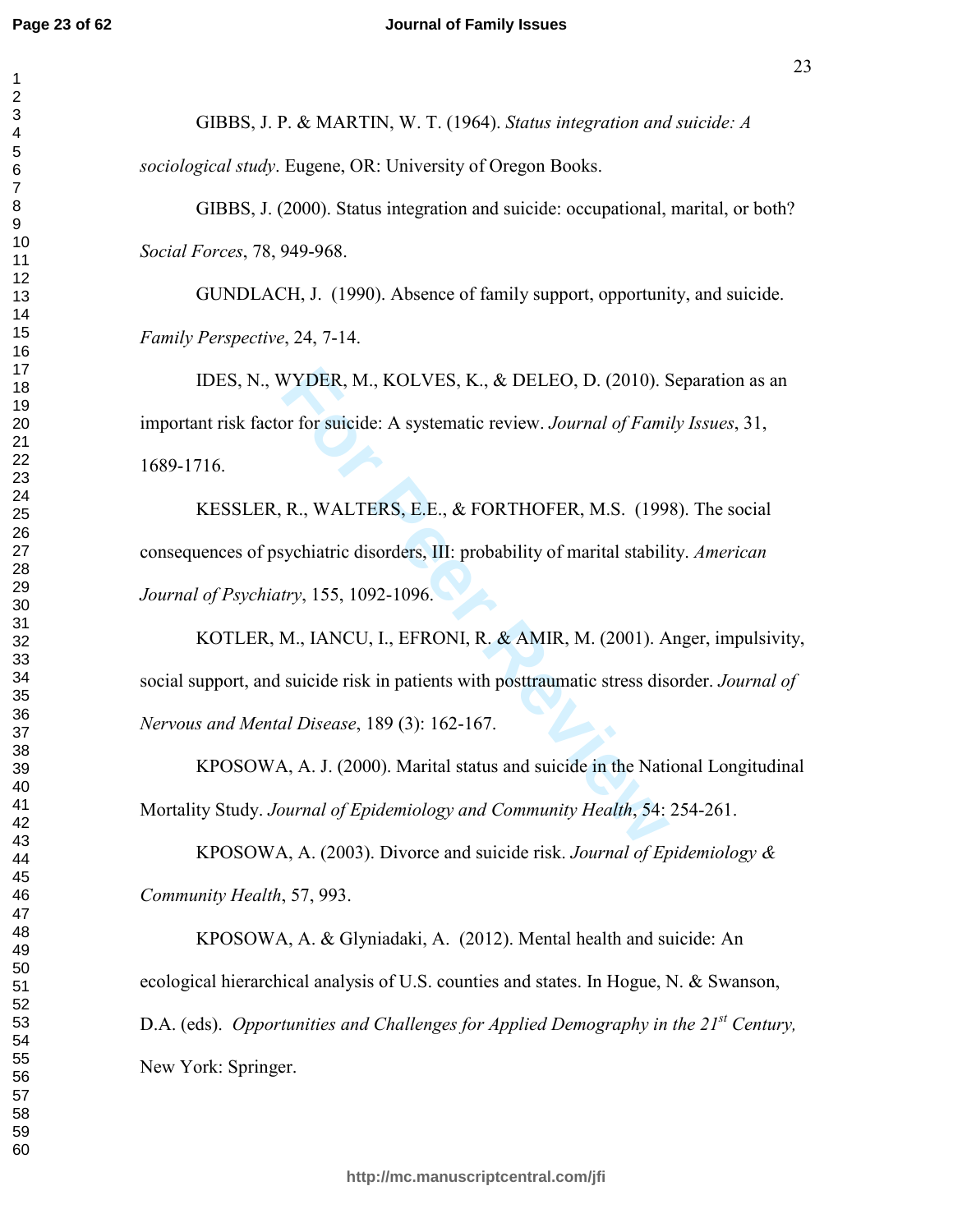LESTER, D. (1992). Why People Kill Themselves: A 1990's Summary of Research Findings on Suicidal Behavior. 3rd Edition, Springfield, IL: Charles C. Thomas.

LESTER, D. (1994). Domestic integration and suicide in 21 nations, 1950-1985. International Journal of Comparative Sociology, 35, 131-137.

LESTER, D. (2000). Why People Kill Themselves: A 2000 Summary of Research on Suicide. 4<sup>th</sup> Edition, Springfield, IL: Charles C. Thomas.

LIZARDI, D. THOMPSON, R.G., KEYES, K., & HASIN, D. (2010a). The role of depression in the differential effect of childhood parental divorce on male and female adult offspring suicide attempt risk. The Journal of nervous and Mental Disease, 198, 687-690.

LIZARDI, D. THOMPSON, R.G., KEYES, K., & HASIN, D. (2010b). The effect of parental remarriage following parental divorce on offspring suicide attempt. Families in Society: Journal of Contemporary Social Services, 91, 186-192.

LUOMA, J.B. & PEARSON, J.L. (2002). Suicide and marital status in the United States, 1991-1996: Is widowhood a risk factor? American Journal of Public Health, 92  $(9)$ : 1518-1522.

MASOCCO, M., POMPILI, M., VICHI, M., VANACORE, N., LESTER, D. & TATARELLI, R. (2008). Suicide and Marital Status in Italy. Psychiatric Quarterly, 79  $(4)$ : 275-285.

MAYER, P. & ZIAIAN, T. (2002). India suicide and marriage. Journal of Comparative Family Studies, 33, 297-305.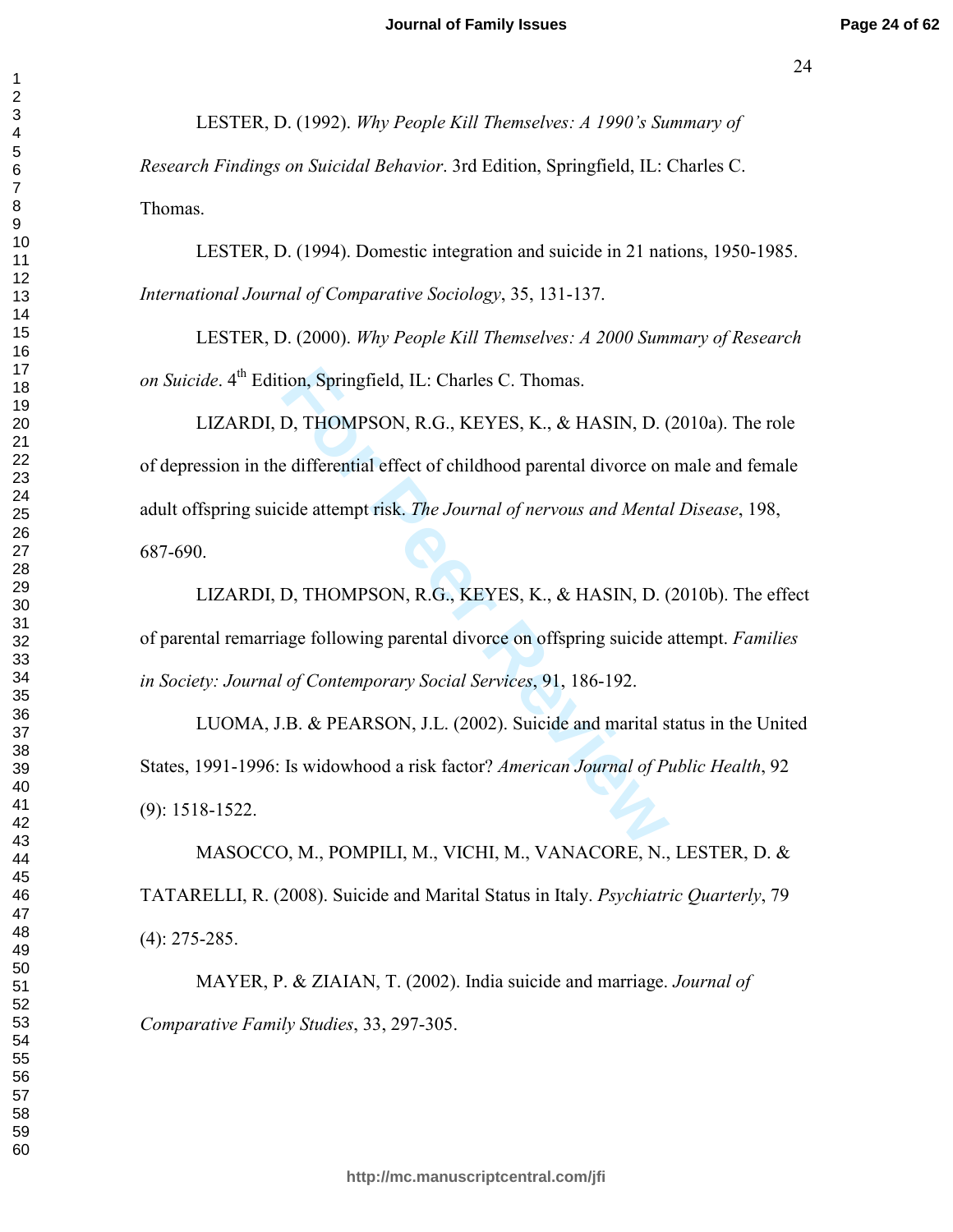$\mathbf{1}$  $\overline{2}$ 

 $\overline{7}$ 

#### **Journal of Family Issues**

MENARD, S. (2002). Applied Logistic Regresion Analysis. Thousand Oaks, Ca.: Sage.

PHILLIPS, M., YANG, G., ZHANG, Y., et al. (2002). Risk factors for suicide in China: A national case-control psychological autopsy study. The Lancet, 360, 1728-1736.

PLATT, S. & HAWTON, K. (2000). Suicidal behavior and the labor market. In HAWTON, K., & VAN HEERINGEN, K. (Eds.) The International Handbook of Suicide and Attempted Suicide. Pp. 309-384. London: Wiley.

ROBERTS, B., KUNCEL, N., SHINER, R., CASPI, A., & GOLDBERG, L.

(2007). The power of personality: the comparative validity of personality traits, socioeconomic status, and cognitive ability for predicting important life outcomes. Perspectives on Psychological Science, 2, 313-345.

ROSKAR, S., PODELSEK, A., KUZMANIC, M., et al. (2011). Suicide risk and its relationship to change in marital status. Crisis, 32, 24-30.

SHINER, M., SCOURFIELD, J., FINCHAM, B. & LANGER, S. (2009). When things fall apart: Gender and suicide across the life course. Social Science & Medicine, 69: 738-746.

STACK, S. (1982). Suicide: A decade review of the sociological literature. Deviant Behavior, 4, 41-66.

STACK, S. (1990). New micro level data on the impact of divorce on suicide,

1959-1980: A test of two theories. Journal of Marriage & the Family, 52, 119-127.

STACK, S. (1994). Divorce. Chapter in V.S. Ramachandran (ed.). *Encyclopaedia* of Human Behaviour, pp. 153-163, first edition, San Diego, Ca.: Elsevier.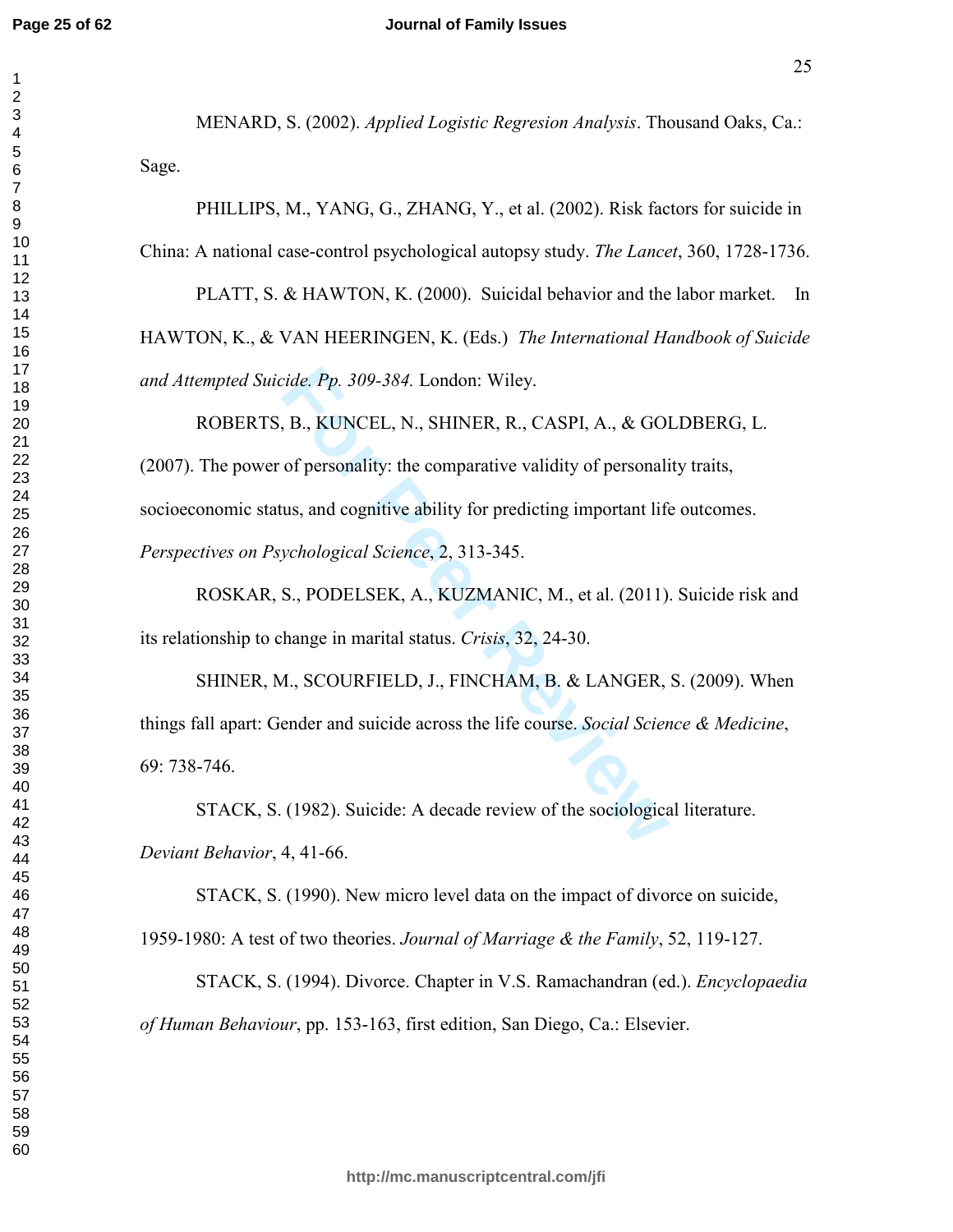STACK, S. (1998). Education and risk of suicide. Sociological Focus, 31, 295- $302.$ 

STACK, S. (2000a). Suicide: a 15 year review of the sociological literature: Part I: Cultural and economic factors. Suicide and Life Threatening Behavior, 30 (2): 145- $162.$ 

STACK, S. (2000b). Suicide: a 15 year review of the sociological literature: Part II: Modernization and social integration perspectives. Suicide and Life Threatening *Behavior*, 30 (2):163-76.

STACK, S. (2004). Suicide risk among physicians: A multivariate analysis. Archives of Suicide Research, 8, 287-292.

and social integration perspectives. *Suicide and Life*<br> **For Peer Algeber 2004).** Suicide risk among physicians: A multivari<br> *FResearch*, 8, 287-292.<br> **FREVIEW ADDENTA CONSIDE 10.1466**, Farming<br> **Publishing.**<br> **FREVIEW A** STACK, S. (2009). Suicide: Adulthood. Chapter in Carr, D. *Encyclopaedia of the* Life Course and Human Development, Volume 2, pp. 461-466, Farmington Hills, MI: Cengage Learning Publishing.

STACK, S. (2011). Divorce. Chapter in V.S. Ramachandran (ed.). *Encyclopedia* of Human Behavior, second edition, San Diego, Ca. Elsevier.

STACK, S. & BOWMAN, B. (2011). Suicide Movies: Social Patterns, 1900-2009. Cambridge, Ma.: Hogrefe.

STACK, S. & ESHLEMAN, R. (1998). Marital status and happiness: A 17 Nation study. Journal of Marriage & the Family, 60, 527-536.

STACK, S. & KPOSOWA, A.J. (2011). Religion and suicide: Integrating four theories cross nationally. In O'Connor, R. & Platt, S. (Eds.), International Handbook of Suicide Prevention: Research, Policy, and Practice. Pp. 235-252. London: Wiley-Blackwell.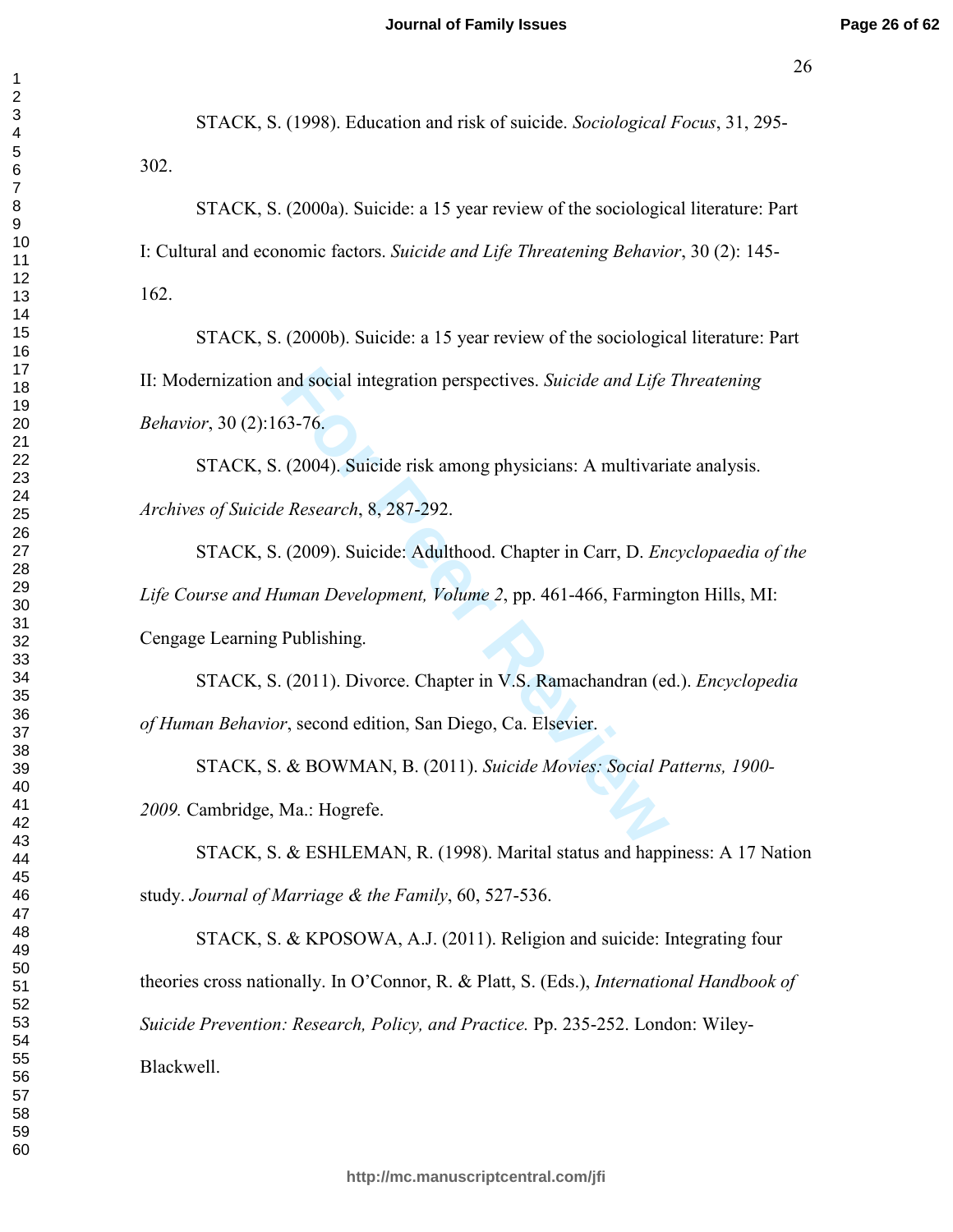$\mathbf{1}$  $\overline{2}$ 

STROHSCHEIN, L., MCDONOUGH, P., MONETTE, G. & SHAO, O. (2005).

Marital transitions and mental health: Are there gender differences in the short-term effects of marital status change? Social Science & Medicine, 61: 2293–2303.

TORRE, E., CHIEPPA, N., IMPERATORI, F., et al. (1999). Suicide and attempted suicide in the province of Turin from 1988 to 1994: Epidemiological analysis. European Journal of Psychiatry, 13, 77-86.

TROVATO, F. (1986). The relationship between marital dissolution and suicide. The Canadian case. Journal of Marriage & the Family, 48,341-348.

TROVATO, F. (1991). Sex, marital status, and suicide in Canada: 1951-1981. Sociological Perspectives, 34, 427-445.

TROVATO, F. (1987). A longitudinal analysis of divorce and suicide in Canada. Journal of Marriage and the Family, 49, 193-203.

U.S. PUBLIC HEALTH SERVICE. (2000). National Mortality Followback Survey, Codebook. Ann Arbor, Mi.: Inter University Consortium for Political and Social Research.

WADE, T.J. & PEVALIN, D.J. (2004). Marital transitions and mental health. Journal of Health and Social Behavior, 45, 155-170.

WASSERMAN, D. & WASSERMAN, C. (2009). Oxford Textbook of

Suicidology and Suicide Prevention: A Global Perspective. New York: Oxford University Press.

WORLD HEALTH ORGANIZATION (1968). World Health Statistics Report (Volume 21, no. 6). Geneva, Switzerland: author.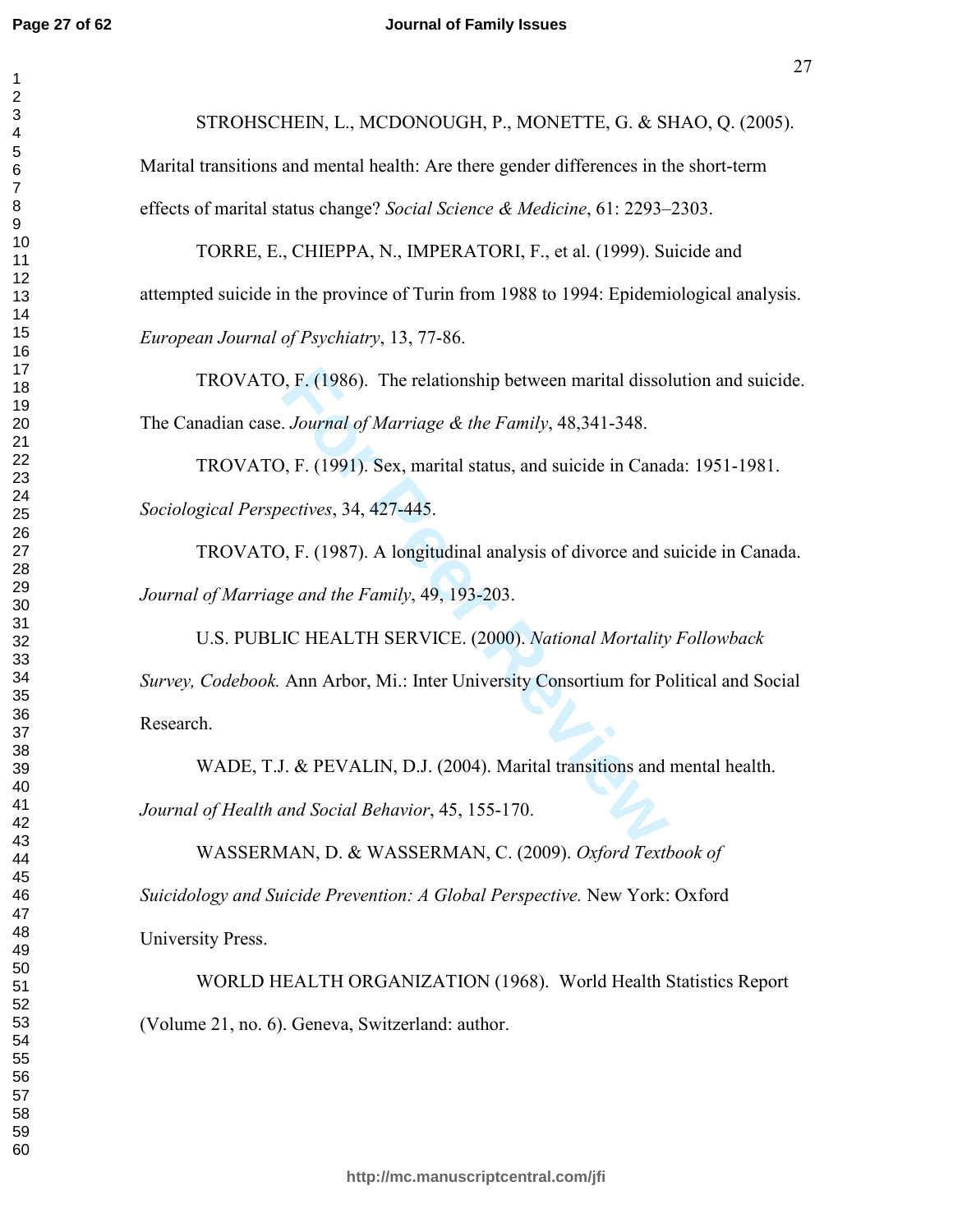WYDER, M., WARD, P. & DE LEO, D. (2009). Separation as a suicide risk factor. Journal of Affective Disorders, 116 (3): 208-213.

YEH, J.Y., XIRASAGAR, S., LIU, T.C., LI, C.Y., & LIN, H.C. (2008). Does marital status predict the odds of suicidal death in Taiwan? A seven year population based study. Suicide & Life Threatening Behavior, 38, 302-310.

YIP, P. (1998). Age, sex, marital status and suicide: An empirical study of east and west. Psychological Reports, 82,311-322.

regical Reports, 82,311-322.<br>
HORBURN, J. (2004). Marital status and risk of su<br>
Wales, 1982-1996. *Psychological Reports*, 94, 401-4<br>
Marital status and risk of su<br>
Marital Status and risk of su  $YIP, P. & THORBURN, J. (2004).$  Marital status and risk of suicide: Experience from England and Wales, 1982-1996. Psychological Reports, 94, 401-407. 982-1996. Psychological Reports, 94, 401-407.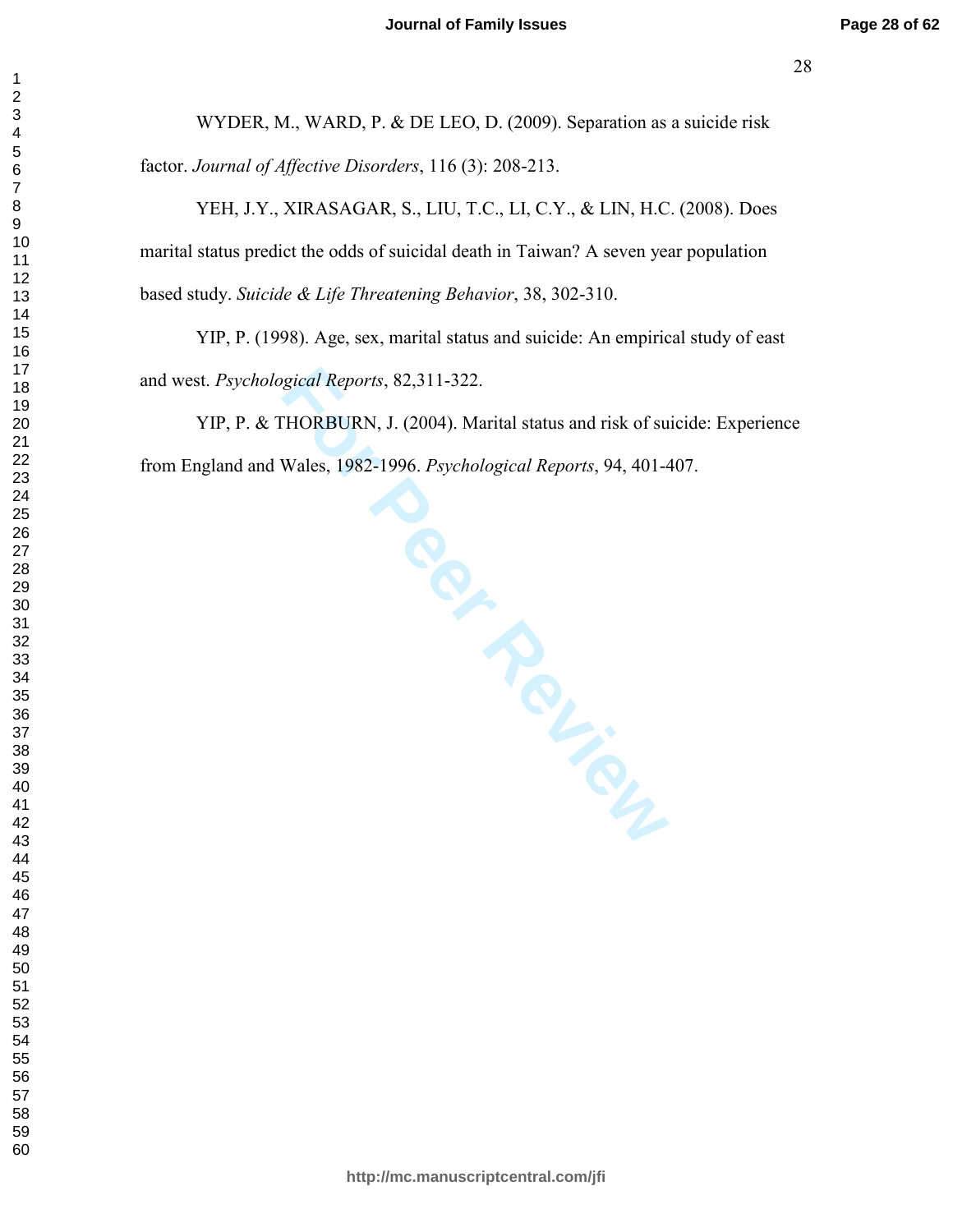$\mathbf{1}$  $\overline{2}$ 

 $\overline{\mathbf{4}}$ 

 $\overline{7}$ 

Table 1. Selected Findings from Previous Investigations on the Relationship between Divorce and Suicide: First Author (date), Nation/Group, Year, Suicide Rate of Divorced, Suicide Rate of Married, Coefficient of Aggravation (Divorced/Married Suicide Rate), & Control Variables.

| Author         | Nation/Group      | Year | Suicide  | Suicide | C.O.A.  | Control   |
|----------------|-------------------|------|----------|---------|---------|-----------|
| (date)         |                   |      | Rate     | Rate    |         | Variables |
|                |                   |      | Divorced | Married |         |           |
| WHO (1968)     | Australia/M       | 1961 | 90.6     | 20.5    | 4.4     | none      |
| WHO (1968)     | Australia/M       | 1961 | 37.7     | 9.3     | 4.1     | none      |
| Cantor (1995)  | Australia/M       | 1991 | na       | na      | 2.8     | None      |
| Cantor (1995)  | Australia/Fem     | 1991 | na       | na      | 3.1     | none      |
| Wyder (2009)   | Australia         | 1999 | na       | na      | $8.0\,$ | none      |
| Wyder (2009)   | Australia         | 1999 | na       | na      | 2.5     | none      |
| Dzurova (2006) | Czechoslovakia    | 2001 | 71.7     | 25.0    | 2.9     | none      |
|                | Males, 25-44      |      |          |         |         |           |
| Dzurova (2006) | Czechoslovakia    | 2001 | 14.5     | 7.5     | 1.9     | none      |
|                | Females, 25-44    |      |          |         |         |           |
| WHO (1968)     | Denmark/Males     | 1960 | 163.7    | 26.5    | 6.2     | none      |
| WHO (1968)     | Denmark/Fem       | 1960 | 55.0     | 12.1    | 4.6     | none      |
| Agerbo (2007)  | Denmark, Males    | 1990 | Na       | Na      | 3.9     | $ES,$ \$  |
|                | $41 - 60$         |      |          |         |         |           |
| Agerbo (2007)  | Denmark, females  | 1990 | na       | na      | 3.7     | $ES,$ \$  |
|                | $41 - 60$         |      |          |         |         |           |
| WHO (1968)     | Finland/Males     | 1960 | 175.8    | 41.4    | 4.2     | none      |
| WHO (1968)     | Finland/Fem       | 1960 | 30.6     | 10.4    | 2.9     | none      |
| WHO (1968)     | France/Males      | 1962 | 65.7     | 29.6    | 2.2     | none      |
| WHO (1968)     | France/Fem        | 1962 | 15.6     | 8.1     | 1.9     | none      |
| WHO (1968)     | Germany/Males     | 1961 | 146.7    | 28.9    | 5.0     | none      |
| WHO (1968)     | Germany/Fem       | 1961 | 41.9     | 13.6    | 3.1     | none      |
| Yip (1998)     | Hong Kong/M       | 1987 | 18.9     | 13.7    | 1.4     | none      |
| Yip (1998)     | Hong Kong/F       | 1987 | 17.9     | 13.2    | 1.3     | none      |
| Mayer (2002)   | India             | 1995 | 197.9    | 14.6    | 13.6    | none      |
| Mayer (2002)   | India/Males       | 1995 | 346.8    | 17.3    | 20.0    | none      |
| Mayer (2002)   | India/Fem         | 1995 | 126.4    | 11.9    | 10.6    | none      |
| WHO (1968)     | Italy/Males       | 1961 | 35.7     | 10.0    | 3.6     | none      |
| WHO (1968)     | Italy/Fem         | 1961 | 61.2     | 3.6     | 17.0    | none      |
| Mascco(2008)   | Italy/males       | 2001 | 13.3     | 9.9     | 1.3     | none      |
| Mascco(2008)   | Italy/females     | 2001 | 5.67     | 3.33    | 1.7     | none      |
| WHO (1968)     | Netherlands/Males | 1960 | 54.0     | 9.9     | 5.1     | none      |
| WHO (1968)     | Netherlands/Fem   | 1960 | 22.1     | 6.2     | 3.6     | none      |
| WHO (1968)     | New Zealand/M     | 1961 | 23.3     | 16.4    | 1.4     | none      |
| WHO (1968)     | New Zealand/F     | 1961 | 12.0     | 6.6     | 1.8     | none      |
| Corcoran       | N. Ireland/M      | 2000 | na       | na      | 2.61    | none      |
| (2010)         |                   |      |          |         |         |           |
| Corcoran       | N. Ireland/Fem    | 2000 | na       | na      | 2.57    | none      |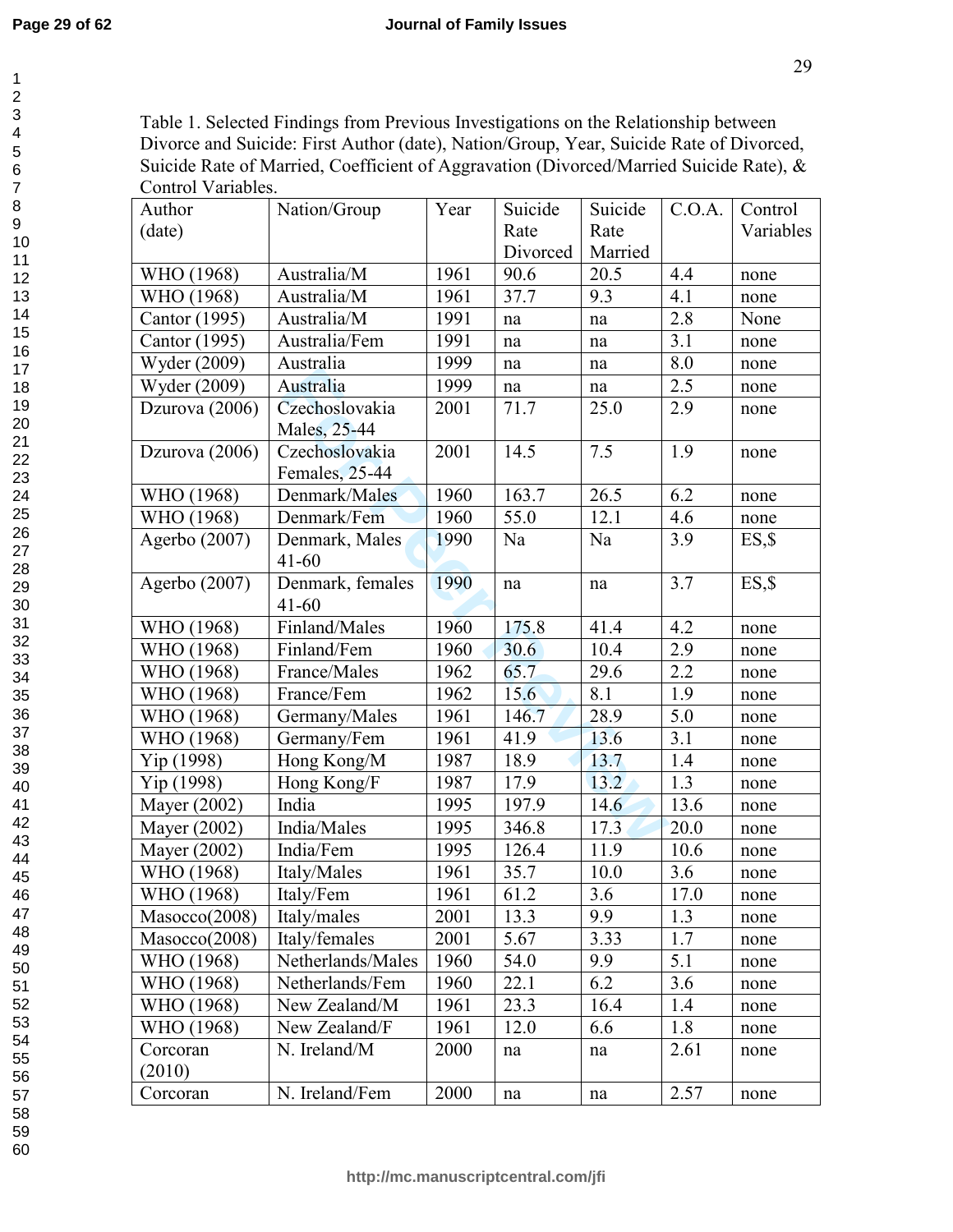| (2010)                                                                                    |                                        |       |       |                     |                  |           |
|-------------------------------------------------------------------------------------------|----------------------------------------|-------|-------|---------------------|------------------|-----------|
| WHO (1968)                                                                                | Norway/Males                           | 1960  | 46.9  | 12.8                | 3.6              | none      |
| WHO (1968)                                                                                | Norway/Fem                             | 1960  | 10.0  | 3.5                 | 2.9              | none      |
| WHO (1968)                                                                                | Sweden/Males                           | 1960  | 107.9 | 28.4                | 3.8              | none      |
| WHO (1968)                                                                                | Sweden/Fem                             | 1960  | 29.5  | 8.8                 | 3.4              | none      |
| WHO (1968)                                                                                | Switzerland/M                          | 1960  | 128.7 | 28.3                | 4.5              | none      |
| WHO (1968)                                                                                | Switzerland/F                          | 1960  | 35.0  | 10.3                | 3.4              | none      |
| Yeh (2008)                                                                                | Taiwan, 35-50                          | 2000  | Na    | Na                  | 2.73             | ES        |
| Yeh (2008)                                                                                | Taiwan, M35-50                         | 2000  | na    | na                  | 2.7              | <b>ES</b> |
| Yeh (2008)                                                                                | Taiwan, F 35-50                        | 2000  | na    | $\operatorname{na}$ | 2.9              | <b>ES</b> |
| WHO (1968)                                                                                | U.K., England<br>& Wales/M             | 1961  | 49.8  | 13.4                | 3.7              | none      |
| WHO (1968)                                                                                | U.K., England<br>& Wales/Fem           | 1961  | 24.6  | 9.4                 | 2.6              | none      |
| Yip(2004)                                                                                 | UK-England $&$<br><b>Wales M 40-49</b> | 1989  | 29.9  | 11.9                | 2.5              | none      |
| Yip(2004)                                                                                 | UK-England $&$<br><b>Wales F 40-49</b> | 1989  | 9.4   | $\overline{4.1}$    | 2.3              | none      |
| WHO (1968)                                                                                | USA/males                              | 1960  | 88.0  | 21.1                | 4.2              | none      |
| WHO (1968)                                                                                | USA/females                            | 1960  | 20.0  | 6.2                 | 3.2              | none      |
| Gibbs (2000)                                                                              | USA, black F, 35-                      | 1980  | 7.8   | 3.2                 | 2.4              | none      |
|                                                                                           | 44                                     |       |       |                     |                  |           |
| Stack (2004)                                                                              | <b>USA</b>                             | 1990  | Na    | Na                  | 1.4              | O, R, U   |
| Stack (1998)                                                                              | USA-white M                            | 1990  | Na    | Na                  | 2.5              | Ed        |
| Stack (1998)                                                                              | <b>USA-black M</b>                     | 1990  | Na    | Na                  | 1.2              | Ed        |
| Cutright (2005)                                                                           | <b>USA/M 35-54</b>                     | 1979  | 70.6  | 17.0                | 4.2              | none      |
| Cutright (2005)                                                                           | <b>USA/F 35-54</b>                     | 1979  | 25.2  | 8.7                 | 2.9              | none      |
| Cutright(2005)                                                                            | <b>USA/M 35-54</b>                     | 1993  | 54.0  | 15.4                | 4.0              | None      |
| Cutright(2005)                                                                            | <b>USA/F 35-54</b>                     | 1993  | 14.6  | 4.4                 | $\overline{3.3}$ | None      |
| Kposowa(2000)                                                                             | <b>USA</b>                             | 1984* | Na    | Na                  | 2.1              | Ed, \$    |
| Kposowa(2000)                                                                             | USA/males                              | 1984* | na    | Na                  | 2.4              | $Ed,$ \$  |
| Kposowa(2000)                                                                             | USA/females                            | 1984* | na    | na                  | 1.3              | Ed, \$    |
| Luoma (2002)                                                                              | <b>USA/M,40-44</b>                     | 1993  | 62    | 18                  | 3.4              | none      |
| Luoma (2002)                                                                              | USA/F, 40-44                           | 1993  | 18    | $\overline{5}$      | 3.6              | none      |
| Notes: In some eases the Veer of the data being englyzed is the midnesnt of a range (e.g. |                                        |       |       |                     |                  |           |

Notes: In some cases the Year of the data being analyzed is the midpoint of a range (e.g., for N. Ireland, 2000, for 1996-2005). \*Longitudinal study based on 1979-1989. Control Variable: D=physical disability; Ed=education Level; ES=employment status; O=occupation; R=race; \$= income; U=urban vs. rural residence. None: no economic, religious, psychiatric, and related control variables. Age and gender suicide rates may be explored. For space considerations, in studies with many suicide rates for various age groups (e.g., Luoma et al., 2002), one from the midlife range (which typically includes most suicides) is provided.

 $\mathbf{1}$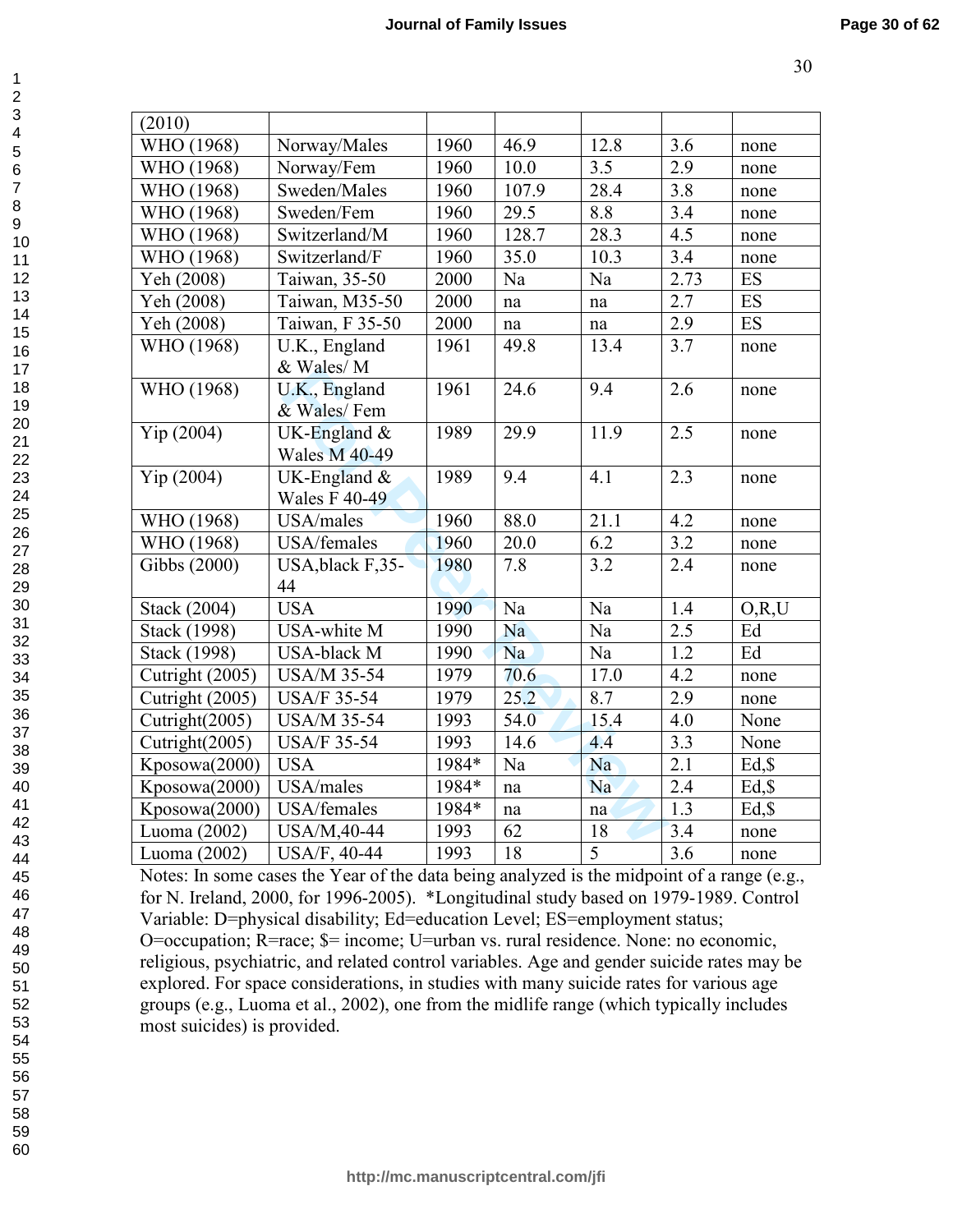Table 2. The Association between Proximal and Distal Relationship Loss and Suicide Risk, Controlling for Other Social and Psychiatric Factors, National Mortality Follow back Survey ( $N=13,897$  deaths including 1,169 suicides).

| Variable              | Logistic Regression | Wald   | Odds  | 95% Confidence                            |
|-----------------------|---------------------|--------|-------|-------------------------------------------|
|                       | Coefficient         | Chi    | Ratio | Interval, Odds                            |
|                       |                     | Square |       | Ratio                                     |
| Relationship Loss     |                     |        |       |                                           |
| <b>Recent Divorce</b> | .49*                | 6.89   | 1.64  | $1.20 - 2.24$                             |
| <b>Distal Divorce</b> | .17                 | 2.62   | 1.18  | 1.41<br>$.99 -$                           |
|                       |                     |        |       |                                           |
| Recent Widowhood      | $.31*$              | 3.02   | 1.37  | $1.01 - 1.84$                             |
| Distal Widowhood      | $-79*$              | 47.43  | .45   | $.37 -$<br>.54                            |
| All other Marital     | 1.00                |        |       |                                           |
| Statuses (reference)  |                     |        |       |                                           |
|                       |                     |        |       |                                           |
| Economic Strain       |                     |        |       |                                           |
| <b>Job Loss</b>       | $.26*$              | 3.41   | 1.30  | 1.02<br>1.65<br>$\sim 10^{-1}$            |
| Job Demotion          | $2.03*$             | 41.59  | 7.63  | 4.54<br>12.82<br>$\blacksquare$           |
|                       |                     |        |       |                                           |
| Religious Activities  | $-.20*$             | 78.9   | .81   | $\overline{.78}$<br>.84<br>$\overline{a}$ |
|                       |                     |        |       |                                           |
| Depression Index      | $.13*$              | 69.84  | 1.14  | 1.11<br>1.17<br>$\overline{a}$            |
|                       |                     |        |       |                                           |
| Gender (male)         | $.16*$              | 5.48   | 1.18  | $1.05 - 1.32$                             |
| Constant              | $-2.40*$            | 922.23 |       |                                           |
|                       |                     |        |       |                                           |
| * $p < .05$           |                     |        |       |                                           |
| -2 log likelihood     | 7693.5 *            |        |       |                                           |
| Nagelkerke r-         | .054                |        |       |                                           |
| squared               |                     |        |       |                                           |
| Deaths Correctly      | 91.66%              |        |       |                                           |
| predicted by model    |                     |        |       |                                           |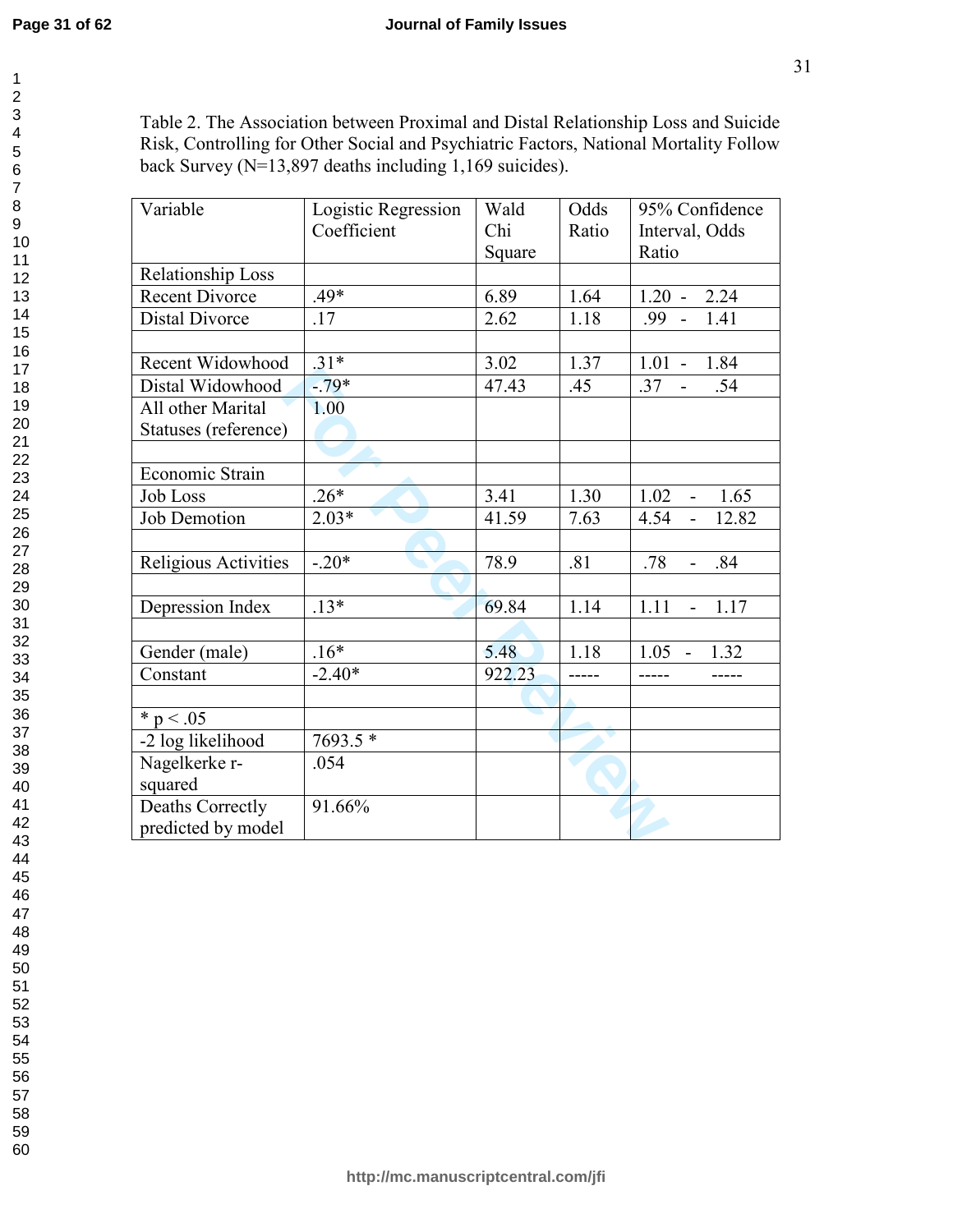-

Recency of Divorce, Depression and Suicide Risk

#### Abstract

and protective factors including psychiatric morbidit<br>se two gaps in the literature. Data are from the Nationary and refer to 13,897 deaths including 1,169 suicide<br>ontrols for major alternative predictors of suicide cor-<br>r Previous individual level research on the association between the status of divorce and suicide risk has been marked by two recurrent limitations: (1) it is not clear if the timing of divorce (recent vs. distal) affects risk of completed suicides and  $(2)$  it is not clear if the association between divorce and suicide completions will withstand controls for a series of risk and protective factors including psychiatric morbidity. The present study addresses these two gaps in the literature. Data are from the National Mortality Follow Back Survey and refer to 13,897 deaths including 1,169 suicides. A model is estimated which controls for major alternative predictors of suicide completions including psychiatric predictors (depression scale), and sociological risk and protective factors (job loss, job demotion, and religiosity). The results of a multivariate logistic regression analysis determined that, controlling for the psychiatric, social and economic predictors of suicide completions, recent divorce increases the odds of death by suicide 1.6 times, compared to 1.3 times for distal divorce. The study provides the first systematic, U.S. based results that show that the timing of divorce influences risk of completed suicides independent of depression.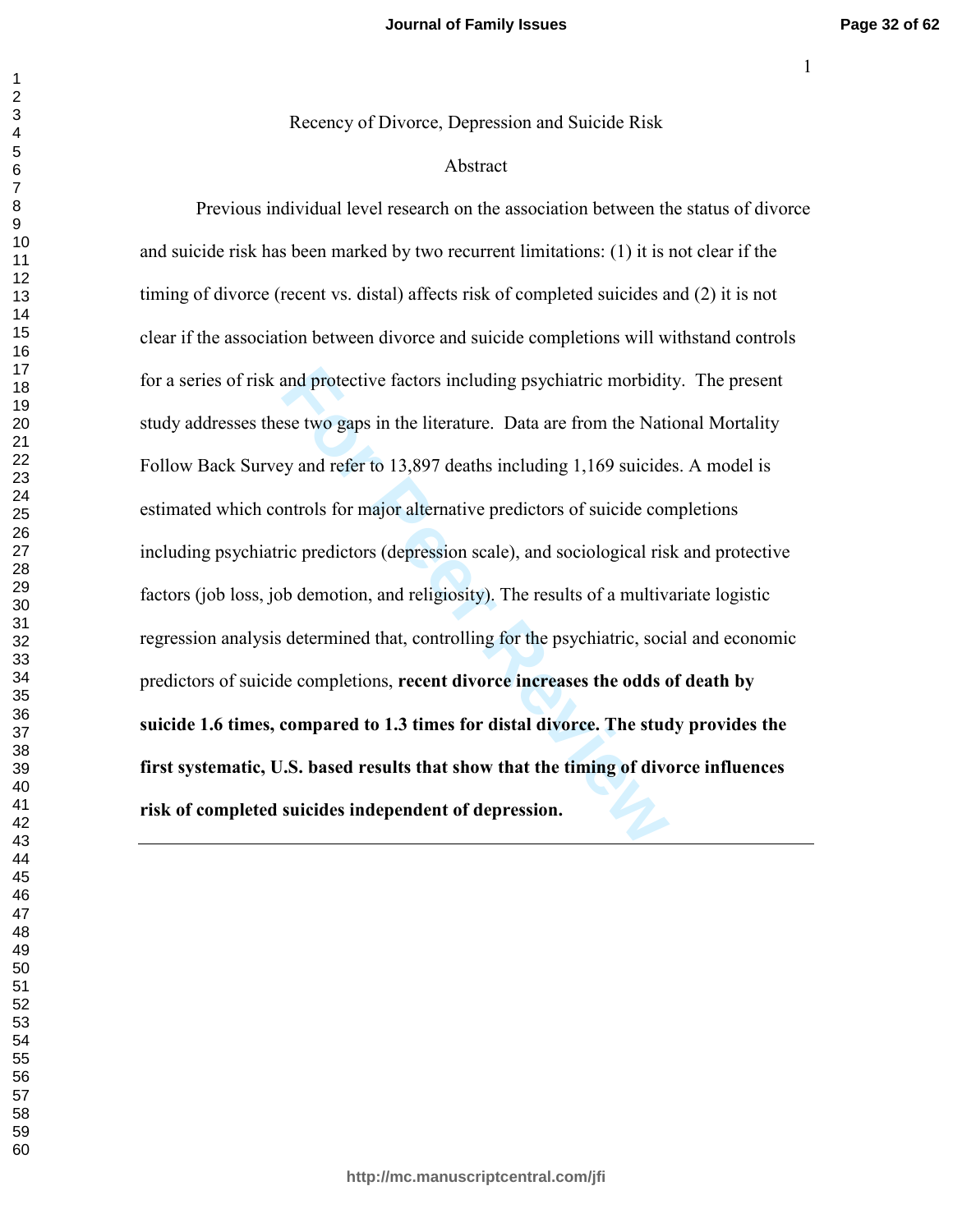$\mathbf{1}$  $\overline{2}$ 

 $\overline{7}$ 

#### **Journal of Family Issues**

Recency of Divorce, Depression and Suicide Risk Durkheim (1897/1966) demonstrated that married persons had a lower risk of suicide completions than single persons in 19<sup>th</sup> century France. Married persons were thought to be higher in social integration, higher in ties and mutual responsibilities to a spouse, than non married persons. Such bonds, in turn, lowered suicide risk.

Following up on this insight, investigations from the  $20<sup>th</sup>$  century explored individual level data on suicide rates among marital status groups (for reviews see Agerbo, Stack & Petersen, 2011; Lester, 1992, 2000; Stack, 1982, 2000b). A systematic review of the literature from 1880 through 1994 on suicide completions found 37 such studies based on individual level data, and all supported Durkheim's basic premise of the protective effect of marriage (Stack, 2000b). Work since 1994 continues to demonstrate a link between divorce and completed suicide at the individual level (e.g., Agerbo, Sterne, & Gunnell, 2007; Kposowa, 2000; Luoma & Pearson, 2002; Yeh et al., 2008; Yip & Thorburn, 2004). This association has persisted in a variety of social contexts through time and space. That divorced people are at a risk for completed suicide that is greater than that of age matched, married peers is close to a sociological law.

However, there are two recurrent limitations of this body of research: (1) little is known about the timing of the impact of divorce on risk of completed suicide. Specifically, are the recently divorced at the same, more, or less risk than the long-term divorced? Does the influence of divorce affect suicide completions among the divorced only in the short term? (2) Does the status of being divorced have an independent effect on suicide risk? According to the selection hypothesis (e.g., Wade  $\&$  Pevalin, 2004), mental disturbances precede marital disruption. Such mental disturbances select people

 $\overline{2}$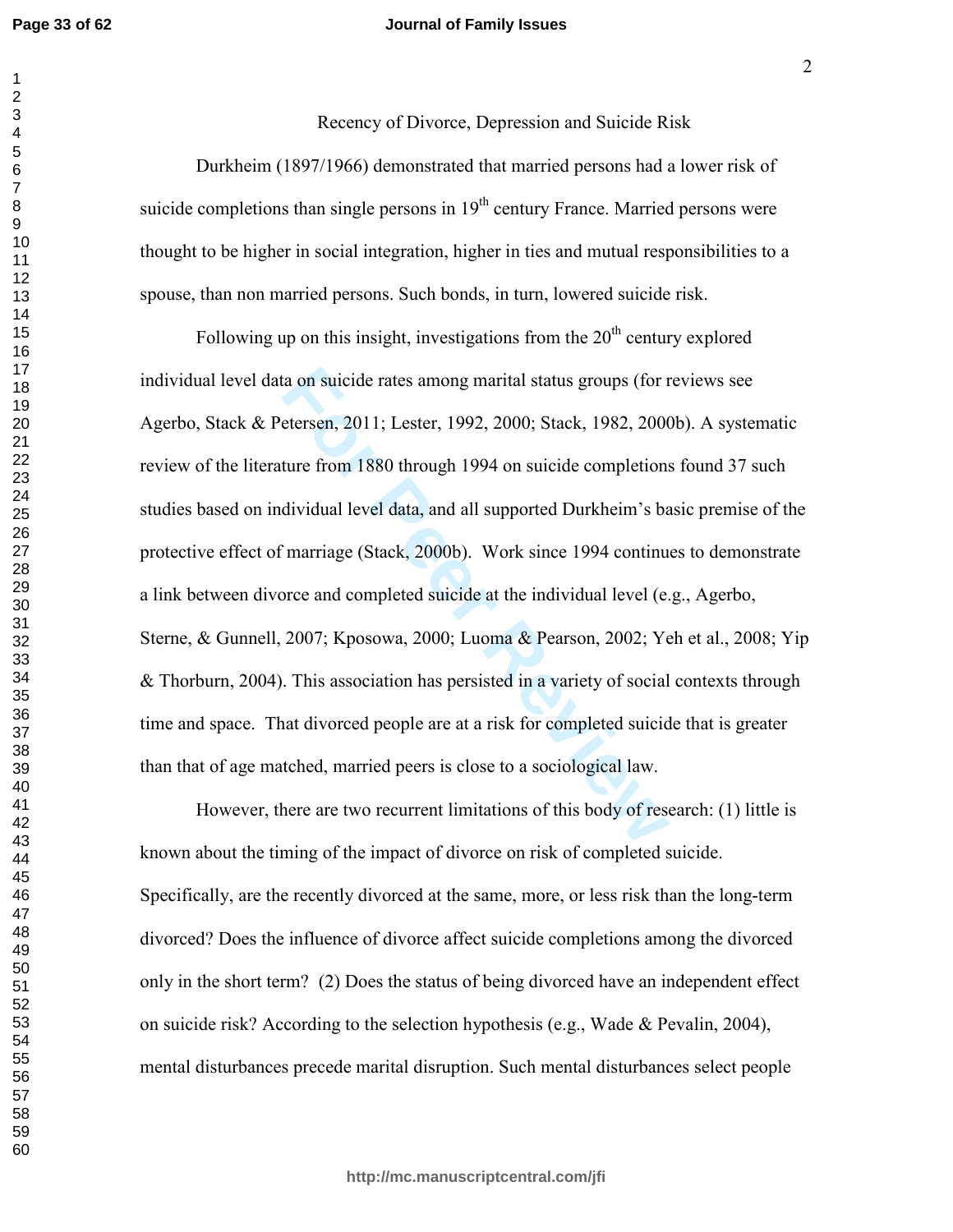)

out of marriage for divorce. Rates of major depression among the divorced are reportedly as much as nine times higher for men and three times higher for women compared to their married counterparts (Wade  $\&$  Pevalin, 2004). It is important to control for psychiatric problems such as depression to determine if the stresses of occupying the role of a divorced person affect suicide risk independent of depression. Once controls are introduced for the covariates of divorce such as psychiatric morbidity and economic strain, will the bivariate association between divorce and completed suicides hold up?

Does depression, in particular, cause both divorce and suicide?

Final association between divorce and completed suitary and particular, cause both divorce and suicide?<br>
For Paper contributes to the literature by addressing the s such, it integrates a sociological with a psychiatric nav The present paper contributes to the literature by addressing these two relatively neglected issues. As such, it integrates a sociological with a psychiatric perspective. Such integrated models have been advocated by writers such as Kposowa & Glyniadaki (2012). It employs data from the National Mortality Follow - Back Survey, a national, in depth study of  $13,897$  deaths including  $1,169$  suicides. This allows for the testing of two central hypotheses: (1) The suicide risk of the recently divorced is greater than that of the long term divorced, and  $(2)$  the impact of divorce on suicide risk is independent of psychiatric and social covariates.

#### BACKGROUND AND THEORETICAL FRAMEWORK

*Literature Review.* Much of the sociological literature on divorce and suicide is based on aggregate data on suicide rates and divorce rates (e.g., Barstad, 2008; Gundlach, 1990; Lester, 1994; Trovato 1986, 1987; for reviews see Lester, 2000; Stack 2000b). In contrast, the present investigation focuses on individual level research where there is a clearer link between divorce and suicide. Research that is based on concrete, individual level data has demonstrated that divorced people have an elevated risk of suicide. A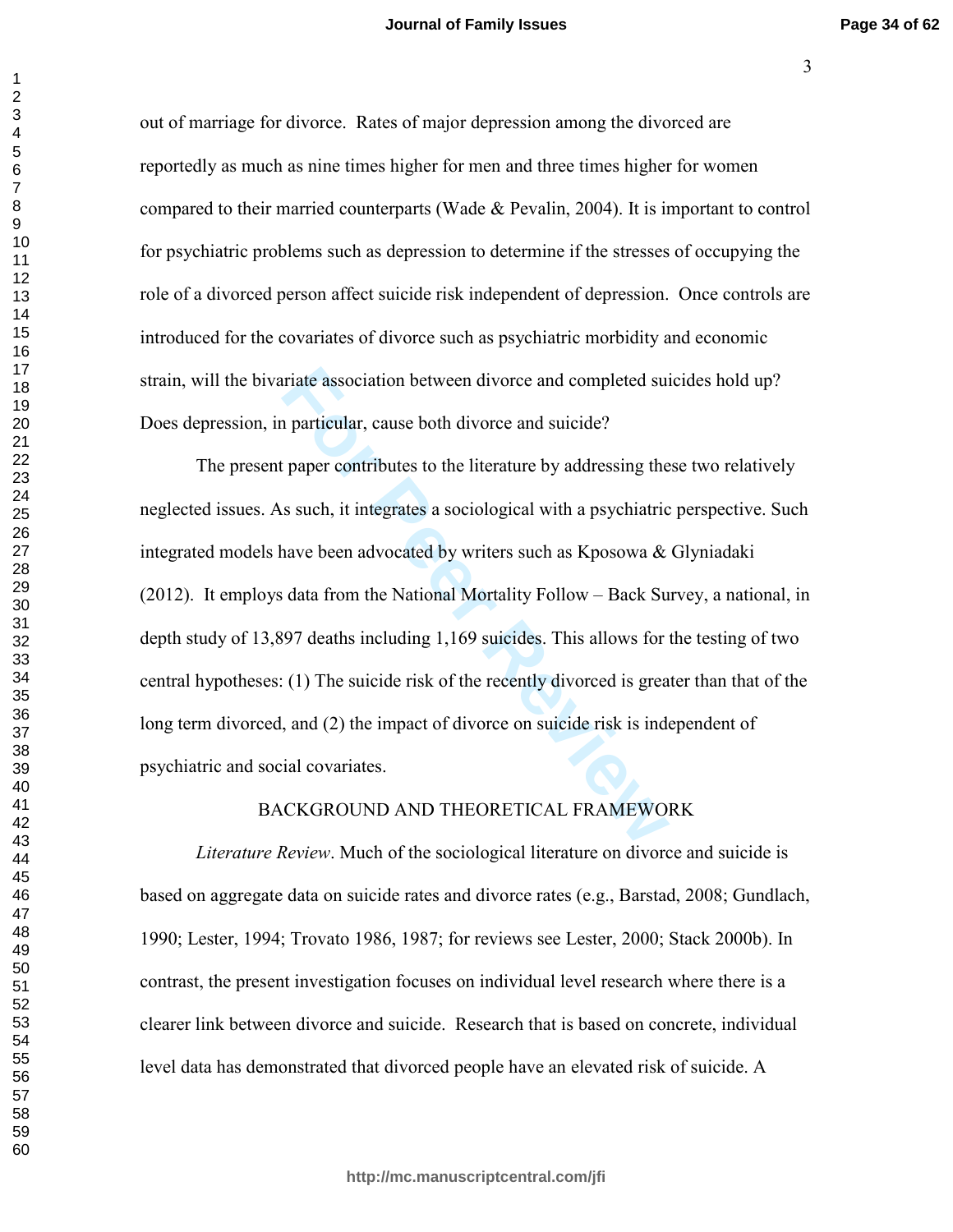review of 37 such studies, containing 493 findings and published from 1880 through 1994, found that  $426/493$  findings  $(86.4%)$  showed that divorced people had a higher suicide risk than their married counterparts (Stack, 2000b). The magnitude of the difference between the suicide rates of the married and the divorced is often substantial. For example, in Austria the suicide rate of divorced persons was 128.6/100,000 compared to 30.5/100,000 for married persons. The ratio of these two rates, the coefficient of aggravation  $(COA)$ , was  $4.22$ . In the United States the COA varies mostly between  $3.0$ and 4.0 (Stack, 2000b).

**Formal States the COA varies most and States the COA varies most to sum the United States the World Health Organ t single set of relevant cross national data. In circa 1 and in single set of relevant cross national data.** A systematic epidemiological study by the World Health Organization (1968) still provides the largest single set of relevant cross national data. In circa 1960, the COA's for males, by nation, include: Denmark 6.2, Finland 4.2, France 2.2, West Germany 5.0, Italy 3.6, Netherlands, 5.1, Norway 3.6, US 4.2, Sweden 3.8, Switzerland 4.5, England 3.8, and Australia 4.2. Corresponding female COA's were Denmark 4.6, Finland 2.9, France 1.9, West Germany 3.1, Italy 17.0, Netherlands 3.6, Norway 2.9, Sweden 3.4, Switzerland 3.4, England 2.6, and Australia 4.1 (World Health Organization, 1968). These figures are summarized in Table 1. In most nations the divorced have a suicide rate that is at least double that of the married population. There is substantial variation in the COA across nations, but the COA is always greater than one.

# (Table 1 about here)

While Stack (2000b) provides a systematic review of the evidence from 1880 through 1994, in order to assess any new fundamental change, a search was done through databases (Sociological Abstracts and MEDLINE) using the subjects "suicide" and "divorce," and years "1995-2011." The search was further limited to studies meeting two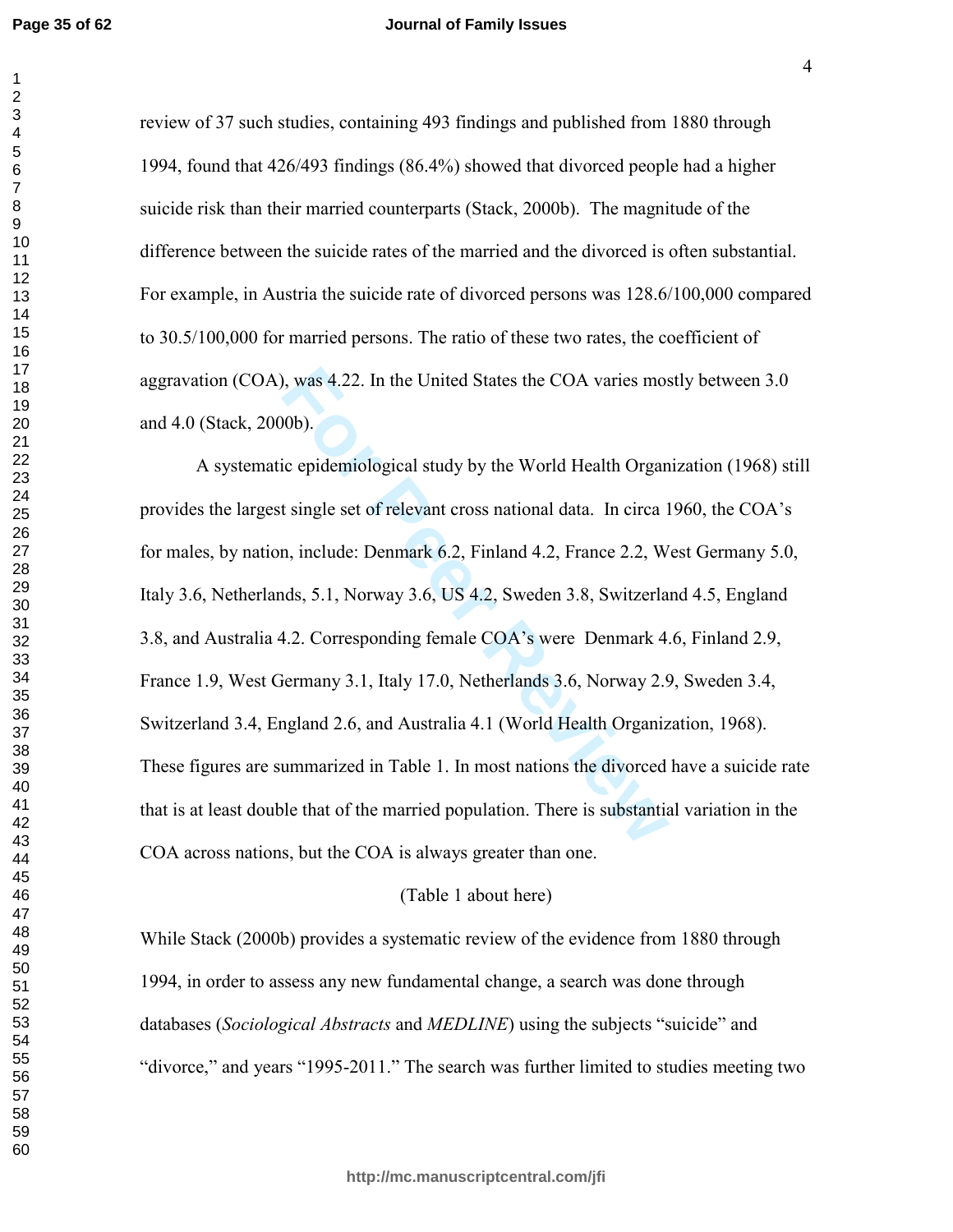additional criteria: suicidality was defined as suicide completions. Other forms of suicidality such as suicide ideation and attempts were omitted. (b) The completed suicides had to involve divorced persons themselves. Studies exploring the impact of divorce on other groups (such as the children of divorced persons) were not included. Another 24 relevant investigations, based on individual level data were found. Adding these to the 37 from Stack (2000b) brings the total to 61 studies. Individual level research done after 1994 has found the same general pattern. Table 1 includes descriptions of representative suicide rates and risk ratios from many of these additional investigations. It lists the investigations in order by nation. Suicide rates, when available, are given for divorced vs. married persons. The coefficient of aggravation (ratio of the suicide rates of divorced/married or the relative risk ratio), and a list of control variables, if any, that are employed by the researchers are listed in the Table as well.

Findings from Europe and North America continue to document that the divorced have a higher suicide risk than the married. For example, in England and Wales between 1982 and 1996 divorced males were 2.7 times and divorced females 2.5 times more apt to die through suicide than their married counterparts (Yip & Thorburn, 2004). In Denmark, divorced males between 41-60 years old are 3.9 times more apt than married males to die through suicide, while the COA for Danish women, 41-60, is 3.7 (Agerbo et al., 2007). In a longitudinal American study, Kposowa (2000) found that divorced men at baseline in 1979 were 2.4 times more apt than married men to suicide by 1989. Divorced women at baseline were not at significantly elevated risk for suicide. However, this finding is tenuous given a rather small number of divorced female suicides  $(n=10)$  (Kposowa, 2003).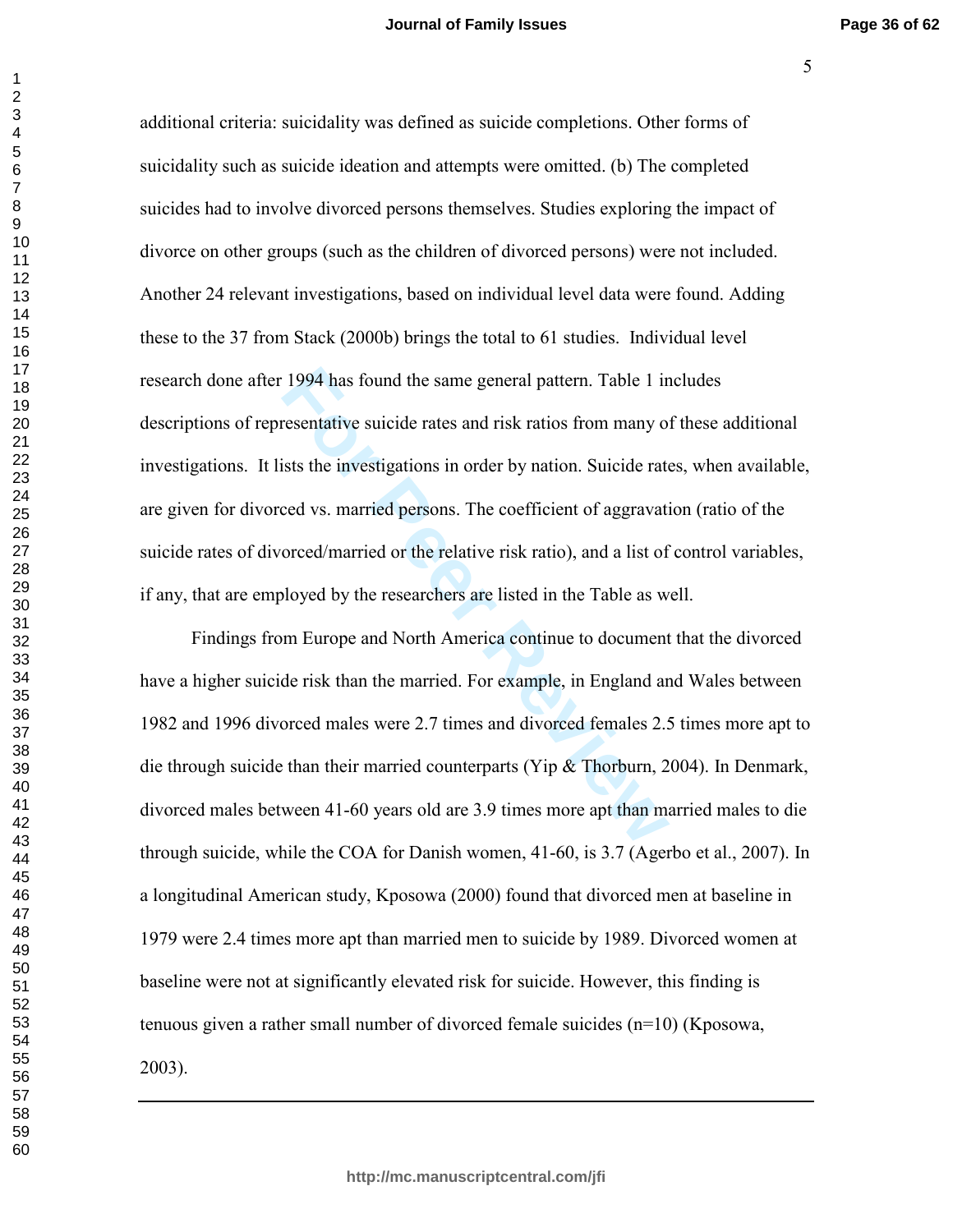#### **Journal of Family Issues**

Available data from developed nations in Oceania also confirm the divorcesuicide linkage. For example, in Queensland, Australia, a study of 6,062 suicides between 1994-2004, found high coefficients of aggravation. The median relative risk of divorced persons relative to married persons was 6.1 (Wyder, Ward & DeLeo, 2009).

e was associated with a greater risk of suicide by fol<br>persons aged 35-50 in 1997 were 2.7 times more apt<br>an their married counterparts. The relative risk ratios<br>age group were similar, being 2.7 for men and 2.9 for<br>g Kong Eastern nations tend to have a similar pattern. Divorce places both males and females at higher risk of suicide. In an overtime, longitudinal study in Taiwan, being divorced at baseline was associated with a greater risk of suicide by follow-up. For example, divorced persons aged 35-50 in 1997 were 2.7 times more apt to die through suicide by 2003 than their married counterparts. The relative risk ratios for divorced men and women of this age group were similar, being 2.7 for men and 2.9 for women (Yeh et al., 2008). In Hong Kong a study of suicide rates between 1981 and 1993 by Yip  $(1998)$ determined that divorced men had a suicide rate of 18.9, 1.4 times greater than that of married men, 13.7. Divorced women had a suicide rate 1.4 times higher than their married counterparts  $(17.9 \text{ vs. } 13.2)$ . In India the suicide rate of divorced men is quite high, 346/100,000, fully 20 times that of their married counterparts. The gap between divorced women and married women in India is also substantial, being 126 vs. 11.9/100,000, the corresponding COA is 10.6 (Mayer & Ziaian, 2002).

The last column of Table 1 presents a summary of control variables in the various studies. It is noteworthy that very few investigations of individual level data on divorce and suicide incorporate control variables. Many are epidemiological or descriptive studies. A few of the 61 studies reviewed included controls for alternative predictors of suicide (e.g., Agerbo, Sterne & Gunnell, 2007; Kposowa, 2000; and Yeh et al., 2008). None of the 61 studies included a control for depression.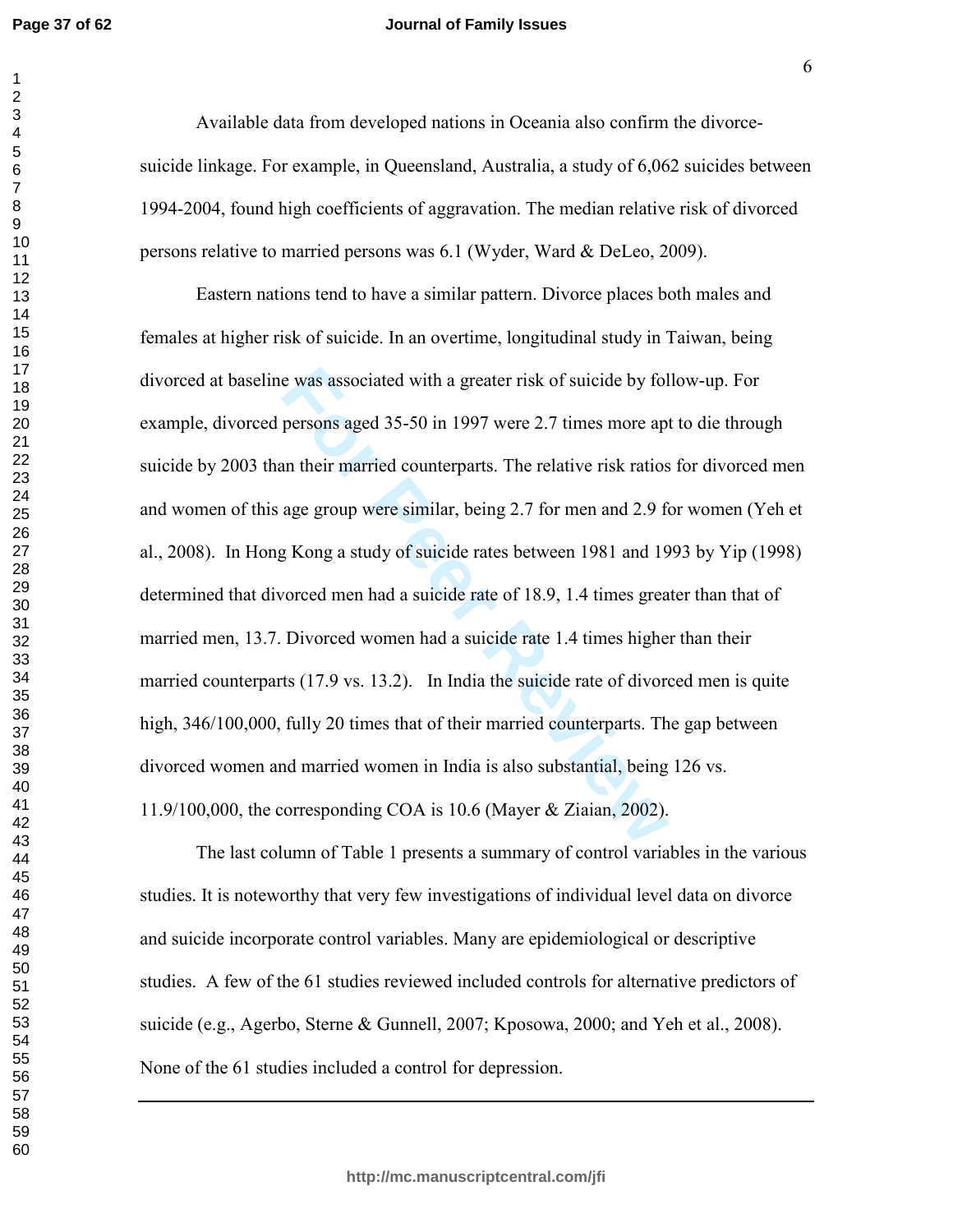,

It is noted that two papers not listed in Table 1 do examine the long term impact of parental divorce on the risk of suicide attempts among the children of divorced parents (Lizardi, Thompson, Keys, & Hasin, 2010a; 2010b). These papers do control for depression. However, they differ from the thrust of the present analysis in two ways. First, the present paper is concerned with the intragenerational impact of divorce on the divorced persons themselves, not their children. Our analysis is not dealing with very long term, intergenerational impacts of divorce on the children of divorced. Second, our analysis concerns suicide completions, not attempts. To the extent that the predictors of suicide completions are different from the predictors of attempts (Lester, 2000), for example men have higher rates of the former but lower rates of the latter than women, it is important to study these suicidal behaviors separately.

erational impacts of divorce on the children of divor<br>uicide completions, not attempts. To the extent that<br>s are different from the predictors of attempts (Leste<br>higher rates of the former but lower rates of the latte<br>ly t *Theoretical Interpretations.* Several sociological theories offer explanations for the connection between suicide and marital status (Cutright  $\&$  Fernquist, 2005; Cutright, Stack & Fernquist, ; Gibbs,  $2000$ ; Stack,  $2000$ b). The most often cited explanation is Durkheim's idea that marriage protects against suicide because of its promotion of social integration or bonds between husband and wife (e.g., Agerbo, Stack, & Petersen, 2011; Shiner, Scourfield, Fincham & Langer, 2009; Stack, 2000b). In this vein, bonds to a spouse reduce suicide through mechanisms including the giving and receiving of social support, companionship, and validation. The loss of these bonds through divorce contributes to suicide risk. Generally the literature on marital transitions finds that psychological distress increases after divorce (e.g., Strohschein, et al., 2005), which is consistent with the social integration view of divorce and suicide. Second, there is Gibbs and Martin's (1964) marital status integration hypothesis. Basically, statistically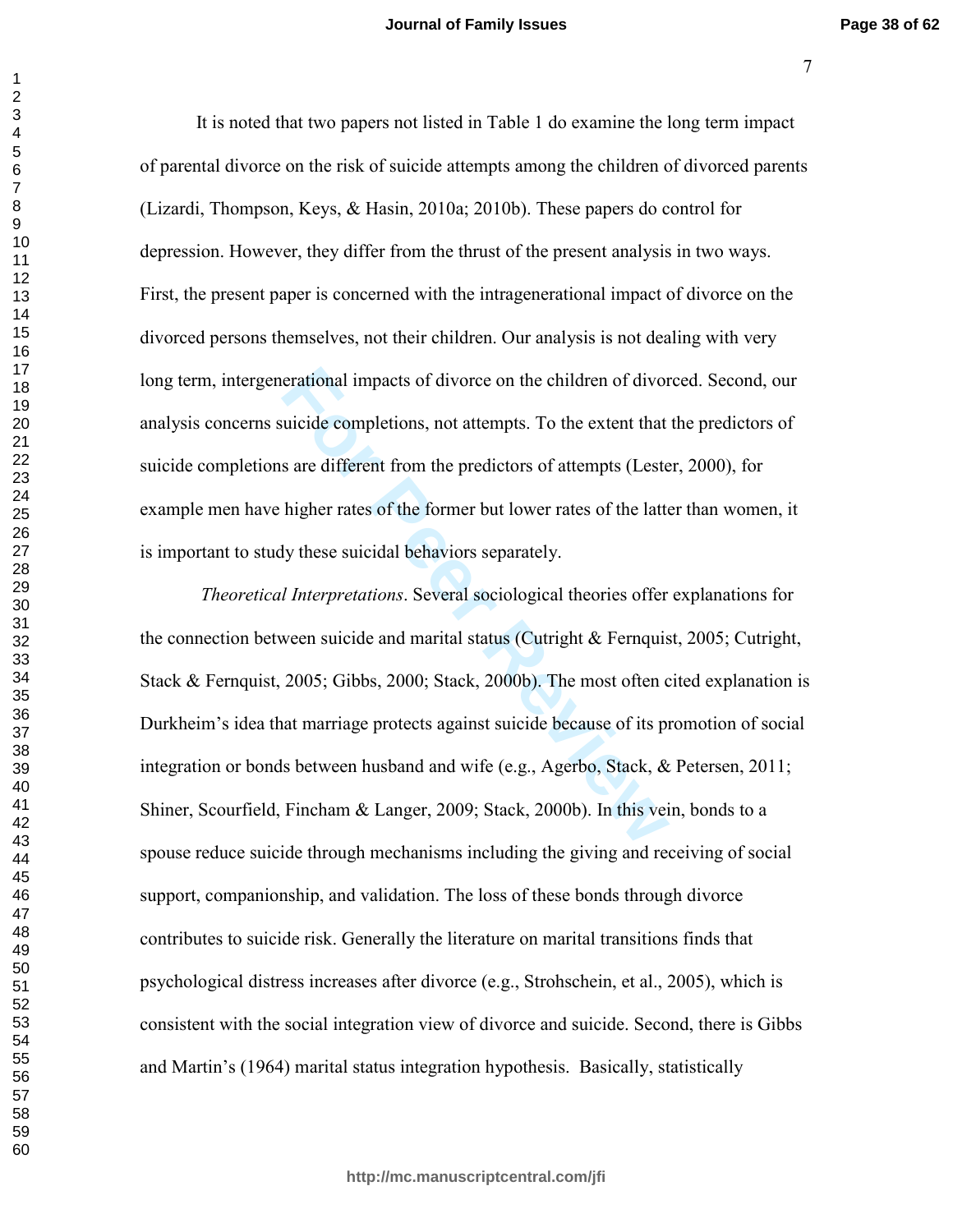**Page 39 of 62**

#### **Journal of Family Issues**

stigma associated with being divorced lessened and<br>personal ads which facilitated finding a new mate. A<br>status differences in suicide acceptability, with marr<br>d persons to regard suicide as a morally unacceptabl<br>2005). Gro infrequent status sets, such as being divorced and male relative to married and being male, are assumed to be inherently stressful and, as such, contribute to suicide risk. However, as the status sets such as divorced male become less infrequent, we would anticipate a corresponding decline in suicide rates among persons in such status sets. As divorce became more commonplace between 1960 and 1980, the gap between the suicide rates of the married and divorced narrowed (Stack, 1990). As divorce became more commonplace, the stigma associated with being divorced lessened and new institutions developed such as personal ads which facilitated finding a new mate. A third perspective focuses on marital status differences in suicide acceptability, with married people more likely than divorced persons to regard suicide as a morally unacceptable act (Cutright, Stack & Fernquist, 2005). Groups with negative attitudes towards suicide tend to have lower suicide rates (Stack, 2000a). These explanations are not mutually exclusive. Divorced persons lack ties to a spouse, are in a statistically infrequent status configuration, and can have higher levels of suicide acceptability simultaneously. In related work, marriage is also associated with better physical health and enhanced economic resources (Stack, 1994; 2011). Each of these, in turn, is known to contribute to lower suicide risk for married persons relative to divorced persons (Stack, 2000a, 2000b).

*Limitations: Timing of Divorce.* One recurrent limitation of the 61 concrete, individual level studies is that the recency or the timing of suicide after divorce is largely unexplored. This is often not the fault of the investigators, since some of the research is based on secondary analysis of existing data, and the existing archival data simply does not have any information on the timing of divorce (e.g., Kposowa 2000; Stack, 1998, 2004). Such investigations generally have no alternative but to lump together all divorced

\*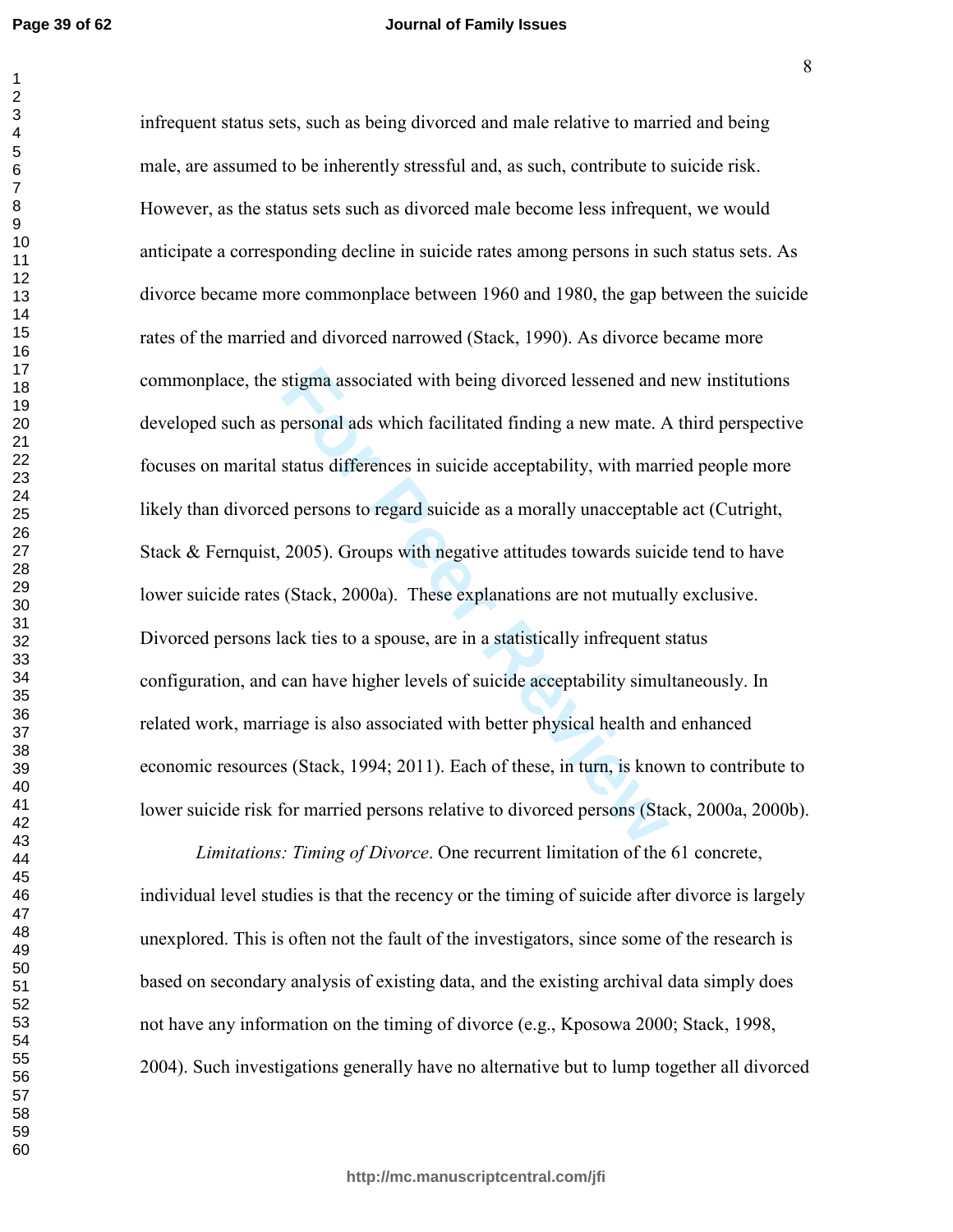persons who suicide regardless as to how long they have been divorced. Persons who experienced divorce and suicided in the weeks following the divorce generally are grouped with persons who suicide one year, two years, three years, and longer after their divorces (e.g., Dzurova et al, 2006; Mayer & Ziaian, 2002; Phillips et al., 2002; Yip & Thorburn, 2004). A key question is: is the link between divorce and subsequent suicide time dependent? Are the recently divorced any more apt to suicide than persons who divorced long ago?

be made that the recently divorced may be most at rive that the initial social, psychological and economic seently divorced person at high risk. The initial strains wo households where there had been one, the financial aws A case can be made that the recently divorced may be most at risk for suicide. One might contend that the initial social, psychological and economic shocks of divorce would place the recently divorced person at high risk. The initial strains of divorce such as the creation of two households where there had been one, the financial pressures, strains with old in-laws, and custody issues may fade with time. People need time to adjust to disruptions in their social and economic relationships. To the extent that divorce happens too quickly, it can produce sociological anomie (Durkheim 1897/1966; Kposowa, 2000). Possibly the subsets of divorced persons most prone to suicide include those whose personalities make them less adaptable, with fewer ties to extended family and friends for social support, and with meager financial resources. With time new intimate others can be found, possibly cohabitation can be initiated, expenses shared with a roommate or mate, and so on. Over time divorced persons can adjust to their new station in life and suicide risk can decline. Given such considerations, divorce would have its strongest impact on suicide in the near term (Roskar, Podlesek, Kuzmanic, et al., 2011).

 $\mathbf{1}$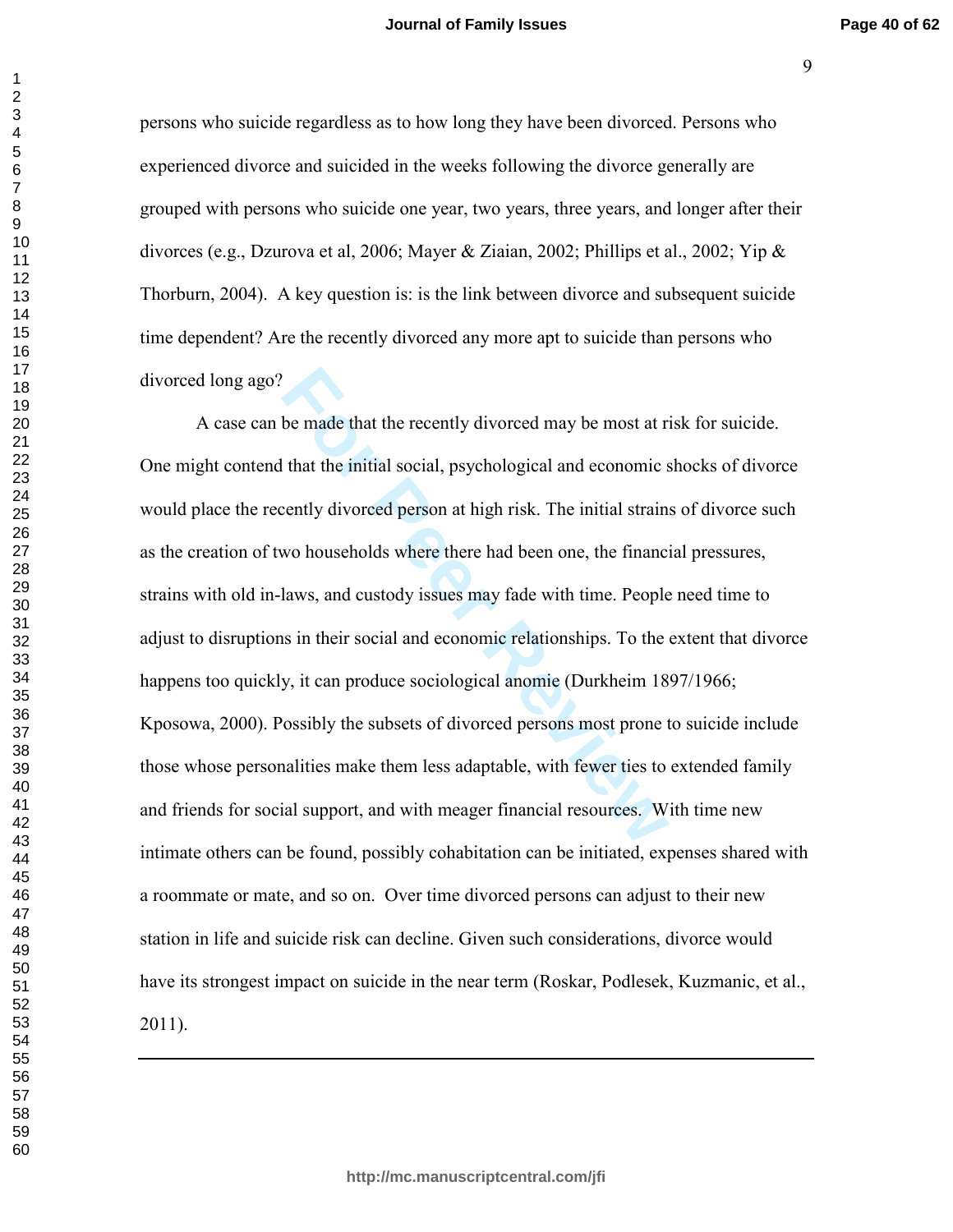#### **Journal of Family Issues**

On the other hand, a case can be made for distal effects of divorce on suicide. It may take a long time for the stresses associated with the role of the divorce to wear down the divorced person before they give up the struggle and suicide. Suicide risk can increase over time due to the cumulative effect of strains such as many false starts in dating relationships that ultimately fail, the loss of physical attractiveness – often a key asset in mate selection, diminished hopes for finding a new partner, the grind of years of loneliness, pressures from single parenting, and economic downward mobility often brought about by inability to replace an affluent spouse (Stack 1994; 2011). It may simply take many divorced people a long time to give up after enduring many years of adversity.

Example parenting, and economic downward mability to replace an affluent spouse (Stack 1994; 20<br>divorced people a long time to give up after enduring<br>udy was found which assessed the recency of divorce<br>be taken with some c Only one study was found which assessed the recency of divorce on suicide risk. Its findings need to be taken with some caution for at least two reasons. It is based on Slovenia, a less developed nation with a small population of two million people, and one of the lowest divorce rates in Europe (Roskar, Podlesek, Kuzmanic et al, 2011). It is not clear if the results based on this type of social and economic context can be generalized to the contemporary U.S. Further, a limitation of this investigation is that it restricted the sample to persons who died within five years of their divorce. Persons who were divorced and suicided, but who had been divorced for more than five years were excluded. Hence, this precluded the detection of very long term (more than five years) distal impacts of divorce on suicide. Nevertheless, the distribution for those suiciding within five years of their divorce by the timing of their suicide was as follows: 37% less than one year, 22% two years afterwards, 19% three years afterwards, 11% four years afterwards, and 11% five years after the divorce. This distribution suggests that the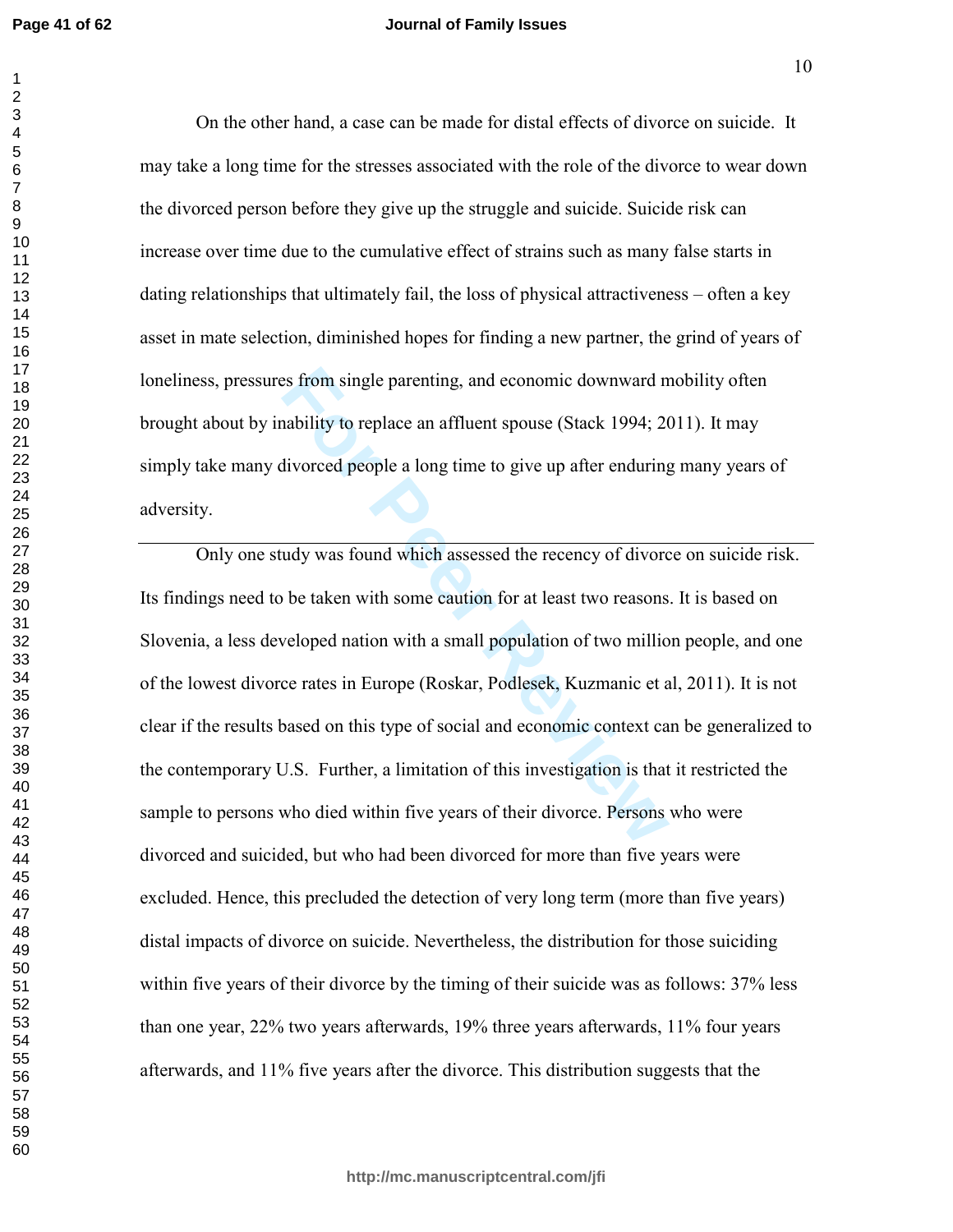recently divorced (e.g., 1-3 years) are at greater risk of suicide than those who have been divorced for 4-5 years.

In a related research stream, the timing of widowhood on suicide is explored. Ajdacic-Gross *et al.* (2008) found that the annualized suicide rates in widowed people were highest in the first week after bereavement and that in the first months after bereavement, the suicide rates decreased, first rapidly and then gradually. Also Erlangsen, Jeune, Bille-Brahe & Vaupel  $(2004)$  noted a significant increase in the suicide risk during the first year after a bereavement, especially for men.

Bille-Brahe & Vaupel (2004) noted a significant incr<br>
Figure 1: Model Specification. A second limitation of the inc<br>
For Peer Reviewent, especially for men.<br>
For Peer Reviewent A second limitation of the inc<br>
and complete *Limitations: Model Specification.* A second limitation of the individual based research on divorce and completed suicide is that it tends not to control for the covariates of divorce such as psychiatric morbidity and economic strain (Stack, 2011). It should be noted that it is very difficult to come upon data that is publicly available which contain both measures of divorce and psychiatric morbidity (e.g., Kposowa & Glyniadaki, 2012). It is not the fault of researchers who use secondary data analysis. Some previous such work is based on datasets which simply do not have measures of psychiatric constructs (e.g., Kposowa, 2000; Stack, 1998, 2004). This is due, in part, to a relative lack of a generalized integration of psychiatric and sociological models of suidicidality (Kposowa & Glyniadaki, 2012). Psychiatric morbidity is of particular concern. Completed as well as attempted suicide is related to depression  $(e.g., Lester, 2000; Lizardi et al., 2010a)$ . According to a Meta analysis of 23 relevant studies, persons suffering from major depression are, for example, fully 20.4 times more apt to die through completed suicide than non depressed persons (Stack, 2009). In turn, divorced persons have a relatively high incidence of depression and related psychiatric disorders.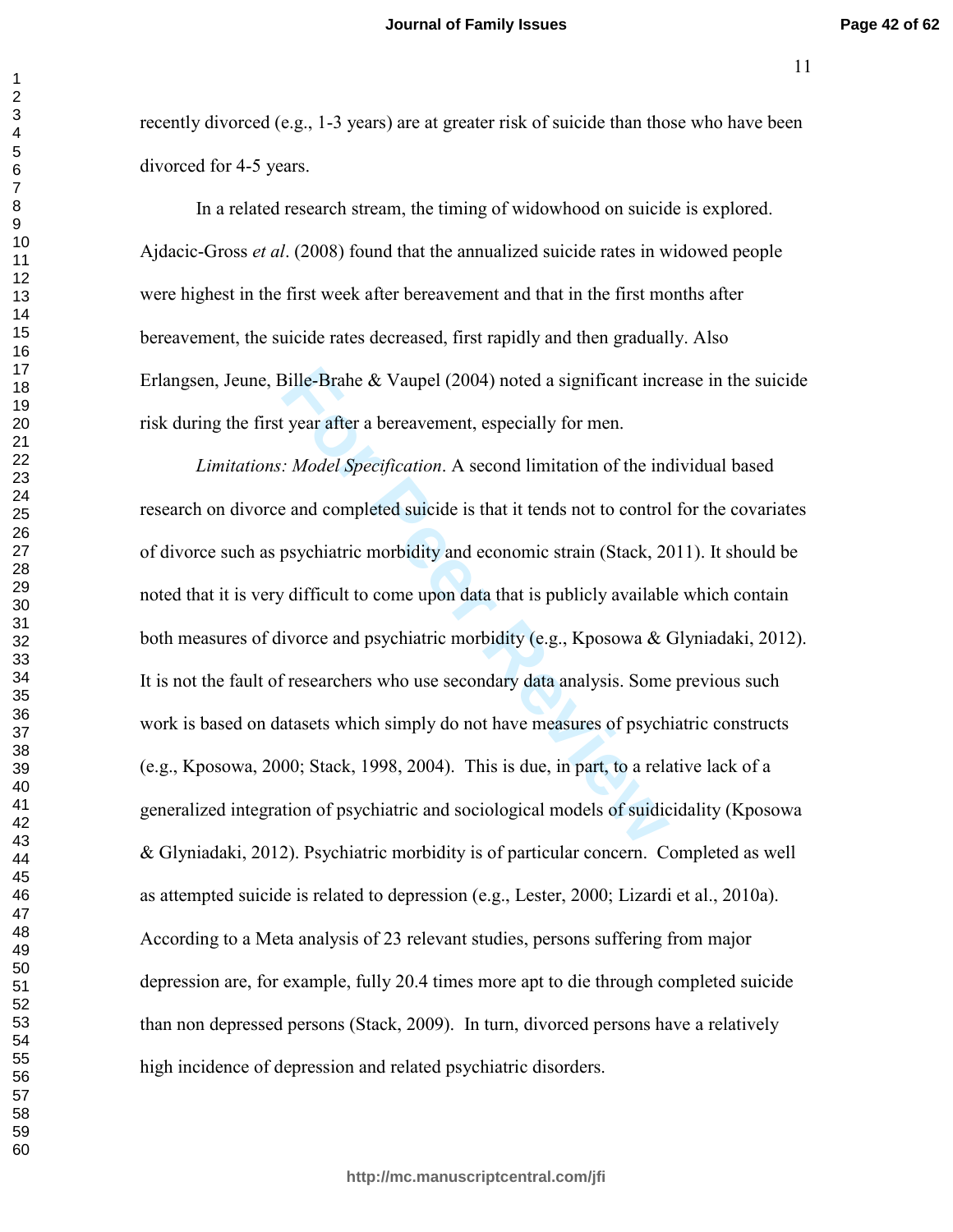#### **Journal of Family Issues**

The reader should note that there is a related literature, not fully reviewed here, on suicide attempts among the children of divorced parents which has some relevance to the issues at hand. Lizardi et al. (2010a) analyzed suicide attempts using the National Epidemiological Survey on Alcohol and Related Conditions (NESARC) and determined that depression affected the risk of suicide attempts. In addition, parental divorce affected the risk of attempted suicide of the subjects (children of divorce) in the survey. While the constructs of both suicidality and divorce in Lizardi et al's (2010a) research (attempts, parental divorce) differ from those in the present study (completed suicides, divorce of subjects, not parents of subjects), they add additional evidence for links between divorce and suicidality independent of depression.

suicidality and divorce in Lizardi et al's (2010a) reservation<br>iffer from those in the present study (completed suicasts of subjects), they add additional evidence for links<br>ependent of depression.<br>le that there are select It is plausible that there are selection effects that influence both divorce and suicide. There has been a long standing debate between the selection and social causation perspectives concerning marital transitions (e.g., Wade & Pevalin, 2004; Stack & Eshleman, 1998). The social causation thesis argues that marital disruption leads to poor mental health, while the social selection hypothesis argues that poor mental health leads to marital disruption. For example, being difficult to live with, depressed individuals would be expected to have a higher rate of divorce, as well as a higher incidence of suicide.

None of the 61 individual level studies to date on divorce and suicide completions control for either pre divorce or post divorce depression. Hence, individual level analyses of divorce's impact on completed suicide generally do not control for such selection biases; that is, they do not control for depression and related psychiatric disorders that may cause both divorce and completed suicide (e.g., Mayer & Ziaian, 2002; Trovato,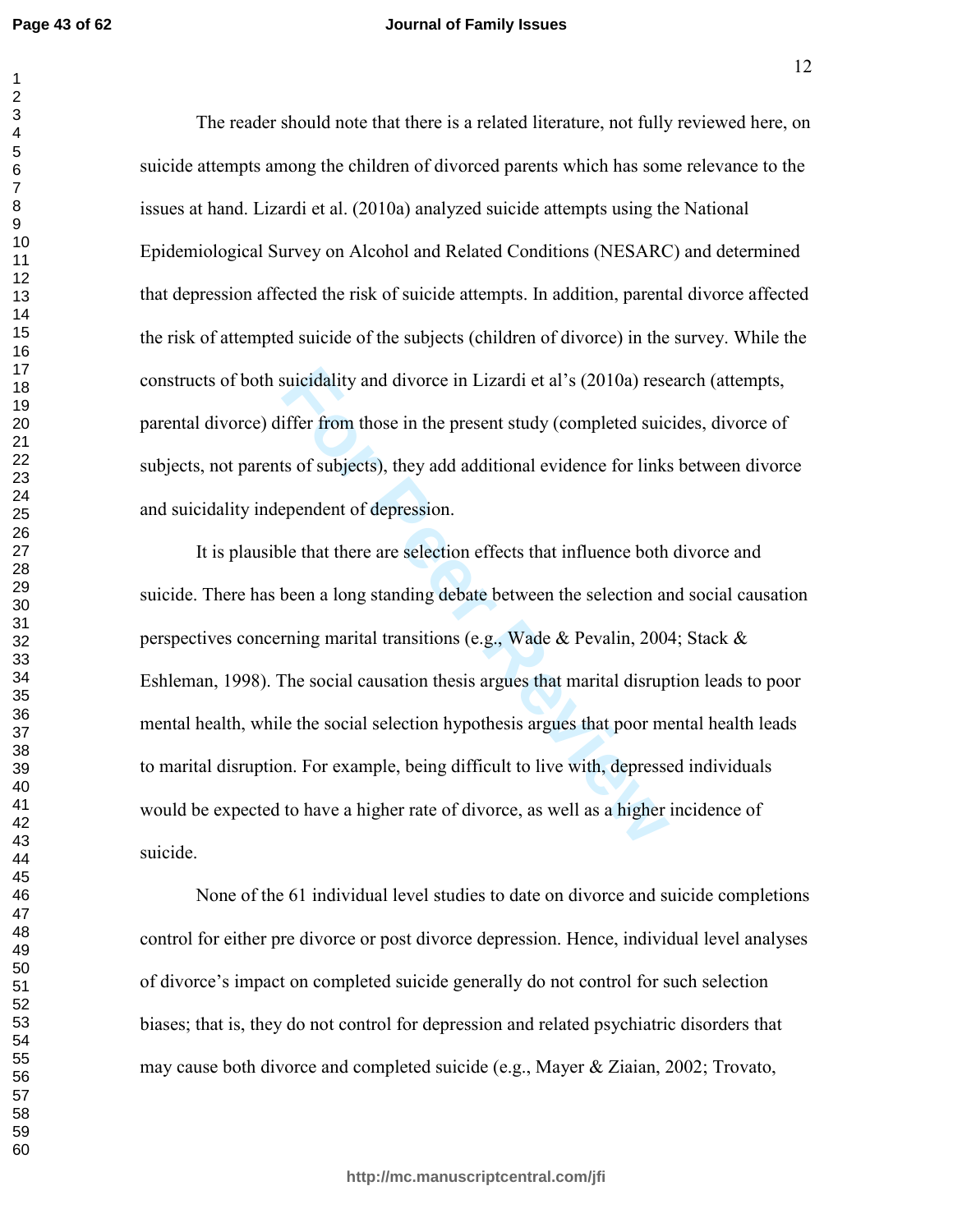1991; World Health Organization, 1968; Yeh et al., 2008). Many investigators who use secondary data are simply not able to control for psychiatric morbidity since measures of that construct are not available in the data source (e.g., Kposowa, 2000; Stack, 1998, 2004). The present investigation is the first to be able to add a measure of depression. However, while in a related literature on suicide attempts among the children of divorce, there has been a control for depression (Lizardi et al., 2010a), no one to date has been able to explore the impact of divorce on the risk of suicide completions among the divorced persons themselves. It should be noted, however, that we cannot fully test the selection hypothesis since we lack data on pre divorce depression levels.

While they omit depression as a control, a few of the 61 previous studies have been able to control for some covariates of divorce that contribute to suicide risk (see Table 1). For example, using the data in the National Longitudinal Mortality Study, Kposowa (2000) was able to control for socio-economic status indicators (education and household income), but not psychiatric morbidity. Stack (1998) was able to control for education, but not income. Such analysis of secondary data are necessarily limited to the availability of measures of important constructs in such datasets. Using data from the National Mortality Follow back Survey, the present investigation is able to add a control for depression in order to sort out the independent effects of divorce on suicide risk.

Whilst in principle many suicide researchers accept the value of a psycho-social or bio-psycho-social model, in practice most studies are discipline-specific  $(e.g.,)$ Kposowa & Glyniadaki, 2012). The consideration of both sociological and psychological variables is not common, and Kposowa & Glyniadaki (2012) call for such integrated models. While there is some relevant work on suicide attempts among the children of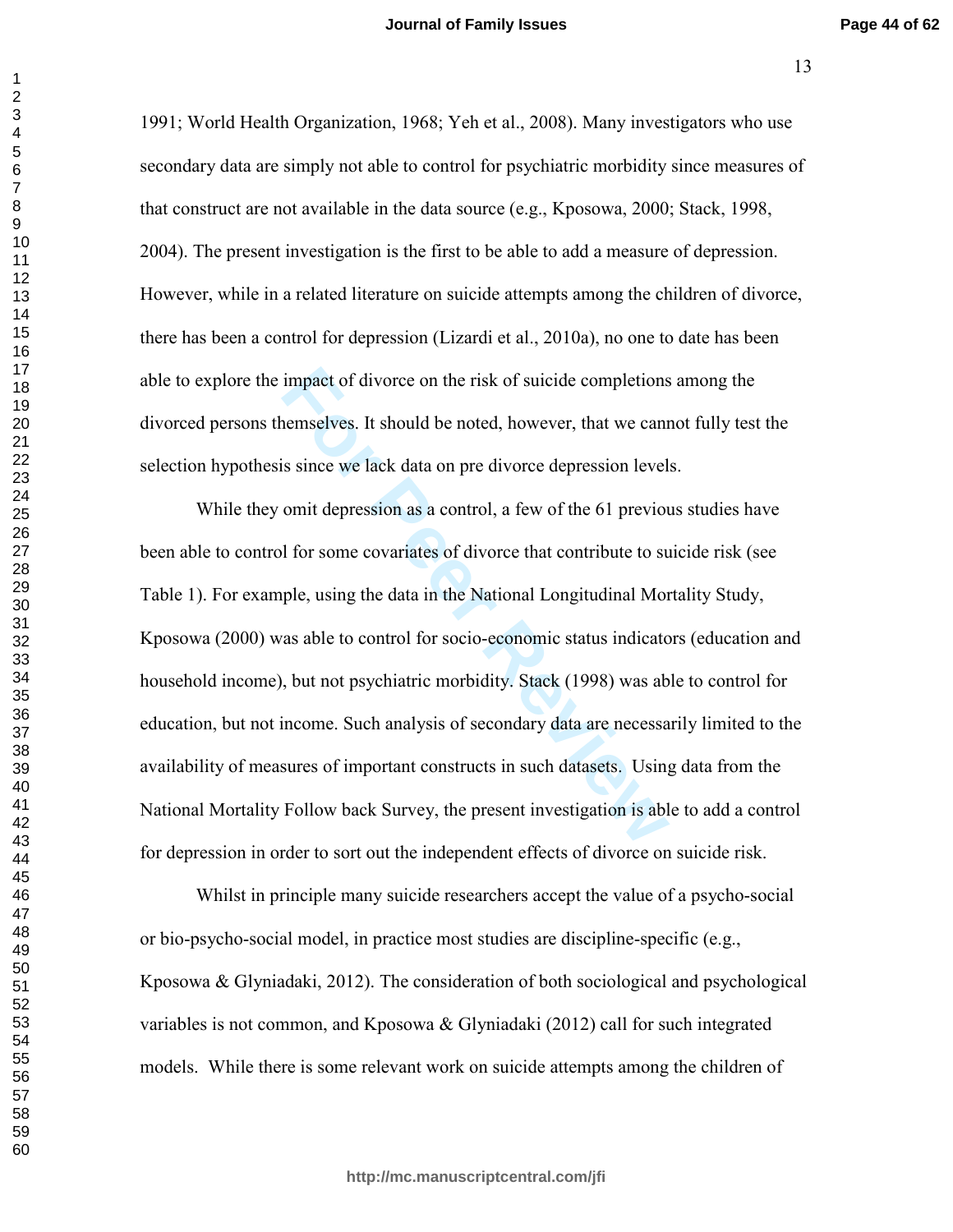#### **Journal of Family Issues**

divorce (e.g., Lizardi et al., 2010a), there is no such work on suicide completions among the divorced themselves. The present paper fills this gap in the literature. We include both a measure of depression as well as a structural social factor, the timing of divorce.

#### METHODOLOGY

ple of deaths in the United States. Significant others<br>interviewed by trained professionals. Standard ques<br>dical, treatment-centered and other issues regarding<br>cant others. Some questions regarding the social cor<br>included. All data are from the National Mortality Follow back Survey (NMFBS) (US Public Health Service, 2000). The NMFBS is based on psychological autopsies of a representative sample of deaths in the United States. Significant others of the deceased were contacted and interviewed by trained professionals. Standard questions regarding the psychiatric, medical, treatment-centered and other issues regarding the deceased were asked of the significant others. Some questions regarding the social context of the deceased were also included. The NMFBS is the largest, publicly available psychological autopsy dataset on suicide. Complete data were available on 13,897 deaths including  $1,169$  suicides.

Some caution needs to be exercised in interpreting the results of the present study since it uses psychological autopsy data. Such data rely on retrospective opinions of informants about the deceased. In this line of work, the opinions cannot be directly measured from the deceased person themselves, as in typical social science survey research. While psychological autopsy studies of suicide have their limitations, they are considered by many suicide researchers as the gold standard in the investigation of completed suicides where the subject is not available for interviews (Connor, Beautrais, Brent, et al, 2011, 2012).

**http://mc.manuscriptcentral.com/jfi**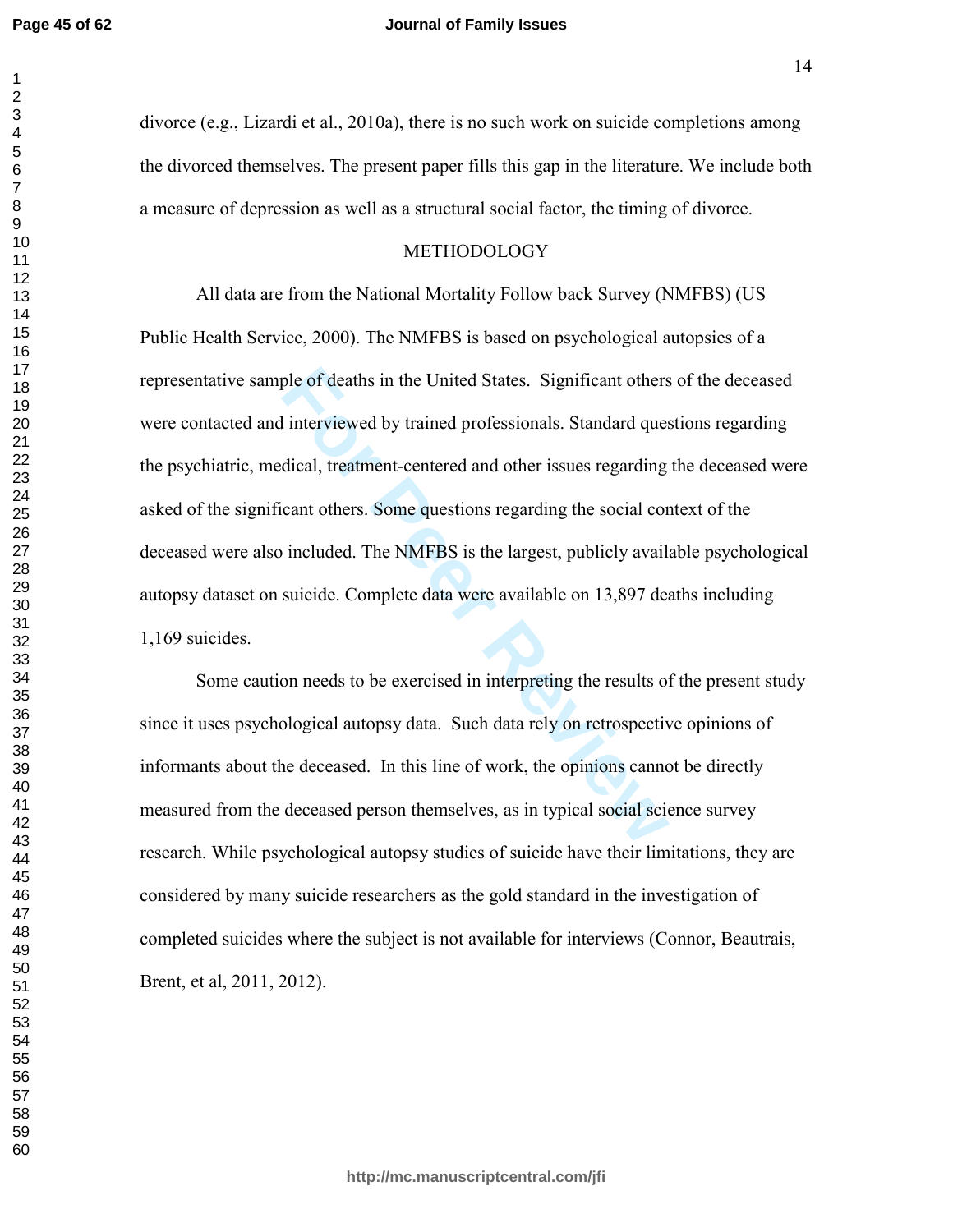-E

The dependent variable is a dichotomy where =death by suicide and  $0$ =deaths from all other causes. Since the dependent variable is a dichotomy, logistic regression techniques are appropriate (Menard, 2002).

g the year of the survey (1993) and/or during 1991-1<br> **For Property 1993**). Long term divorce is defined a<br> **For Property 1993**). Long term divorce is defined a<br> **For Property in Solution** is also coded as two variable<br> **F** Marital status and the timing of marital transitions are measured by four binary  $(0,1)$  dichotomous variables. Two measures of the timing of divorce are included. The first is the experience of a recent divorce before death. A recent divorce is defined as one that occurred during the year of the survey  $(1993)$  and/or during 1991-1992. It is coded either 0 (before 1991) or 1 (1991-1993). Long term divorce is defined as a one which occurred prior to 1991. Widowhood status is also coded as two variables in relation to the recency of that status. Recent widowhood refers to deaths of spouses that occurred between 1991-1993, and long term status as a widow refers to cases where the death happened before 1991. All four measures are binary variables  $(0,1)$ . The benchmark or comparison marital status category consists of person in all other marital statuses including married, and single (never married). The benchmark group, then, consists of persons who have not lost a spouse through divorce or death.

Several additional sociological concepts are incorporated into the model. They relate to the religious and economic spheres of social life. Religiosity level, a protective factor (see Stack, 2000b; Stack & Kposowa, 2011), is measured in terms of the extent of religious activities, as indexed by the NMFBS item: "How often did the deceased participate in religious activities." The responses to this survey question ranged from never  $(0)$  through every day  $(5)$ .

Economic strain is measured by two constructs. These measures refer to job loss  $(0,1)$ , and job demotion during the last year of life  $(0,1)$ . While job loss (unemployment)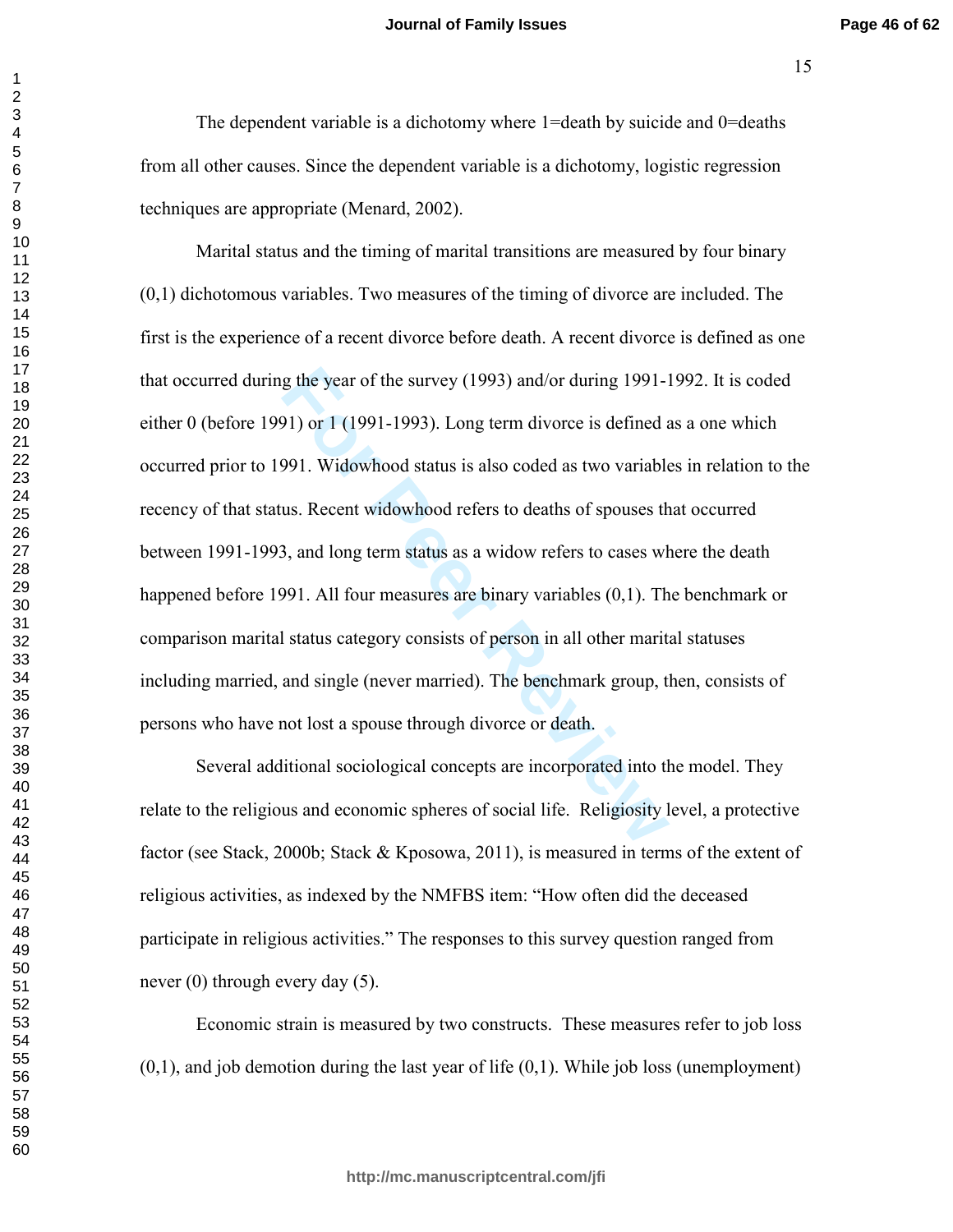#### **Journal of Family Issues**

has received attention in previous investigations (for reviews see Platt  $&$  Hawton, 2000, or Stack, 2000a), job demotion is an unstudied area in suicide studies. Platt and Hawton (2000) have called for new measures of economic strain, in addition to unemployment, a much studied measure. We answer this call.

trating, a wish to die, changes in sleep patterns, cha<br>
lluggishness of the deceased. A distinction is made l<br>
where the deceased reportedly had a condition often<br>
were summed and ranged from 0 to 8. The alpha rel<br>
1.7414. A key psychiatric factor, depression, is measured using a scale of 8 items that are available in the NMFBS. These items tap feelings of worthlessness, withdrawal, problems in concentrating, a wish to die, changes in sleep patterns, changes in weight, crying spells, and sluggishness of the deceased. A distinction is made between the response category where the deceased reportedly had a condition often  $(=1)$ , and all others  $(=0)$ . Scores were summed and ranged from 0 to 8. The alpha reliability coefficient for the index was 0.7414. Finally, controls are entered for two key demographic **factors:** gender, where male=1 and female=0 and age in years.

# **RESULTS**

Table 2 provides the results of the multivariate logistic regression analysis. Controlling for depression and the other variables in the equation, from the odds ratio,

# (Table 2 about here)

persons who were recently divorced were 1.60 times more apt to die through suicide than the reference group. In addition, persons who had been divorced longer were 1.29 fimes more apt to die through suicide than the reference group. Turning to relationship loss through widowhood, persons who had experienced the recent loss of a spouse through death were 1.7 times more apt to suicide than persons without a loss of a spouse. Long term widowhood was associated with reduced risk of suicide.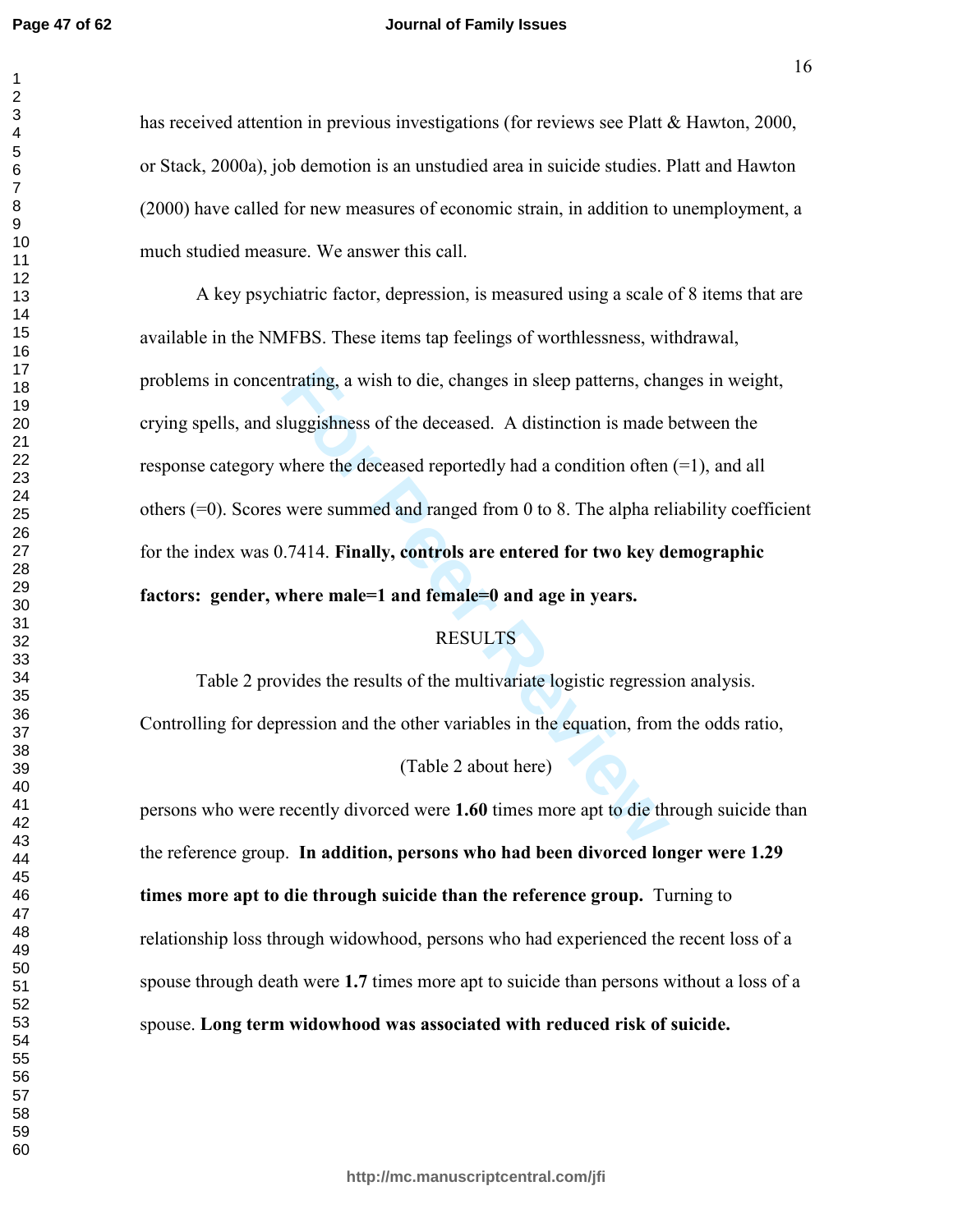<sup>17</sup>

The findings provided mixed support for economic strain constructs. Persons experiencing loss of a job during the last year of life were not significantly more apt than others to die through suicide (Wald=2.39,  $p = 0.06$ ). However, persons experiencing a demotion at work during the last 12 months of life were fully **7.29** times more apt to die of suicide than persons not experiencing such an employment setback.

Religiosity served as a protective factor. Controlling for the other independent variables, the higher the religiosity the lower the suicide risk. From the odds ratio (.81), a one unit change in the five level religiosity index was associated with 19% drop in **the odds of death by suicide ((100\*(.81-1)) ( De Maris, 1992).** 

served as a protective factor. Controlling for the other the religiosity the lower the suicide risk. **From the in the five level religiosity index was associated with space (100<sup>\*</sup>(.81-1)) (De Maris, 1992). ence for a psy** Strong evidence for a psychiatric perspective was found. Controlling for all other risk and protective factors, depression increased the risk of suicide (odds ratio=1.14). A one unit change in the depression index was associated with a 14% rise in the risk **for death through suicide ((100\* (1.14-1)). Further analysis determined that a majority** of persons who had perfect scores (index score of 8) on depression died through suicide.

In order to estimate the relative importance of the predictors of suicide, standardized coefficients were assessed (Walker & Maddan, 2013), and are shown in the last column of Table 2. The variable with the largest absolute value of its **standardized coefficient is religious activities (-.32) followed by depression (.25).** 

The model provided a reasonable fit for the data. The Nagelkereke r-squared indicated the presence of an adequate model. Importantly, using the model to predict death, the model correctly classified 91% of the deaths as either suicide or nonsuicide deaths.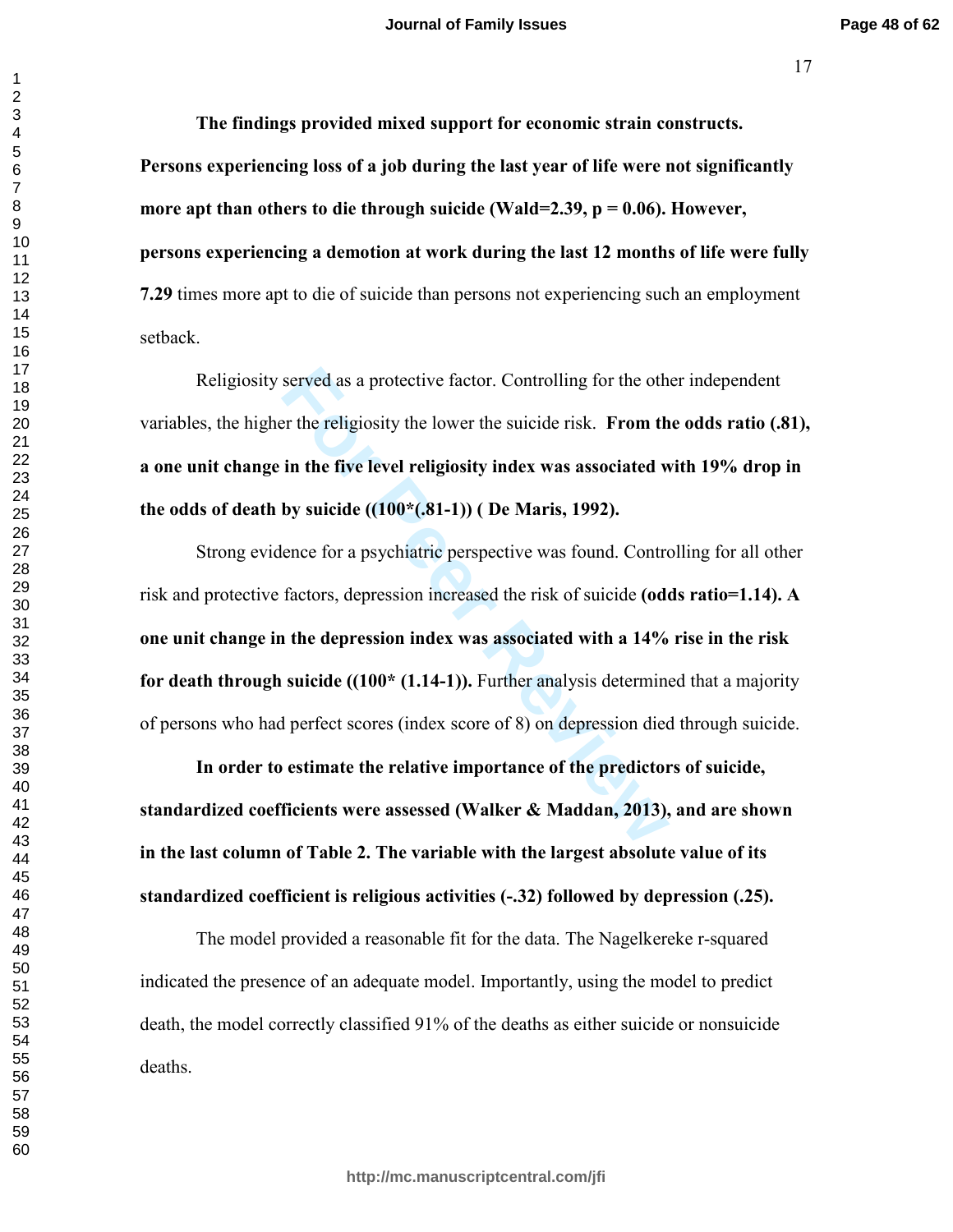#### **Journal of Family Issues**

#### CONCLUSION.

While there have been 61 previous individual based, studies on the relationship between divorce and suicide published between 1880-2010, they have been marked by two recurrent limitations: (1) neglect of the timing of divorce and (2) neglect of incorporating psychiatric control variables into the analysis, including depression.

If divorce (Roskar, Podlesek, Kuzmanic, et al., 20<br>
Ed the analysis to persons divorced less than 5 years,<br>
If term distal effects an open question. It also lacked<br>
of both divorce and suicide: depression. The presence in Only one study based in the small, Eastern European nation of Slovenia, has explored the timing of divorce (Roskar, Podlesek, Kuzmanic, et al., 2011). The previous investigation limited the analysis to persons divorced less than 5 years, thus leaving the effects of very long term distal effects an open question. It also lacked a control for a major determinant of both divorce and suicide: depression. The present paper explores the timing of divorce in a substantially different social context, the US, a developed, large nation with a much higher incidence of divorce. We also include all divorced persons, not just ones divorced in a five year window, in order to fully test for distal impacts of divorce on suicide. Finally, we introduce a series of control variables including depression.

In both social settings, Slovenia and the U.S., it is the recently divorced who are at the greatest risk for suicide. While one might anticipate distal effects, where the will to live may be ground down only after many years of post divorce stress, the greatest risk, in fact, involves those who are recently divorced. Professionals involved in suicide prevention might wish to direct a disproportionate amount of their resources towards this particular, at-risk group.

An important issue running though virtually all of the 61 existing studies on divorce and suicide completions among the divorced themselves is that typically, often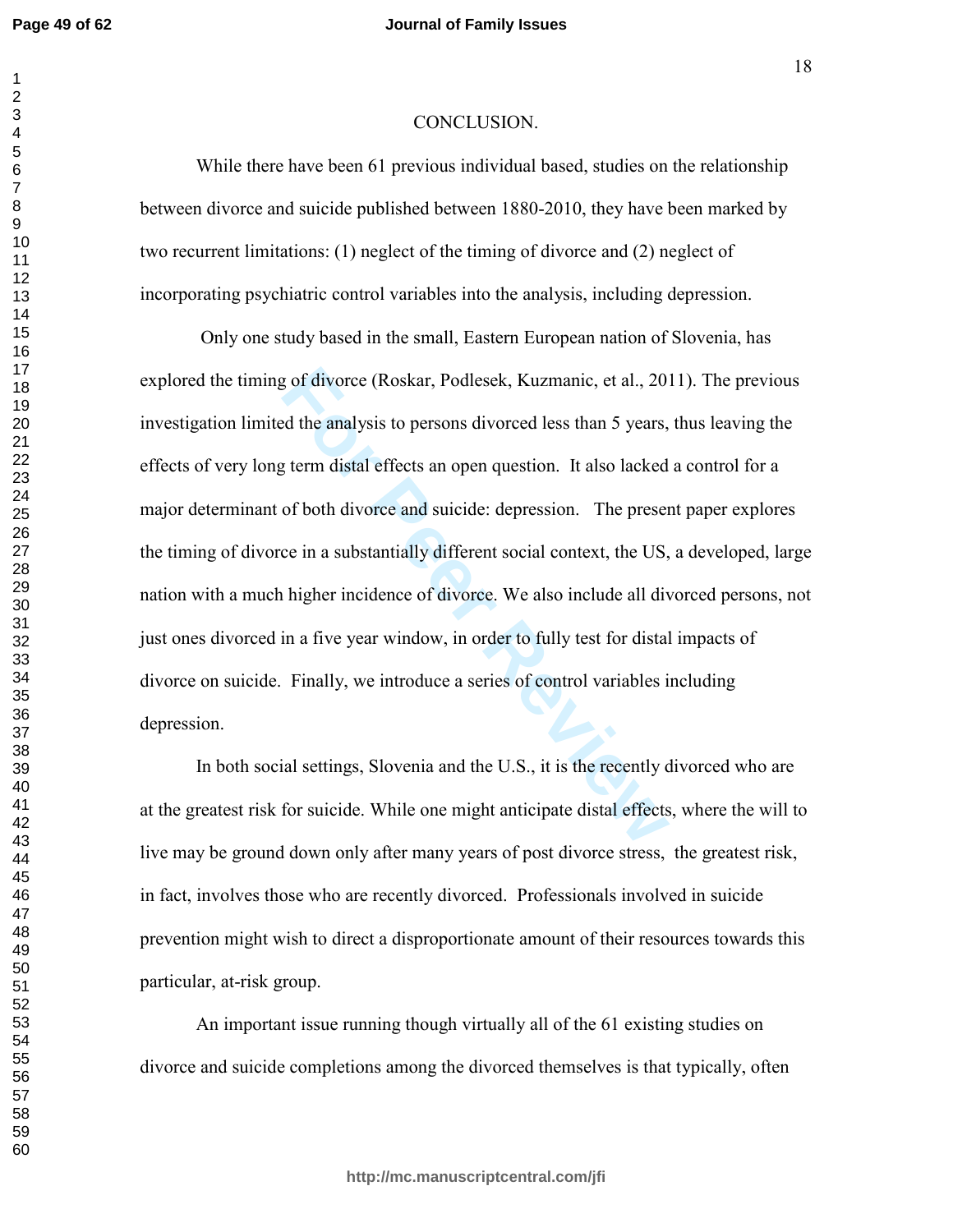vein, analyses using the National Comorbidity Surver out of the 14 psychiatric disorders investigated were<br> **Example 14 constant A** experiment in Figures, Stack, 2011). For<br> **For Peer Reviewald Example 1988**, Stack, 2011). due to the unavailability of data in secondary data sets, they are unable to control for the respondent's depression (as well as other dimensions of psychiatric morbidity). This leaves selection effects unaddressed. Depression may cause both divorce and suicide. A Meta analysis of 13 overtime studies, where psychiatric and personality variables were measured before divorces took place, determined that neuroticism (e.g., depression, anxiety) was a significant predictor of who eventually became divorced (Roberts et al., 2007). In a similar vein, analyses using the National Comorbidity Surveys have determined that 11 out of the 14 psychiatric disorders investigated were predictive of ultimate divorce (Kessler, Walters, & Forthofer, 1998; Stack, 2011). For example, the manic disorder increased the odds of divorce by 3.2 times, while major depression enhanced the risk of divorce by 1.7 times that of the general population. Both of these disorders, in turn, are known, from other research, to increase suicide risk (Lester, 2000; Wasserman & Wasserman, 2009).

The present inquiry controlled for depression levels and still found that recent divorce increased the risk of suicide. Depression had, as expected, an independent impact on the odds of suicide. However, in order to fully assess the merits of the social selection and social causation hypotheses, measures of pre divorce depression are needed.

The findings on several control variables are noteworthy. Judging from the relative sizes of the standardized logistic regression coefficients in table 2, religious activities were the strongest predictor of suicide, more important than recent divorce, depression and other independent variables. While divorce is the more commonly index of social integration, religion is the next more commonly used index of bonds to a social group (Stack, 2000b). Unfortunately, religious activities are the only measure of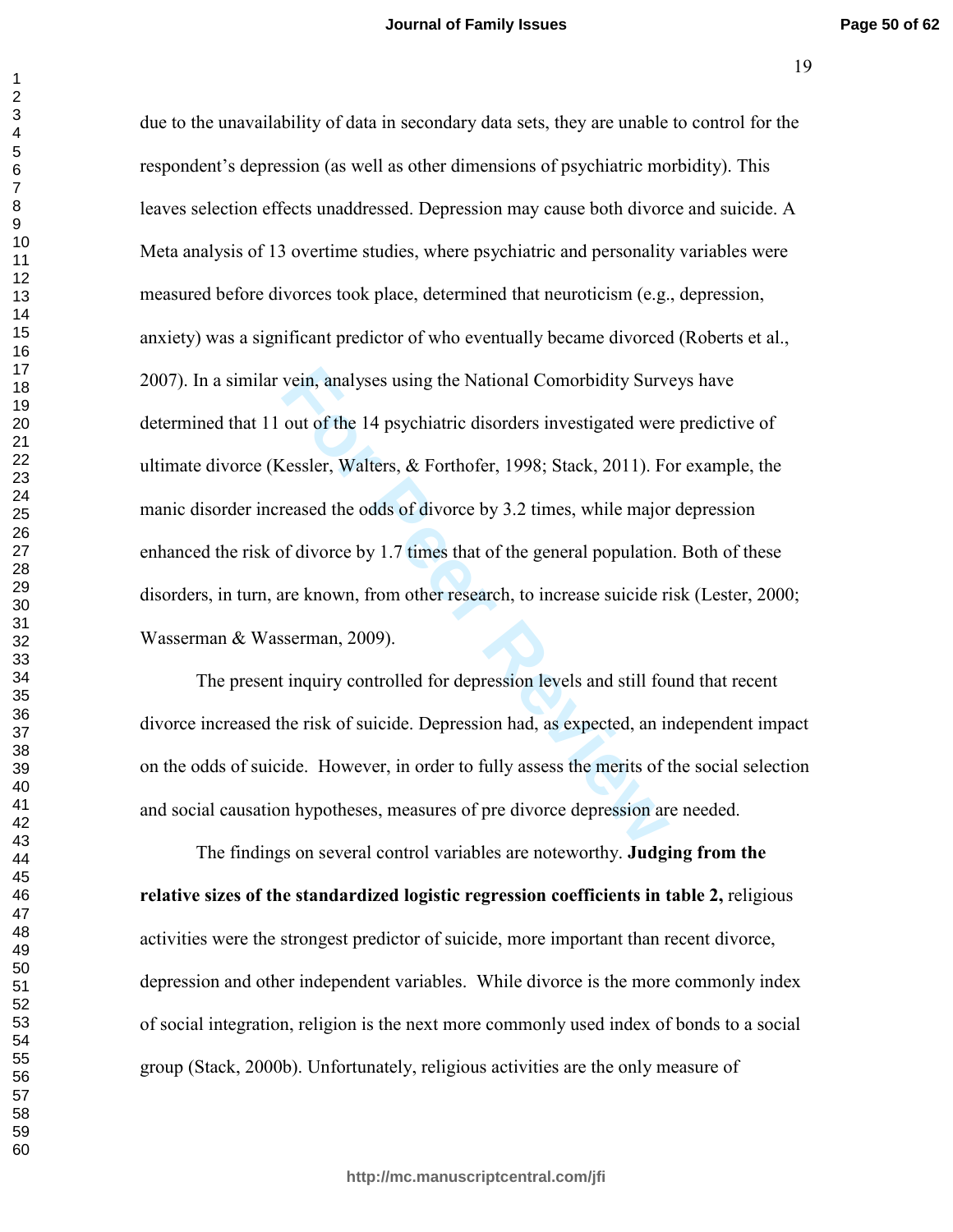$\mathbf{1}$ 

#### **Journal of Family Issues**

religiosity in the National Mortality Follow back Survey. Religious activities can include time spent with coreligionists as well as time spent attending religious services. Specific measures of each type of activity are needed in order to test the religious integration and religious networks perspectives on religion and suicide. Future work is also needed to weight this factor against measures of still other constructs including commitment to core religious beliefs (Stack & Kposowa, 2011).

The traditional indicator of economic strain, unemployment, did not exert an independent impact on the odds of suicide. However, a new construct, job demotion, was also highly predictive of suicide. The paper also answers the call of Platt and Hawton (2000) for the exploration of new measures of economic strain in research on suicide.

**Fourier Solution** and **Formal indicator of economic strain, unemployment**<br>**Formal interact of suicide.** However, a new constru-<br>**Edictive of suicide.** The paper also answers the call<br>the exploration of new measures of eco Over the last 130 years there have been 61 studies on subject's divorce and completed suicide at the individual level, but they represent a tiny fraction of research on suicide. Since 1980 alone, there has been over  $30,000$  works on suicide published (Web of Science, accessed, March 1, 2011). Emanuele (2009) noted this neglect and called for research on the role of romantic disruption as a widespread, neglected contributing factor to suicide. An analysis of recently released data on 30,593 completed suicides in the recently released data set termed the National Violent Death Reporting System found that at least 27% of the suicides involved intimate partner problems including divorce, separation, and custody battles (Stack  $\&$  Bowman, 2011, 160). The present investigation answers the call of Emanuele  $(2009)$  for work on relationship loss, a key social factor.

The present paper, by including indicators from both the psychiatric and social models, bridges the gap between those two paradigms on suicide. It finds, as expected,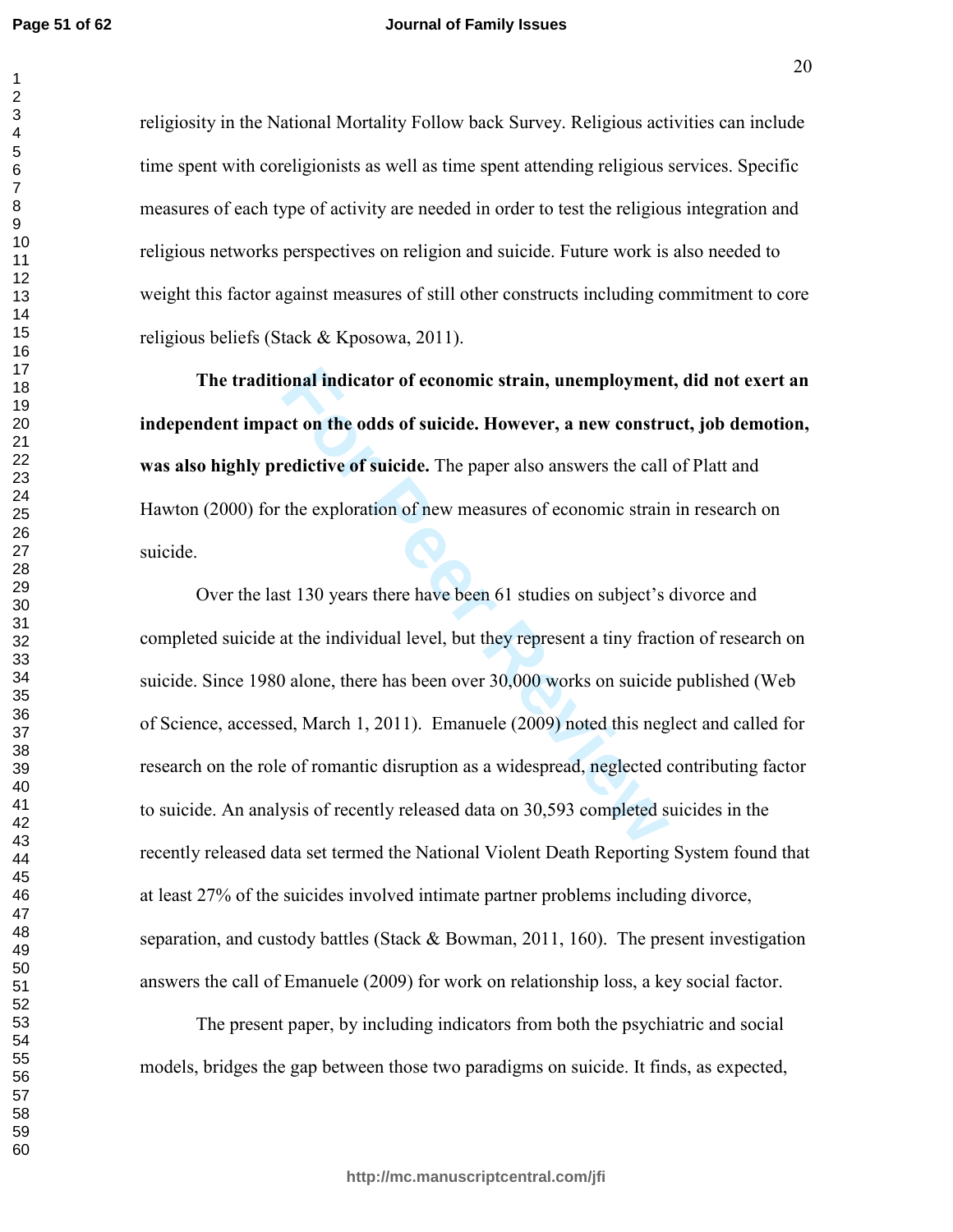that they compliment each other. There is strong evidence for including both a link between depression and suicide, and divorce and suicide as well. While psychiatric factors are clearly important predictors of suicide risk, they need to be combined with social factors in order to fully understand suicide (Kposowa & Glyniadaki, 2012).

The question of the timing of relationship breakdown could be explored with respect to interaction effects with a character trait, impulsivity. Impulsivity is a known risk factor for suicide (Corruble, 1999; Kotler et al., 2001; Lester, 2000). Perhaps the odds of suicide among divorced persons in the immediate period following divorce would be relatively high among persons with impulse control problems. If so, persons involved in suicide prevention efforts might be able to fine tune a definition of the population most at risk of suicide following divorce, those with impulse control disorders.

de (Corruble, 1999; Kotler et al., 2001; Lester, 2000<br>ong divorced persons in the immediate period follow<br>among persons with impulse control problems. If so,<br>on efforts might be able to fine tune a definition of th<br>Illowin The present paper is focused on the strains associated in the post legal divorce period. Future work is needed on "psychological divorce" or the stressful period of separation which precedes legal divorce. Divorce is not a single event but can be viewed as a culmination of strains which end in a legal divorce. Possibly the most painful period of persons enduring the suffering of divorce is the psychological divorce that develops before any legal adjudication for ending the marriage (Ide, Wyder, Kolves & DeLeo, 2010).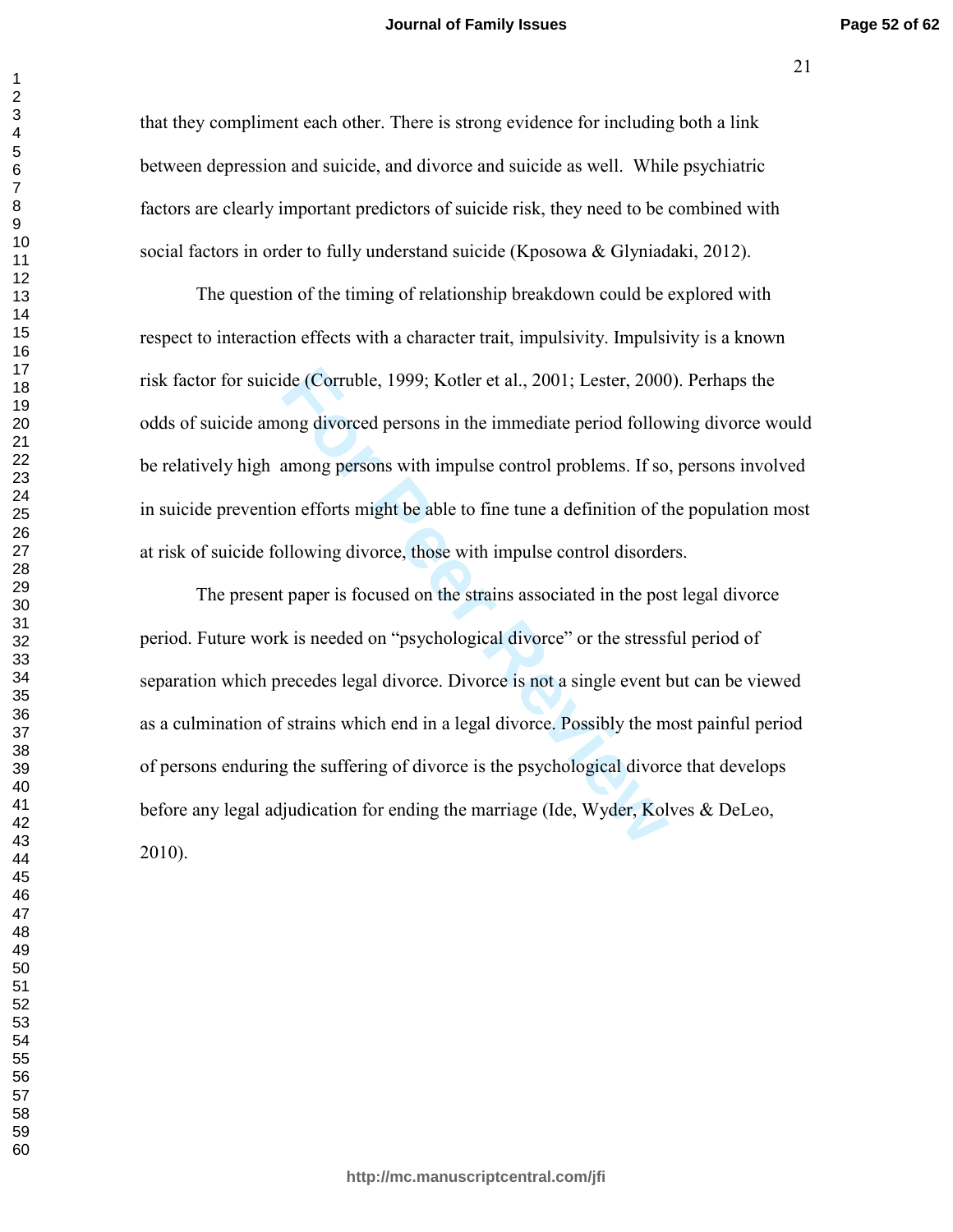#### $\mathbf 1$   $\overline{2}$  $\overline{7}$

References

- Agerbo, E. (2005) Midlife suicide risk, partner's psychiatric illness, spouse and child bereavement by suicide or other modes of death: a gender specific study. *Journal* of Epidemiology and Community Health, 59: 407-412.
- Agerbo, E., Sterne, J.A.C., & Gunnell, D.J. (2007). Combining individual and ecological data to determine compositional and contextual socio-economic risk factors for suicide. Social Science & Medicine, 64, 451-461.
- Agerbo, E., Stack, S. & Petersen, L. (2011). Social integration and suicide in Denmark, 1906-2006. The Social Science Journal, 48, 630-640.
- suicide. *Social Science & Medicine*, 64, 451-461.<br> **S. & Petersen, L.** (2011). Social integration and suic<br> *The Social Science Journal*, 48, 630-640.<br>
Ring, M., Gadola, E., Lauber, C., Bopp, M., Gutzwi<br>
(2008). Suicide a Ajdacic-Gross, V., Ring, M., Gadola, E., Lauber, C., Bopp, M., Gutzwiller, F., & Rosser, W. (2008). Suicide after bereavement: an overlooked problem. Psychological Medicine, 38: 673-676.
- Barstad, A. (2008). Explaining changing suicide rates in Norway 1948-2004: The role of social integration. Social Indicators Research, 87 (1): 47-64.
- Cantor, C.H., & Slater, P. (1995). Marital breakdown, parenthood, and suicide. *Journal of Family Studies*, 1, 91-102.
- Connor, K.R., Beautrais, A.L., Brent, D.A., Conwell, Y., Phillips, M.R., & Schneider, B. (2011). The next generation of psychological autopsy studies: Part I, Interview Content. Suicide & Life Threatening Behavior, 41, 594-613.

Connor, K. R., Beautrais, A. L., Brent, D.A., Conwell, Y., Phillips, M.R., & Schneider, B. (2012). The next generation of psychological autopsy studies: Part II, Interview Procedures. Suicide & Life Threatening Behavior, 42, 86-103.

Corcoran, P. & Nagar, A. (2010). Suicide and marital status in Northern Ireland. Social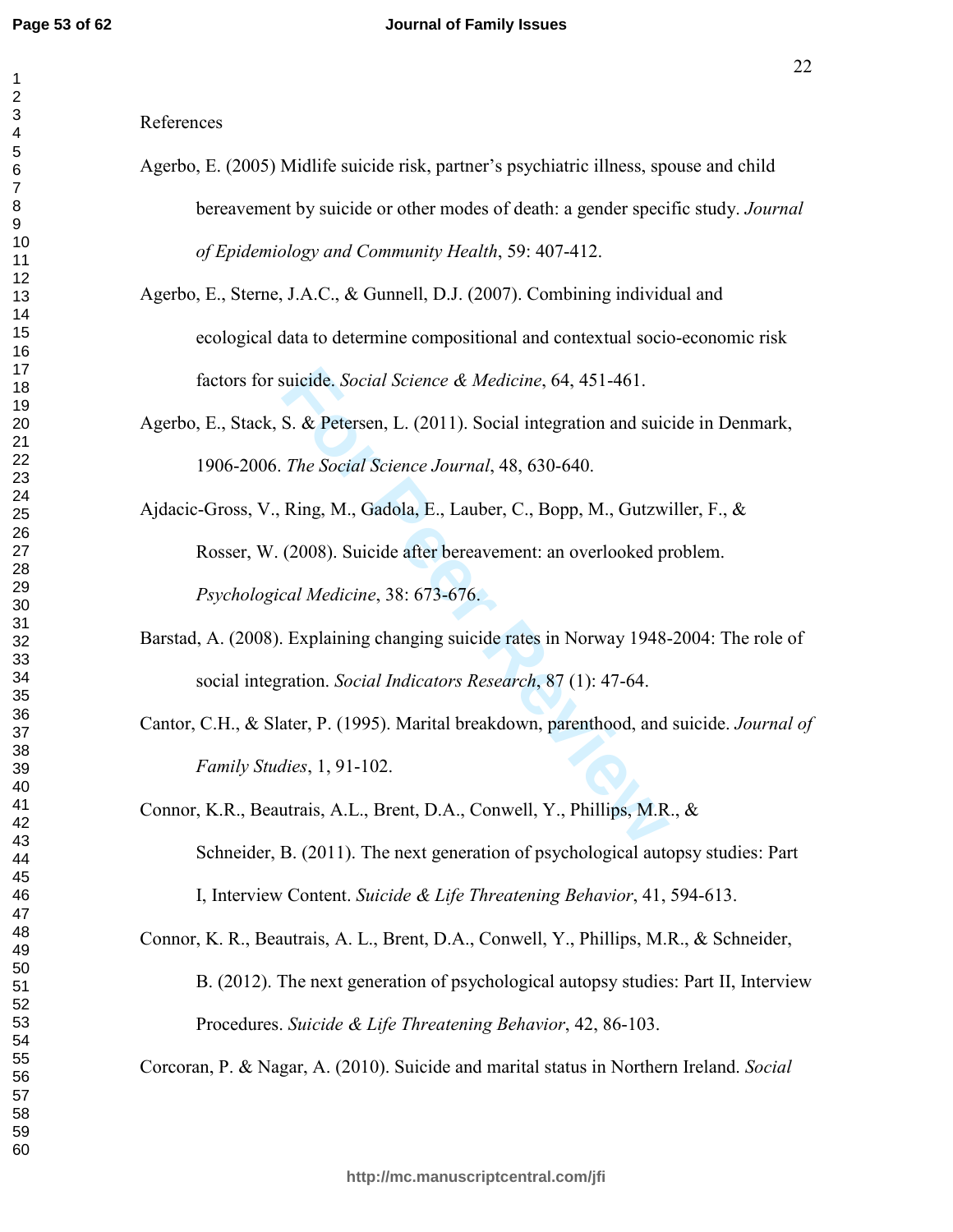*Psychiatry & Psychiatric Epidemiology, 45, 795-800.* 

- Corruble, E. (1999). Impulsivity: a relevant dimension in depression regarding suicide attempts? *Journal of Affective Disorders*, 53 (3): 211-215.
- Cutright, P., & Fernquist, R. M. (2005). Marital status integration, psychological wellbeing, and suicide acceptability as predictors of marital status differentials in suicide rates. *Social Science Research*, 34, 570-590.
- S., & Fernquist, R. (2006). The age structures and<br>us differences of married and not married male suici<br>countries. Archives of Suicide Research, 10: 365–38:<br>7/1966). Suicide: A Study in Sociology. New York: I<br>kka, L., & Dr Cutright, P., Stack, S.,  $\&$  Fernquist, R. (2006). The age structures and Marital status differences of married and not married male suicide rates: 12 developed countries. Archives of Suicide Research, 10: 365-382.

Durkheim, E. (1897/1966). Suicide: A Study in Sociology. New York: Free Press.

- Dzurova, D., Ruzicka, L., & Drangomirecka, E. (2006). Demographic &social correlates of suicide in Czechoslovakia. Sociologicky Ustav, 42, 557-571.
- Emanuele, E. (2009). Of love and death: the emerging role of romantic disruption in suicidal behavior. Suicide and Life Threatening Behavior, 39: 240.
- Erlangsen, A., Jeune, B., Bille-Brahe, U., & Vaupel, J. W.  $(2004)$ . Loss of partner and suicide risks among oldest old: a population-based register study. Age and *Ageing*, 33: 378-383.
- Gibbs, J. P., & Martin, W. T. (1964). Status integration and suicide: A sociological study. Eugene, OR: University of Oregon Books.
- Gibbs, J. (2000). Status integration and suicide: occupational, marital, or both? Social *Forces*, 78, 949-968.
- Gundlach, J. (1990). Absence of family support, opportunity, and suicide. *Family Perspective*, 24, 7-14.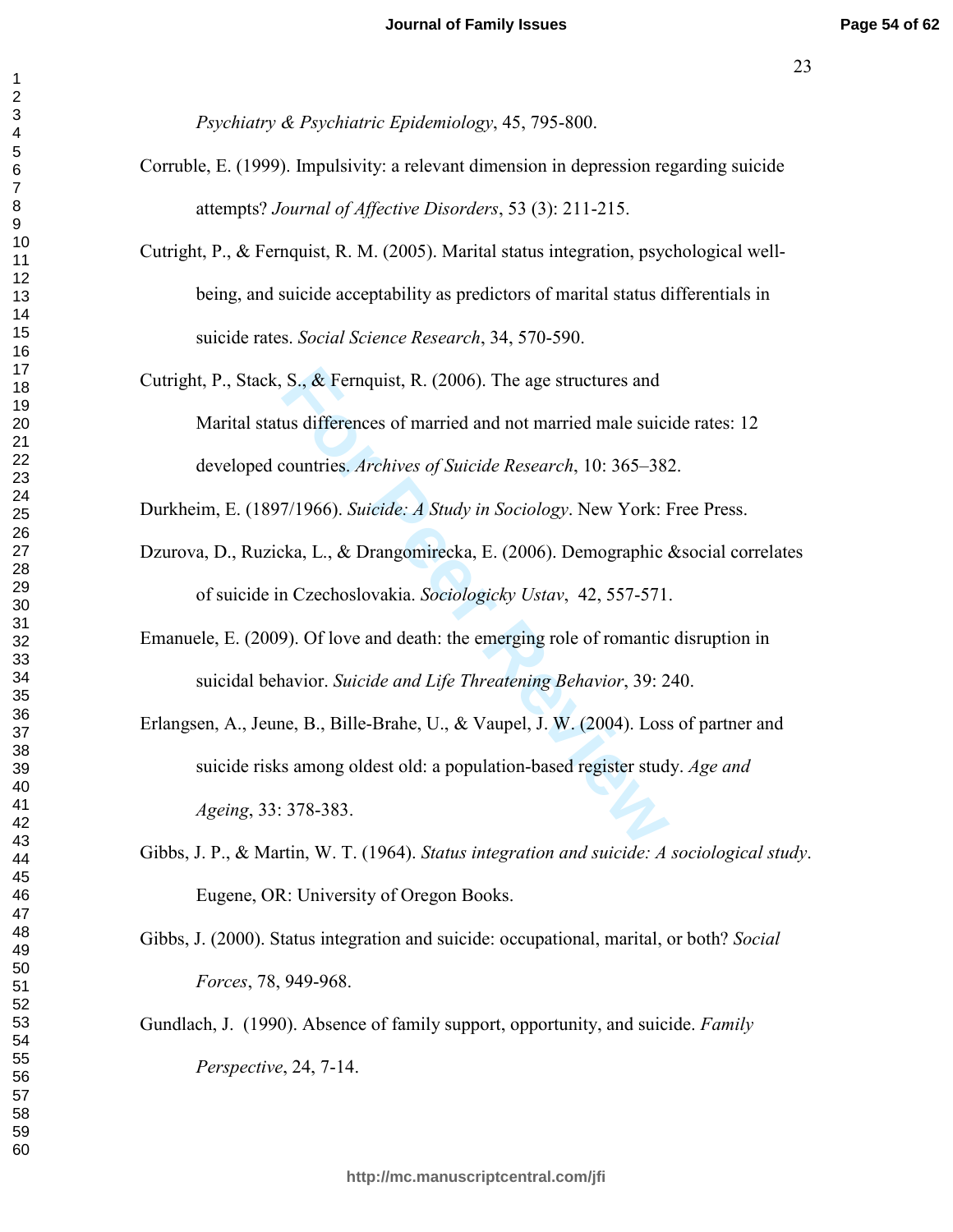- Ides, N., Wyder, M., Kolves, K., & DeLeo, D.  $(2010)$ . Separation as an important risk factor for suicide: A systematic review. *Journal of Family Issues*, 31, 1689-1716.
- Kessler, R., Walters, E.E., & Forthofer, M.S. (1998). The social consequences of psychiatric disorders, III: probability of marital stability. American Journal of *Psychiatry*, 155, 1092-1096.
- Kotler, M., Iancu, I., Efroni, R., & Amir, M. (2001). Anger, impulsivity, social support, and suicide risk in patients with posttraumatic stress disorder. Journal of Nervous *and Mental Disease*, 189 (3): 162-167.
- Kposowa, A. J. (2000). Marital status and suicide in the National Longitudinal Mortality Study. Journal of Epidemiology and Community Health, 54: 254-261.
- Kposowa, A. (2003). Divorce and suicide risk. Journal of Epidemiology & Community *Health*, 57, 993.
- risk in patients with posttraumatic stress disorder. *J.*<br>Disease, 189 (3): 162-167.<br>000). Marital status and suicide in the National Long<br>raal of Epidemiology and Community Health, 54: 25<br>3). Divorce and suicide risk. *Jo* Kposowa, A., & Glyniadaki, A. (2012). Mental health and suicide: An ecological hierarchical analysis of U.S. counties and states. In Hogue, N. & Swanson, D.A. (eds). Opportunities and Challenges for Applied Demography in the  $21^{st}$  Century, New York: Springer.
- Lester, D. (1992). Why People Kill Themselves: A 1990's Summary of Research Findings *on Suicidal Behavior.* 3rd Edition, Springfield, IL: Charles C. Thomas.

Lester, D. (1994). Domestic integration and suicide in 21 nations, 1950-1985.

International Journal of Comparative Sociology, 35, 131-137.

Lester, D. (2000). Why People Kill Themselves: A 2000 Summary of Research on Suicide. 4<sup>th</sup> Edition, Springfield, IL: Charles C. Thomas.

Lizardi, D, Thompson, R.G., Keyes, K., & Hasin, D. (2010a). The role of depression in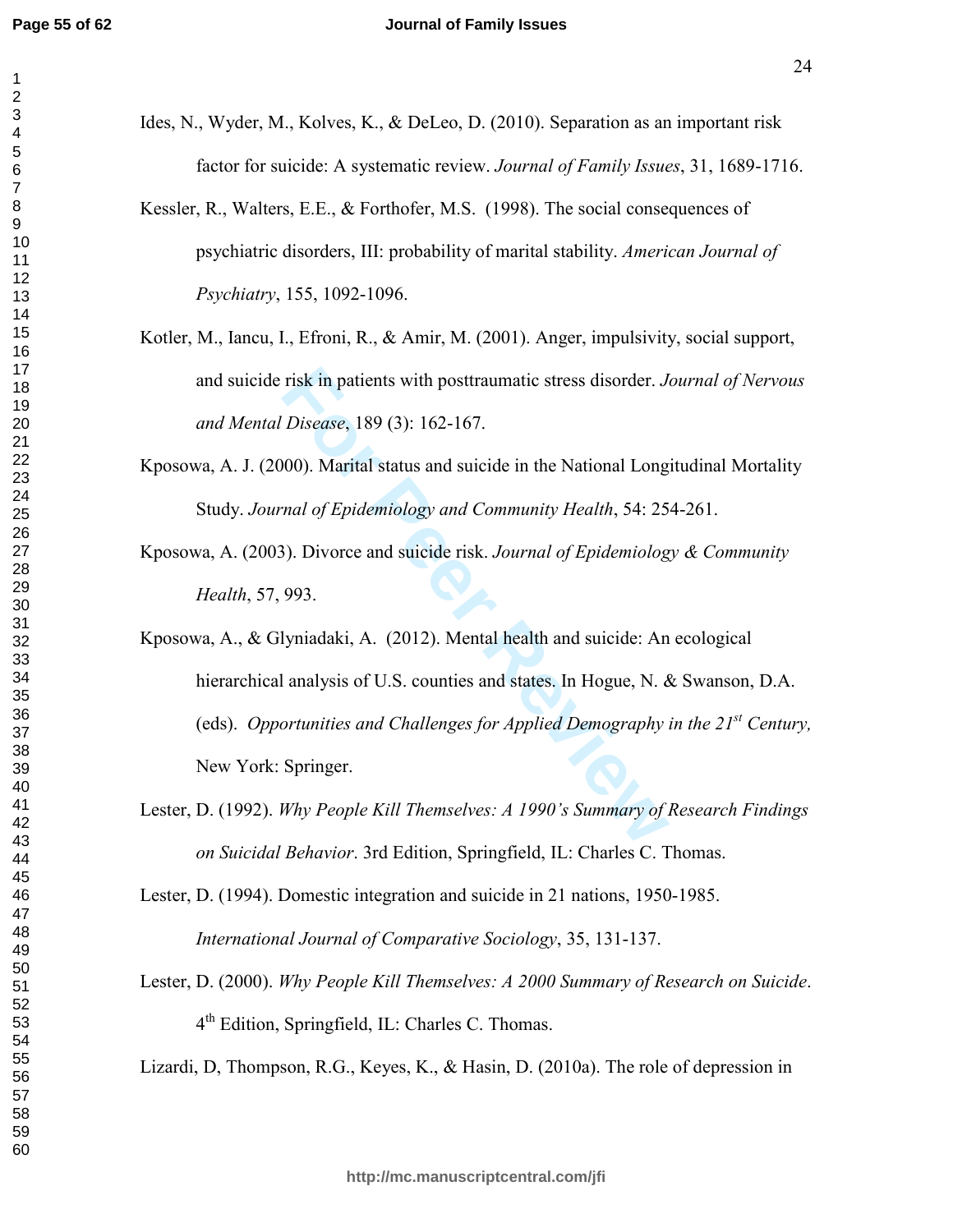the differential effect of childhood parental divorce on male and female adult offspring suicide attempt risk. The Journal of nervous and Mental Disease, 198, 687-690.

- Lizardi, D, Thompson, R.G., Keyes, K., & Hasin, D. (2010b). The effect of parental remarriage following parental divorce on offspring suicide attempt. *Families in Society: Journal of Contemporary Social Services, 91, 186-192.*
- arson, J. L. (2002). Suicide and marital status in the 1:<br> **Formula**: Is widowhood a risk factor? *American Journal of I*<br> **Formula**: M., Vichi, M., Vancore, N., Lester, D., & Tatar<br>
I Marital Status in Italy. *Psychiatric* Luoma, J. B. & Pearson, J. L. (2002). Suicide and marital status in the United States, 1991- 1996: Is widowhood a risk factor? American Journal of Public Health, 92  $(9)$ : 1518-1522.
- Masocco, M., Pompili, M., Vichi, M., Vancore, N., Lester, D., & Tatarelli, R. (2008). Suicide and Marital Status in Italy. *Psychiatric Quarterly*, 79 (4): 275-285.
- Mayer, P., & Ziaian, T. (2002). India suicide and marriage. Journal of Comparative *Family Studies*, 33, 297-305.
- Menard, S. (2002). *Applied Logistic Regresion Analysis*. Thousand Oaks, Ca.: Sage.
- Phillips, M., Yang, G., Zhang, Y., et al. (2002). Risk factors for suicide in China: A national case-control psychological autopsy study. The Lancet, 360, 1728-1736.
- Platt, S., & Hawton, K. (2000). Suicidal behavior and the labor market. In Hawton, K., & Van Heeringen, K. (Eds.) The *International Handbook of Suicide and Attempted Suicide. Pp. 309-384. London: Wiley.*
- Roberts, B., Kuncel, N., Shiner, R., Caspi, A., & Goldberg, L.  $(2007)$ . The power of personality: the comparative validity of personality traits, socioeconomic status, and cognitive ability for predicting important life outcomes. Perspectives on *Psychological Science*, 2, 313-345.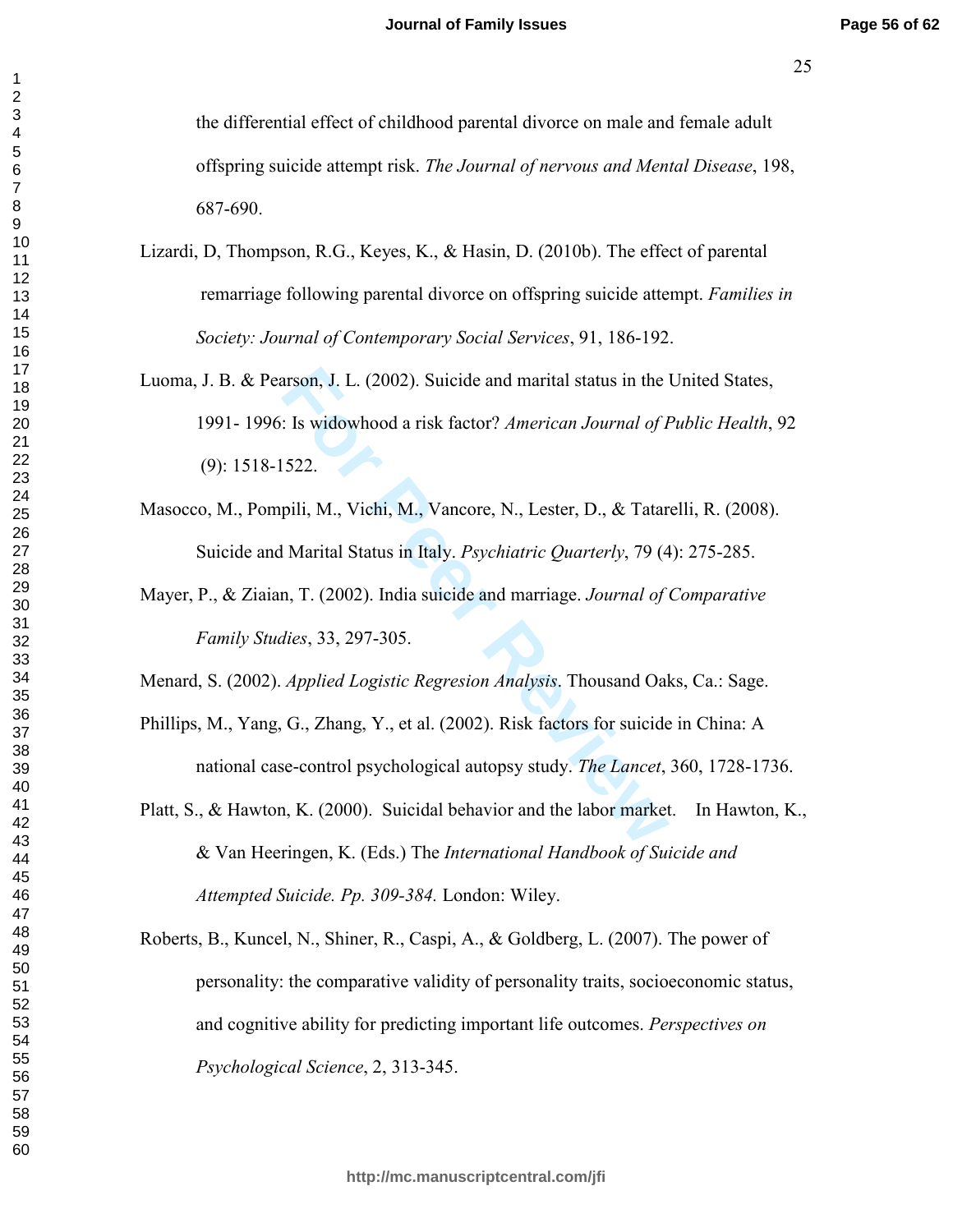#### **Journal of Family Issues**

- Roskar, S., Podelsek, A., Kuzmanic, M., et al. (2011). Suicide risk and its relationship to change in marital status. Crisis, 32, 24-30.
	- Shiner, M., Scourfield, J., Fincham, B., & Langer, S. (2009). When things fall apart: Gender and suicide across the life course. Social Science & Medicine, 69: 738-746.
	- Stack, S. (1982). Suicide: A decade review of the sociological literature. *Deviant Behavior*, 4, 41-66.
	- Stack, S. (1990). New micro level data on the impact of divorce on suicide, 1959-1980: A test of two theories. Journal of Marriage & the Family, 52, 119-127.
	- Stack, S. (1994). Divorce. Chapter in V.S. Ramachandran (ed.). *Encyclopaedia of Human Behaviour*, pp. 153-163, first edition, San Diego, Ca.: Elsevier.

Stack, S. (1998). Education and risk of suicide. Sociological Focus, 31, 295-302.

- Stack, S. (2000a). Suicide: a 15 year review of the sociological literature: Part I: Cultural and economic factors. Suicide and Life Threatening Behavior, 30 (2): 145-162.
- 41-66.<br>
Few micro level data on the impact of divorce on suid<br>
theories. *Journal of Marriage & the Family*, 52, 119<br>
ivorce. Chapter in V.S. Ramachandran (ed.). *Encycl*<br>
pp. 153-163, first edition, San Diego, Ca.: Elsevi Stack, S. (2000b). Suicide: a 15 year review of the sociological literature: Part II: Modernization and social integration perspectives. Suicide and Life Threatening *Behavior*, 30 (2):163-76.
- Stack, S. (2004). Suicide risk among physicians: A multivariate analysis. Archives of *Suicide Research, 8, 287-292.*
- Stack, S. (2009). Suicide: Adulthood. Chapter in Carr, D. *Encyclopaedia of the Life Course and Human Development, Volume 2, pp. 461-466, Farmington Hills, MI:* Cengage Learning Publishing.

Stack, S. (2011). Divorce. Chapter in V.S. Ramachandran (ed.). *Encyclopedia of Human*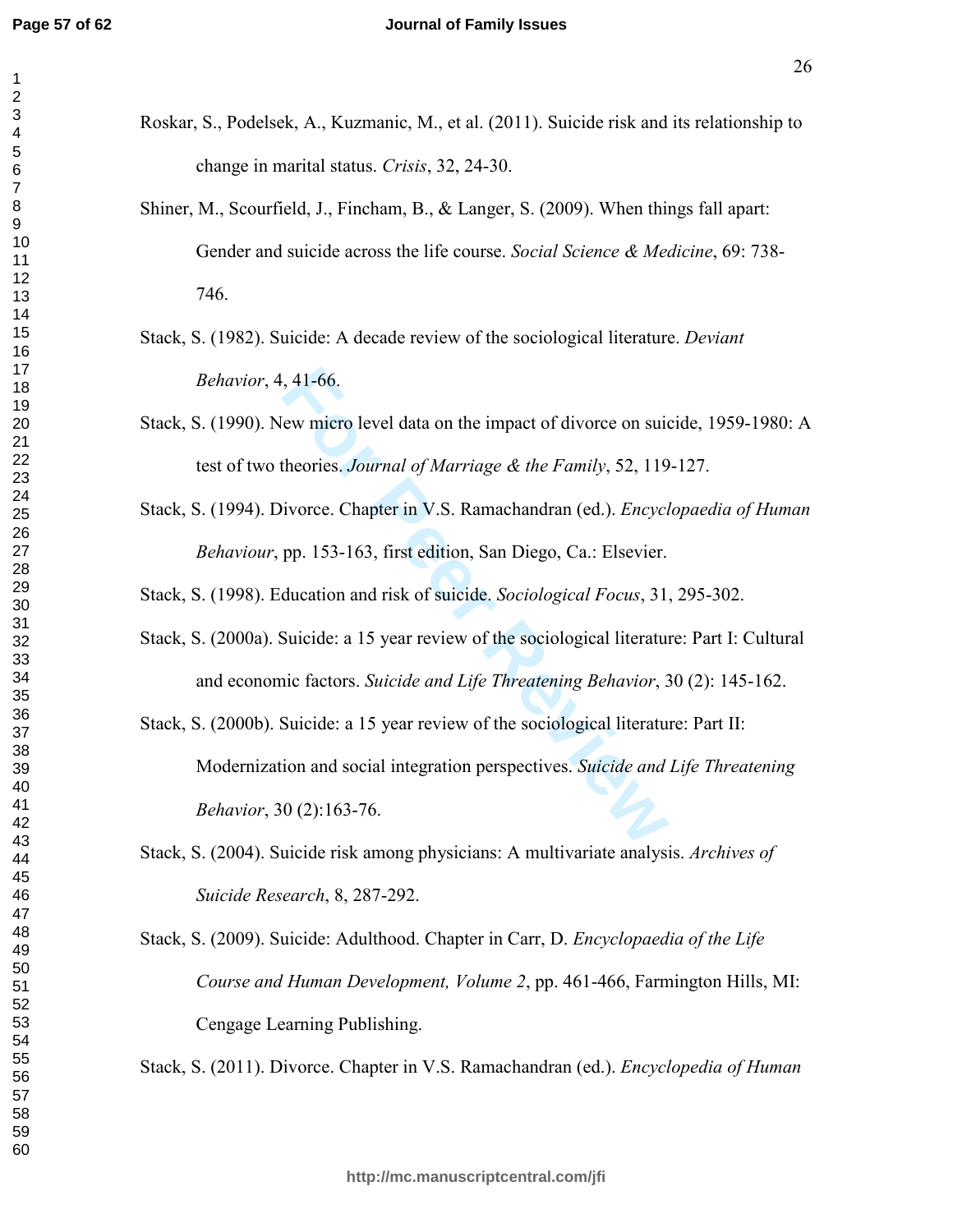Behavior, second edition, San Diego, Ca. Elsevier.

- Stack, S., & Bowman, B. (2011). Suicide Movies: Social Patterns, 1900-2009. Cambridge, Ma.: Hogrefe.
- Stack, S., & Eshleman, R. (1998). Marital status and happiness: A 17 Nation study. Journal of Marriage & the Family, 60, 527-536.

Stack, S., & Kposowa, A.J. (2011). Religion and suicide: Integrating four theories cross nationally. In O'Connor, R. & Platt, S. (Eds.), *International Handbook of Suicide* Prevention: Research, Policy, and Practice. Pp. 235-252. London: Wiley-Blackwell.

- Strohschein, L., McDonough, P., Monette, G., & Shao, Q. (2005). Marital transitions and mental health: Are there gender differences in the short-term effects of marital status change? Social Science & Medicine, 61: 2293-2303.
- Torre, E., Chieppa, N., Imperatori, F., et al. (1999). Suicide and attempted suicide in the province of Turin from 1988 to 1994: Epidemiological analysis. *European* Journal of Psychiatry, 13, 77-86.
- Trovato, F. (1986). The relationship between marital dissolution and suicide. The Canadian case. Journal of Marriage & the Family, 48,341-348.

Trovato, F. (1991). Sex, marital status, and suicide in Canada: 1951-1981. Sociological Perspectives, 34, 427-445.

- Trovato, F. (1987). A longitudinal analysis of divorce and suicide in Canada. Journal of Marriage and the Family, 49, 193-203.
- U.S. Public Health Service. (2000). National Mortality Followback Survey, Codebook. Ann Arbor, Mi.: Inter University Consortium for Political and Social Research.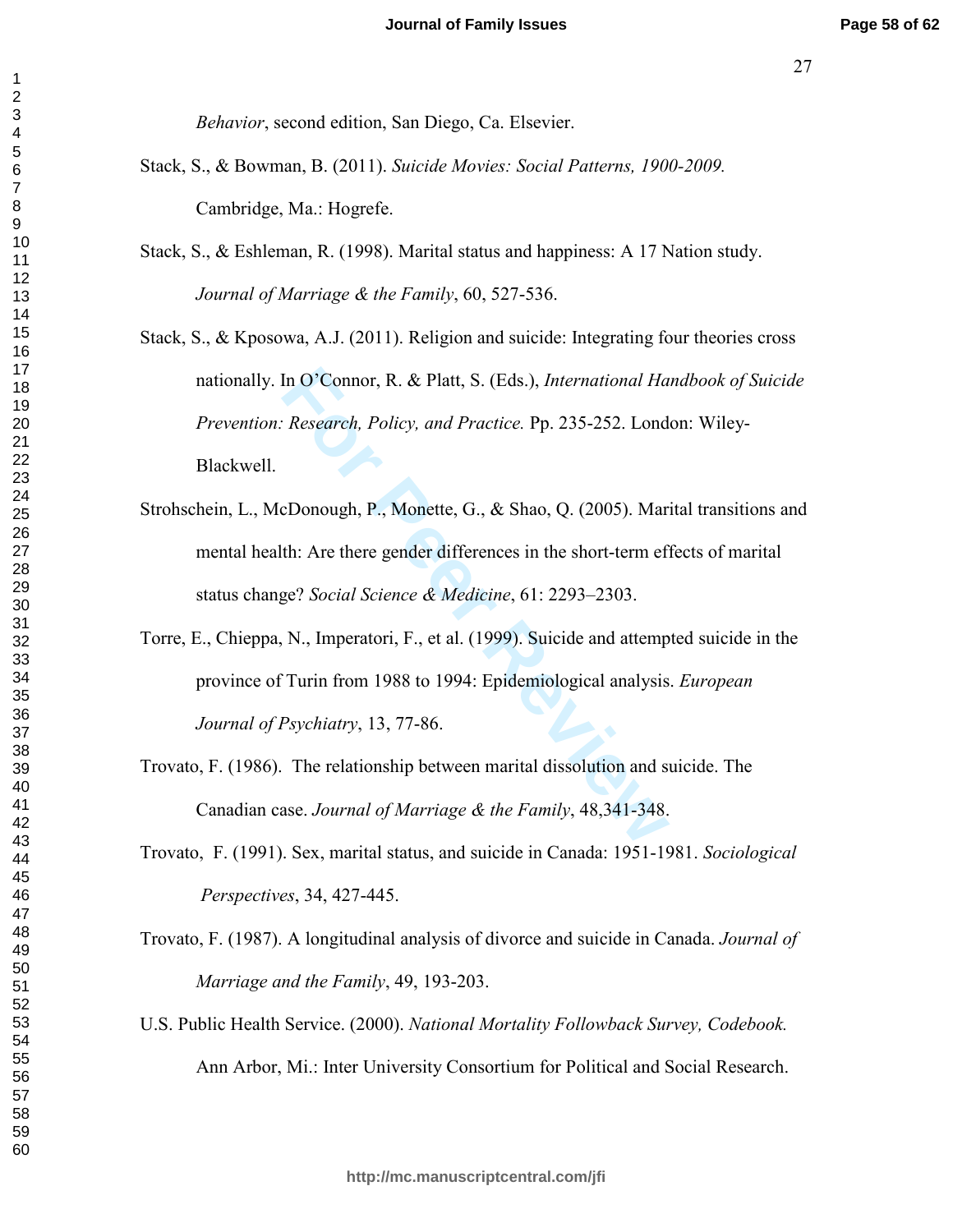#### **Journal of Family Issues**

- Wade, T.J., & Pevalin, D.J. (2004). Marital transitions and mental health. *Journal of Health and Social Behavior*, 45, 155-170.
- Wasserman, D., & Waserman, C. (2009). Oxford Textbook of Suicidology and Suicide *Prevention: A Global Perspective. New York: Oxford University Press.*
- World Health Organization (1968). World Health Statistics Report (Volume 21, no. 6). Geneva, Switzerland: author.
- Wyder, M., Ward, P., & De Leo, D. (2009). Separation as a suicide risk factor. Journal of *Affective Disorders*, 116 (3): 208-213.
- P., & De Leo, D. (2009). Separation as a suicide risk<br> *Hisorders*, 116 (3): 208-213.<br>
ar, S., Liu, T.C., Li, C.Y., & Lin, H.C. (2008). Does<br>
odds of suicidal death in Taiwan? A seven year popu<br>
ide & Life Threatening Beha Yeh, J.Y., Xirasagar, S., Liu, T.C., Li, C.Y., & Lin, H.C. (2008). Does marital status predict the odds of suicidal death in Taiwan? A seven year population based study. Suicide & Life Threatening Behavior, 38, 302-310.
- Yip, P. (1998). Age, sex, marital status and suicide: An empirical study of east and west. Psychological Reports, 82,311-322.
- $Y$ ip, P., & Thorburn, J. (2004). Marital status and risk of suicide: Experience from England and Wales, 1982-1996. *Psychological Reports*, 94, 401-407.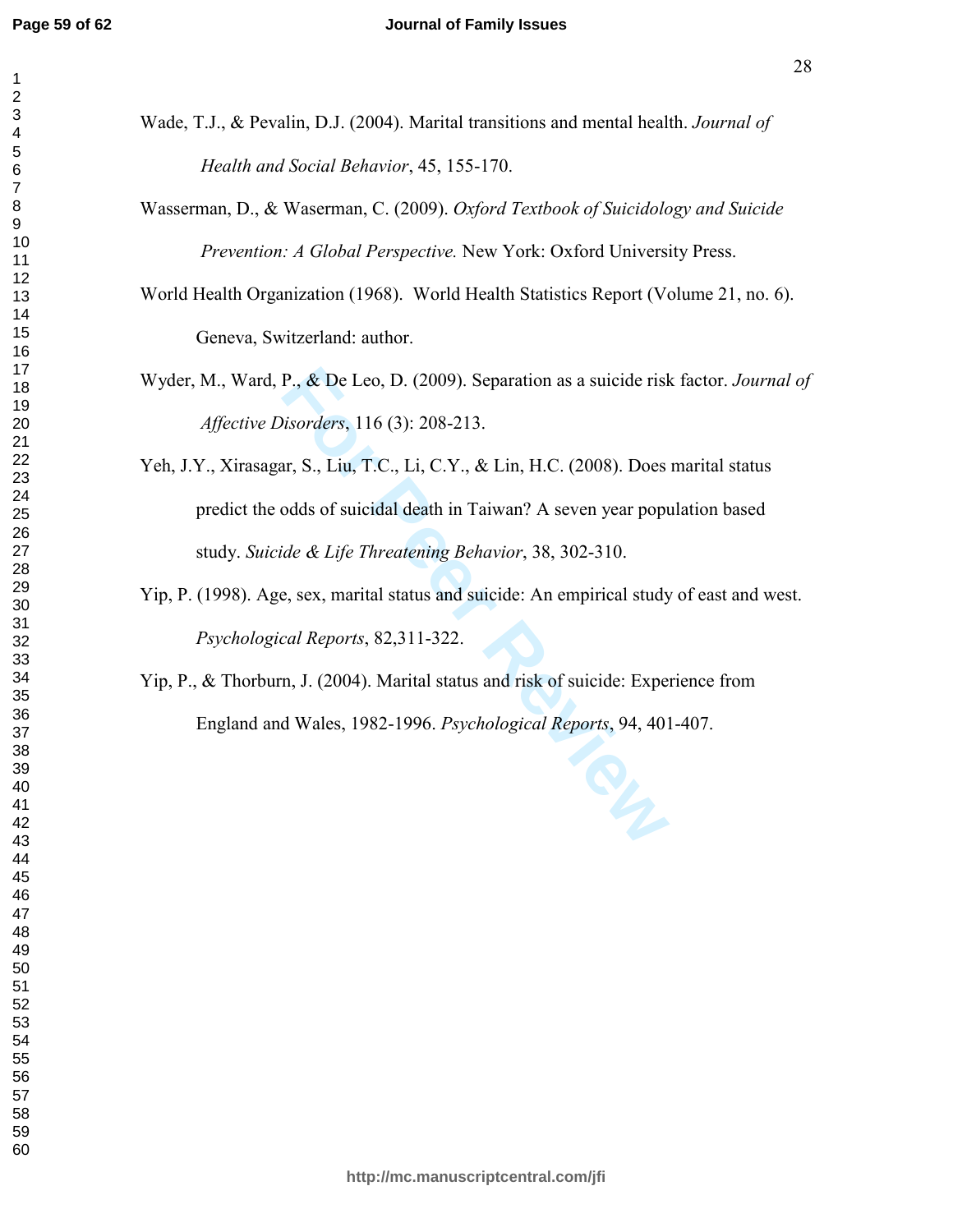Table 1. Selected Findings from Previous Investigations on the Relationship between Divorce and Suicide: First Author (date), Nation/Group, Year, Suicide Rate of Divorced, Suicide Rate of Married, Coefficient of Aggravation (Divorced/Married Suicide Rate), & Control Variables.

| Author          | Nation/Group                   | Year | Suicide  | Suicide             | C.O.A.   | Control   |
|-----------------|--------------------------------|------|----------|---------------------|----------|-----------|
| (date)          |                                |      | Rate     | Rate                |          | Variables |
|                 |                                |      | Divorced | Married             |          |           |
| WHO (1968)      | Australia/M                    | 1961 | 90.6     | 20.5                | 4.4      | none      |
| WHO (1968)      | Australia/M                    | 1961 | 37.7     | 9.3                 | 4.1      | none      |
| Cantor (1995)   | Australia/M                    | 1991 | na       | $\operatorname{na}$ | 2.8      | None      |
| Cantor (1995)   | Australia/Fem                  | 1991 | na       | na                  | 3.1      | none      |
| Wyder (2009)    | Australia                      | 1999 | na       | na                  | 8.0      | none      |
| Wyder (2009)    | Australia                      | 1999 | na       | na                  | 2.5      | none      |
| Dzurova (2006)  | Czechoslovakia<br>Males, 25-44 | 2001 | 71.7     | 25.0                | 2.9      | none      |
| Dzurova (2006)  | Czechoslovakia                 | 2001 | 14.5     | 7.5                 | 1.9      | none      |
|                 | Females, 25-44                 |      |          |                     |          |           |
| WHO (1968)      | Denmark/Males                  | 1960 | 163.7    | 26.5                | 6.2      | none      |
| WHO (1968)      | Denmark/Fem                    | 1960 | 55.0     | 12.1                | 4.6      | none      |
| Agerbo $(2007)$ | Denmark, Males<br>$41 - 60$    | 1990 | Na       | Na                  | 3.9      | ES, \$    |
| Agerbo (2007)   | Denmark, females<br>$41 - 60$  | 1990 | na       | na                  | 3.7      | $ES,$ \$  |
| WHO (1968)      | Finland/Males                  | 1960 | 175.8    | 41.4                | 4.2      | none      |
| WHO (1968)      | Finland/Fem                    | 1960 | 30.6     | 10.4                | 2.9      | none      |
| WHO (1968)      | France/Males                   | 1962 | 65.7     | 29.6                | 2.2      | none      |
| WHO (1968)      | France/Fem                     | 1962 | 15.6     | 8.1                 | 1.9      | none      |
| WHO (1968)      | Germany/Males                  | 1961 | 146.7    | 28.9                | 5.0      | none      |
| WHO (1968)      | Germany/Fem                    | 1961 | 41.9     | 13.6                | 3.1      | none      |
| Yip (1998)      | Hong Kong/M                    | 1987 | 18.9     | 13.7                | 1.4      | none      |
| Yip (1998)      | Hong Kong/F                    | 1987 | 17.9     | 13.2                | 1.3      | none      |
| Mayer (2002)    | India                          | 1995 | 197.9    | 14.6                | 13.6     | none      |
| Mayer (2002)    | India/Males                    | 1995 | 346.8    | 17.3                | 20.0     | none      |
| Mayer (2002)    | India/Fem                      | 1995 | 126.4    | 11.9                | 10.6     | none      |
| WHO (1968)      | Italy/Males                    | 1961 | 35.7     | 10.0                | 3.6      | none      |
| WHO (1968)      | Italy/Fem                      | 1961 | 61.2     | 3.6                 | $17.0\,$ | none      |
| Mascco(2008)    | Italy/males                    | 2001 | 13.3     | 9.9                 | 1.3      | none      |
| Mascco(2008)    | Italy/females                  | 2001 | 5.67     | 3.33                | 1.7      | none      |
| WHO (1968)      | Netherlands/Males              | 1960 | 54.0     | 9.9                 | 5.1      | none      |
| WHO (1968)      | Netherlands/Fem                | 1960 | 22.1     | 6.2                 | 3.6      | none      |
| WHO (1968)      | New Zealand/M                  | 1961 | 23.3     | 16.4                | 1.4      | none      |
| WHO (1968)      | New Zealand/F                  | 1961 | 12.0     | 6.6                 | 1.8      | none      |
| Corcoran        | N. Ireland/M                   | 2000 | na       | na                  | 2.61     | none      |
| (2010)          |                                |      |          |                     |          |           |
| Corcoran        | N. Ireland/Fem                 | 2000 | na       | na                  | 2.57     | none      |

 $\mathbf{1}$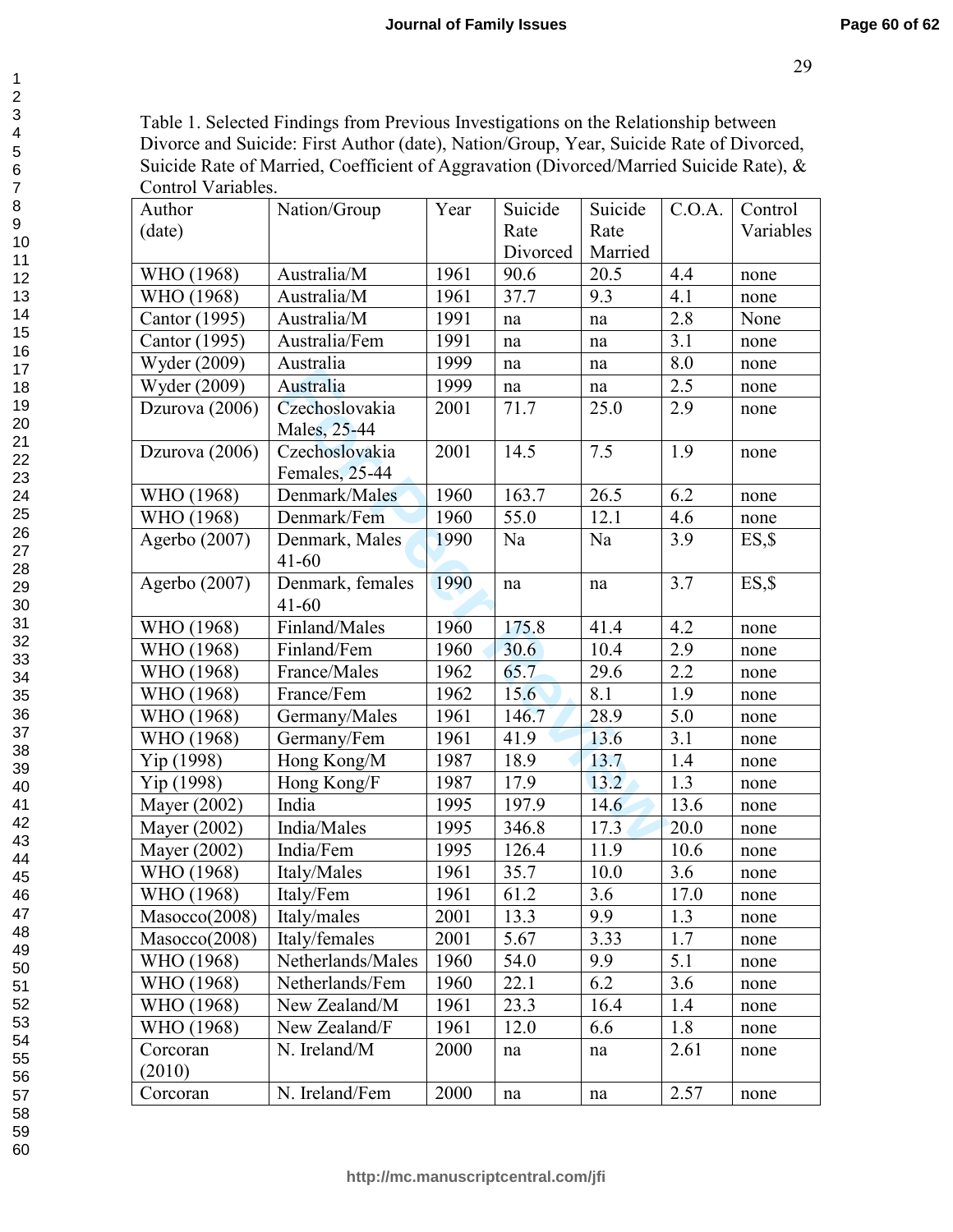| (2010)          |                              |       |       |                   |                  |           |
|-----------------|------------------------------|-------|-------|-------------------|------------------|-----------|
| WHO (1968)      | Norway/Males                 | 1960  | 46.9  | 12.8              | 3.6              | none      |
| WHO (1968)      | Norway/Fem                   | 1960  | 10.0  | 3.5               | 2.9              | none      |
| WHO (1968)      | Sweden/Males                 | 1960  | 107.9 | 28.4              | 3.8              | none      |
| WHO (1968)      | Sweden/Fem                   | 1960  | 29.5  | 8.8               | $\overline{3.4}$ | none      |
| WHO (1968)      | Switzerland/M                | 1960  | 128.7 | 28.3              | 4.5              | none      |
| WHO (1968)      | Switzerland/F                | 1960  | 35.0  | 10.3              | 3.4              | none      |
| Yeh (2008)      | Taiwan, 35-50                | 2000  | Na    | Na                | 2.73             | ES        |
| Yeh (2008)      | Taiwan, M35-50               | 2000  | na    | na                | 2.7              | <b>ES</b> |
| Yeh (2008)      | Taiwan, F 35-50              | 2000  | na    | na                | $\overline{2.9}$ | <b>ES</b> |
| WHO (1968)      | U.K., England                | 1961  | 49.8  | 13.4              | 3.7              | none      |
|                 | & Wales/M                    |       |       |                   |                  |           |
| WHO (1968)      | U.K., England<br>& Wales/Fem | 1961  | 24.6  | 9.4               | 2.6              | none      |
| Yip(2004)       | UK-England $&$               | 1989  | 29.9  | 11.9              | 2.5              | none      |
|                 | <b>Wales M 40-49</b>         |       |       |                   |                  |           |
| Yip(2004)       | UK-England $&$               | 1989  | 9.4   | 4.1               | 2.3              | none      |
|                 | <b>Wales F 40-49</b>         |       |       |                   |                  |           |
| WHO (1968)      | USA/males                    | 1960  | 88.0  | $21.\overline{1}$ | 4.2              | none      |
| WHO (1968)      | USA/females                  | 1960  | 20.0  | 6.2               | 3.2              | none      |
| Gibbs (2000)    | USA, black F, 35-            | 1980  | 7.8   | 3.2               | 2.4              | none      |
|                 | 44                           |       |       |                   |                  |           |
| Stack (2004)    | <b>USA</b>                   | 1990  | Na    | Na                | 1.4              | O, R, U   |
| Stack (1998)    | USA-white M                  | 1990  | Na    | Na                | 2.5              | Ed        |
| Stack (1998)    | USA-black M                  | 1990  | Na    | Na                | 1.2              | Ed        |
| Cutright (2005) | <b>USA/M 35-54</b>           | 1979  | 70.6  | 17.0              | 4.2              | none      |
| Cutright (2005) | <b>USA/F 35-54</b>           | 1979  | 25.2  | 8.7               | 2.9              | none      |
| Cutright(2005)  | <b>USA/M 35-54</b>           | 1993  | 54.0  | 15.4              | 4.0              | None      |
| Cutright(2005)  | <b>USA/F 35-54</b>           | 1993  | 14.6  | 4.4               | 3.3              | None      |
| Kposowa(2000)   | <b>USA</b>                   | 1984* | Na    | Na                | $\overline{2.1}$ | $Ed,$ \$  |
| Kposowa(2000)   | USA/males                    | 1984* | na    | Na                | 2.4              | Ed, \$    |
| Kposowa(2000)   | USA/females                  | 1984* | na    | na                | 1.3              | $Ed,$ \$  |
| Luoma (2002)    | USA/M, 40-44                 | 1993  | 62    | 18                | 3.4              | none      |
| Luoma (2002)    | <b>USA/F, 40-44</b>          | 1993  | 18    | $\overline{5}$    | 3.6              | none      |

Notes: In some cases the Year of the data being analyzed is the midpoint of a range (e.g., for N. Ireland, 2000, for 1996-2005). \*Longitudinal study based on 1979-1989. Control Variable: D=physical disability; Ed=education Level; ES=employment status; O=occupation; R=race; \$= income; U=urban vs. rural residence. None: no economic, religious, psychiatric, and related control variables. Age and gender suicide rates may be explored. For space considerations, in studies with many suicide rates for various age groups (e.g., Luoma et al., 2002), one from the midlife range (which typically includes most suicides) is provided.